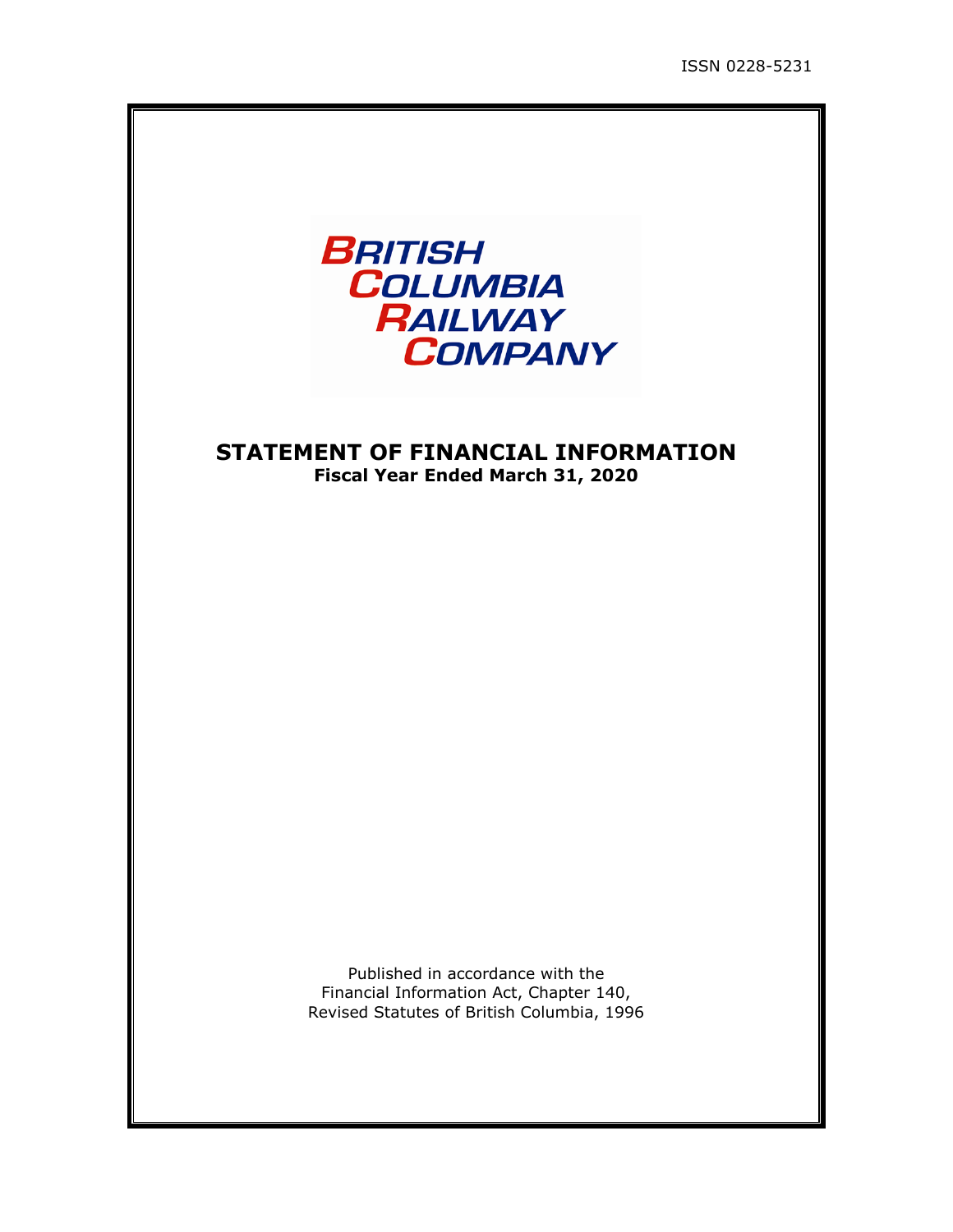British Columbia Cataloguing in Publication Data

British Columbia Railway.

Consolidated Financial Statements. – 1972 –

Annual.

Continues: Pacific Great Eastern Railway. Financial statements.

"Published in accordance with the Public Bodies Financial Information Act, Chapter 140, Revised Statutes of British Columbia, 1996."

ISSN 0228-5231 = Financial Statements – British Columbia Railway.

1. British Columbia Railway – Appropriations and expenditures.

HE2810.B7B75 354-711'0087'50681

COPY # E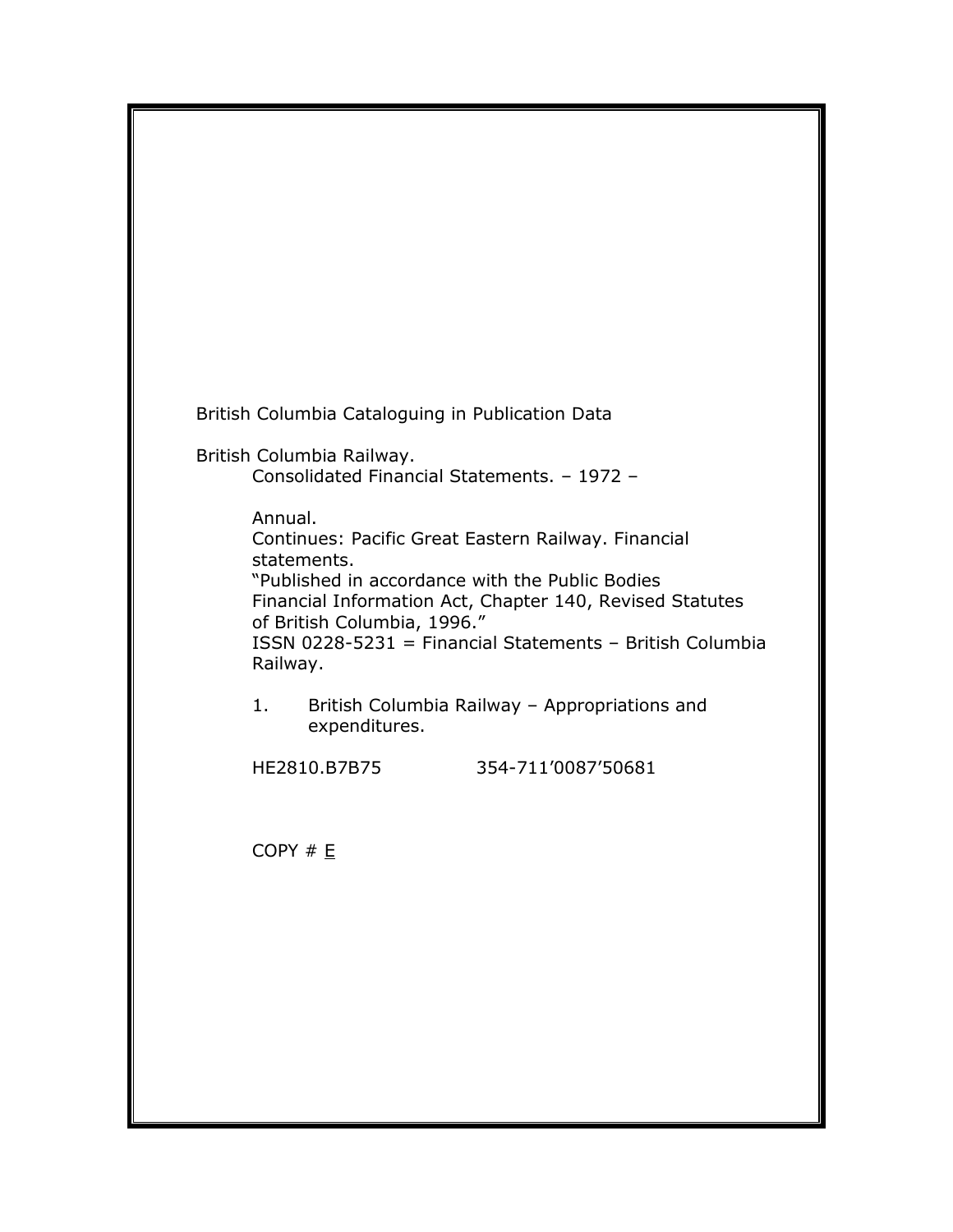**Consolidated Financial Statements** 

# **BRITISH COLUMBIA RAILWAY COMPANY**

**March 31, 2020**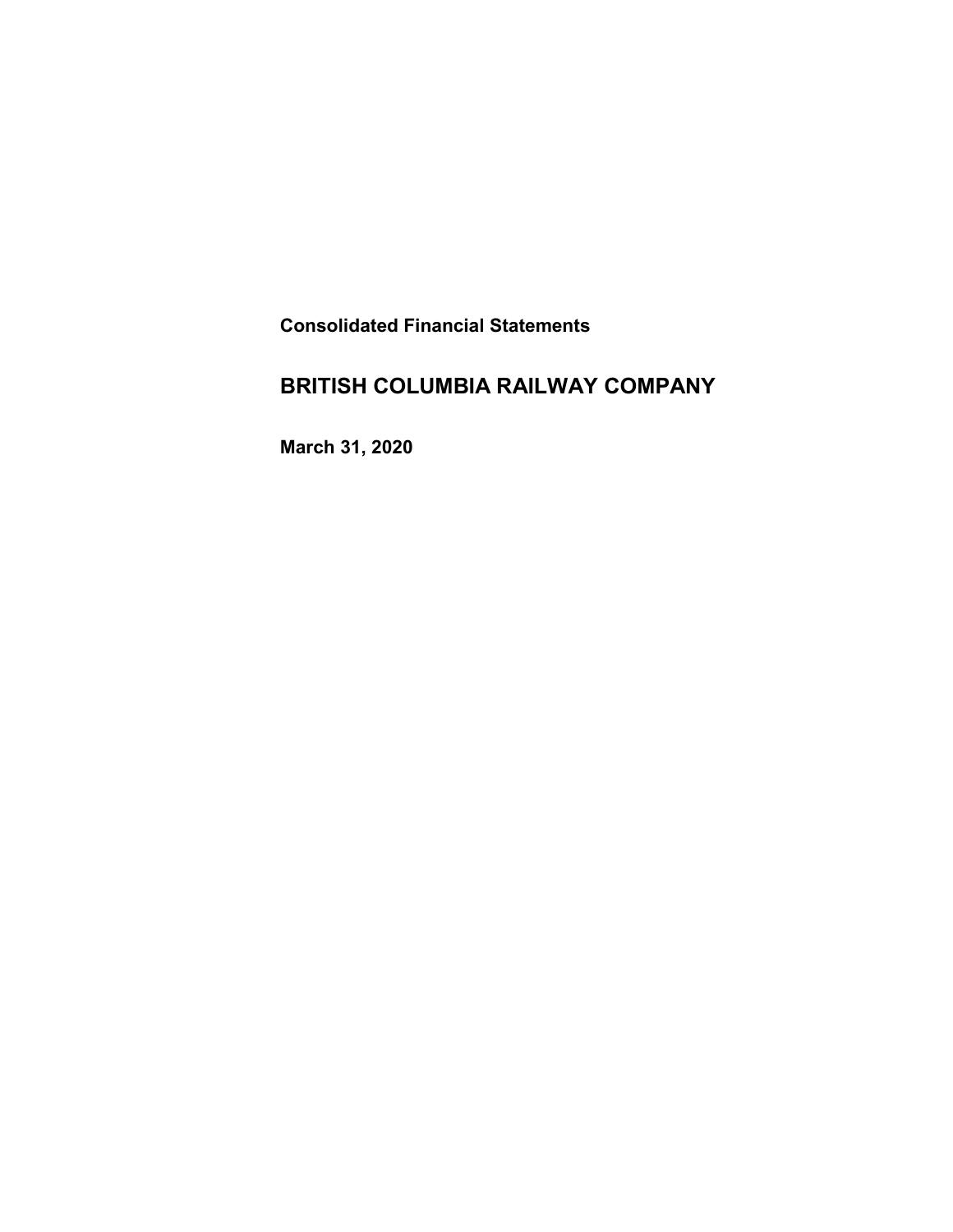![](_page_3_Picture_0.jpeg)

## **INDEPENDENT AUDITOR'S REPORT**

*To the Board of Directors of the British Columbia Railway Company, and To the Minister of Transportation and Infrastructure, Province of British Columbia*

### *Opinion*

I have audited the accompanying consolidated financial statements of the British Columbia Railway Company ("BCRC" or "the group") which comprise the consolidated statement of financial position at March 31, 2020, and the consolidated statements of comprehensive income, changes in equity and cash flows for the year then ended, and a summary of significant accounting policies and other explanatory information.

In my opinion, the accompanying consolidated financial statements present fairly, in all material respects, the financial position of BCRC as at March 31, 2020, and its financial performance and its cash flows for the year then ended in accordance with International Financial Reporting Standards (IFRS).

### *Basis for Opinion*

I conducted my audit in accordance with Canadian generally accepted auditing standards. My responsibilities under those standards are further described in the Auditor's Responsibilities for the Audit of the Consolidated Financial Statements section of my report. I am independent of BCRC in accordance with the ethical requirements that are relevant to my audit of the consolidated financial statements in Canada, and I have fulfilled my other ethical responsibilities in accordance with these requirements. I believe that the audit evidence I have obtained is sufficient and appropriate to provide a basis for my opinion.

## *Responsibilities of Management and Those Charged with Governance for the Consolidated Financial Statements.*

Those charged with governance are responsible for the oversight of the financial reporting process. Management is responsible for the preparation and fair presentation of the consolidated financial statements in accordance with International Financial Reporting Standards (IFRS), and for such internal control as management determines is necessary to enable the preparation of the consolidated financial statements that are free from material misstatement, whether due to fraud or error.

In preparing the consolidated financial statements, management is responsible for assessing BCRC's ability to continue as a going concern, disclosing, as applicable, matters related to going concern and using the going concern basis of accounting when BCRC will continue its operations for the foreseeable future.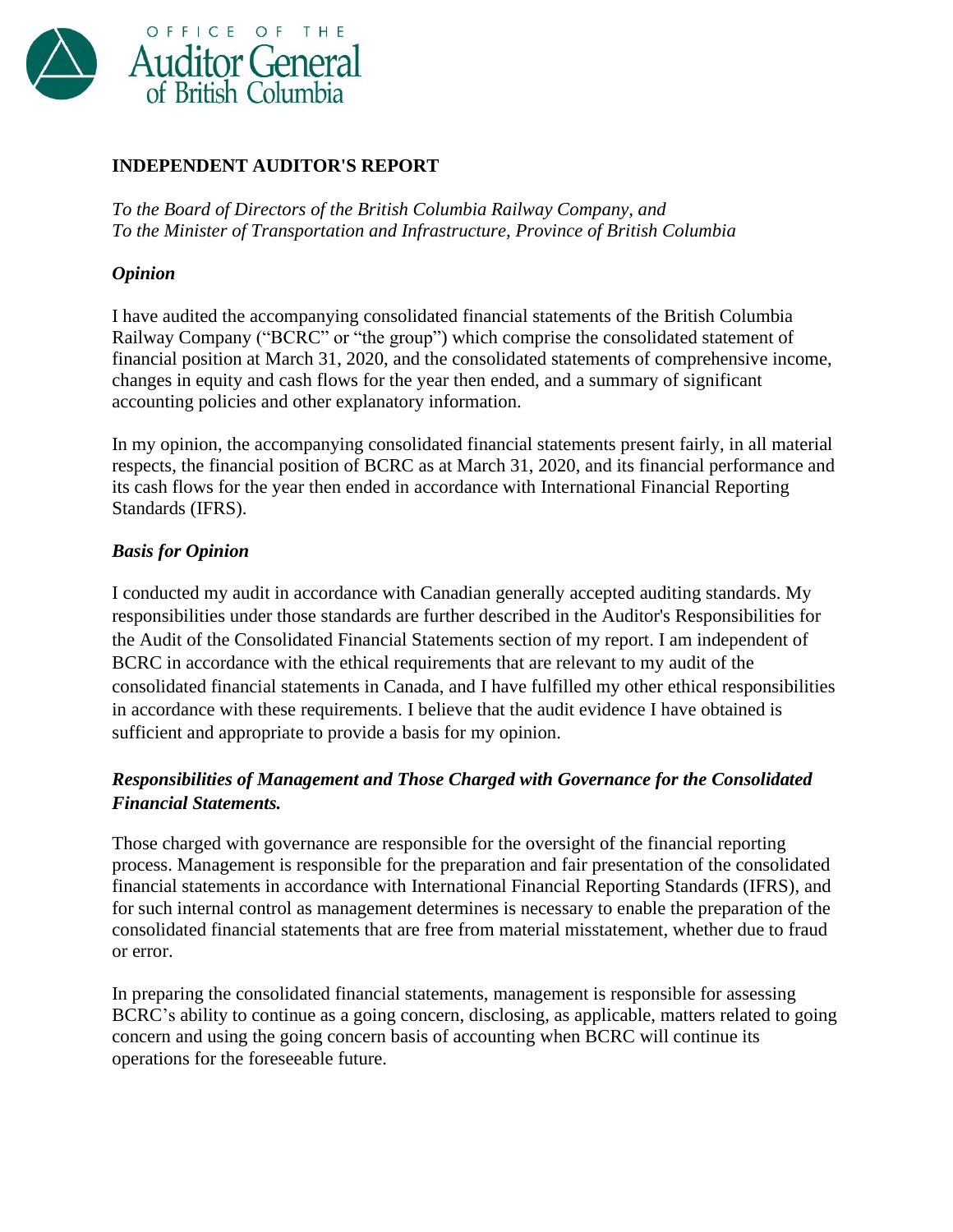## *Auditor's Responsibilities for the Audit of Financial Statements*

My objectives are to obtain reasonable assurance about whether BCRC's financial statements as a whole are free from material misstatement, whether due to fraud or error, and to issue an auditor's report that includes my opinion. Reasonable assurance is a high level of assurance, but is not a guarantee that an audit conducted in accordance with Canadian generally accepted auditing standards will always detect a material misstatement, when it exists. Misstatements can arise from fraud or error and are considered material if, individually or in aggregate, they could reasonably be expected to influence the economic decision of users taken on the basis of these consolidated financial statements.

As part of an audit in accordance with Canadian generally accepted auditing standards, I exercise professional judgment and maintain professional skepticism throughout the audit. I also:

- Identify and assess the risks of material misstatement of the consolidated financial statements, whether due to fraud or error, design and perform audit procedures responsive to those risks, and obtain audit evidence that is sufficient and appropriate to provide a basis for my opinion. The risk of not detecting a material misstatement resulting from fraud is higher than one resulting from error, as fraud may involve collusion, forgery, intentional omissions, misrepresentations, or the override of internal control.
- Obtain an understanding of internal control relevant to the audit in order to design audit procedures that are appropriate in the circumstances, but not for the purpose of expressing an opinion on the effectiveness of BCRC's internal control.
- Evaluate the appropriateness of accounting policies used and the reasonableness of accounting estimates and related disclosures made by management.
- Conclude on the appropriateness of management's use of the going concern basis of accounting and, based on the audit evidence obtained, whether a material uncertainty exists related to events or conditions that may cast significant doubt on BCRC's ability to continue as a going concern. If I conclude that a material uncertainty exists, I am required to draw attention in my auditor's report to the related disclosures in the consolidated financial statements or, if such disclosures are inadequate, to modify my opinion. My conclusions are based on the audit evidence obtained up to the date of my auditor's report. However, future events or conditions may cause BCRC to cease to continue as a going concern.
- Evaluate the overall presentation, structure and content of the consolidated financial statements, including the disclosures, and whether the consolidated financial statements represent the underlying transactions and events in a manner that achieves fair presentation.
- Obtain sufficient appropriate audit evidence regarding the financial information of the entities or business activities within the group to express an opinion on the consolidated financial statements. I am responsible for the direction, supervision and performance of the group audit and I remain solely responsible for my audit opinion.

![](_page_4_Picture_10.jpeg)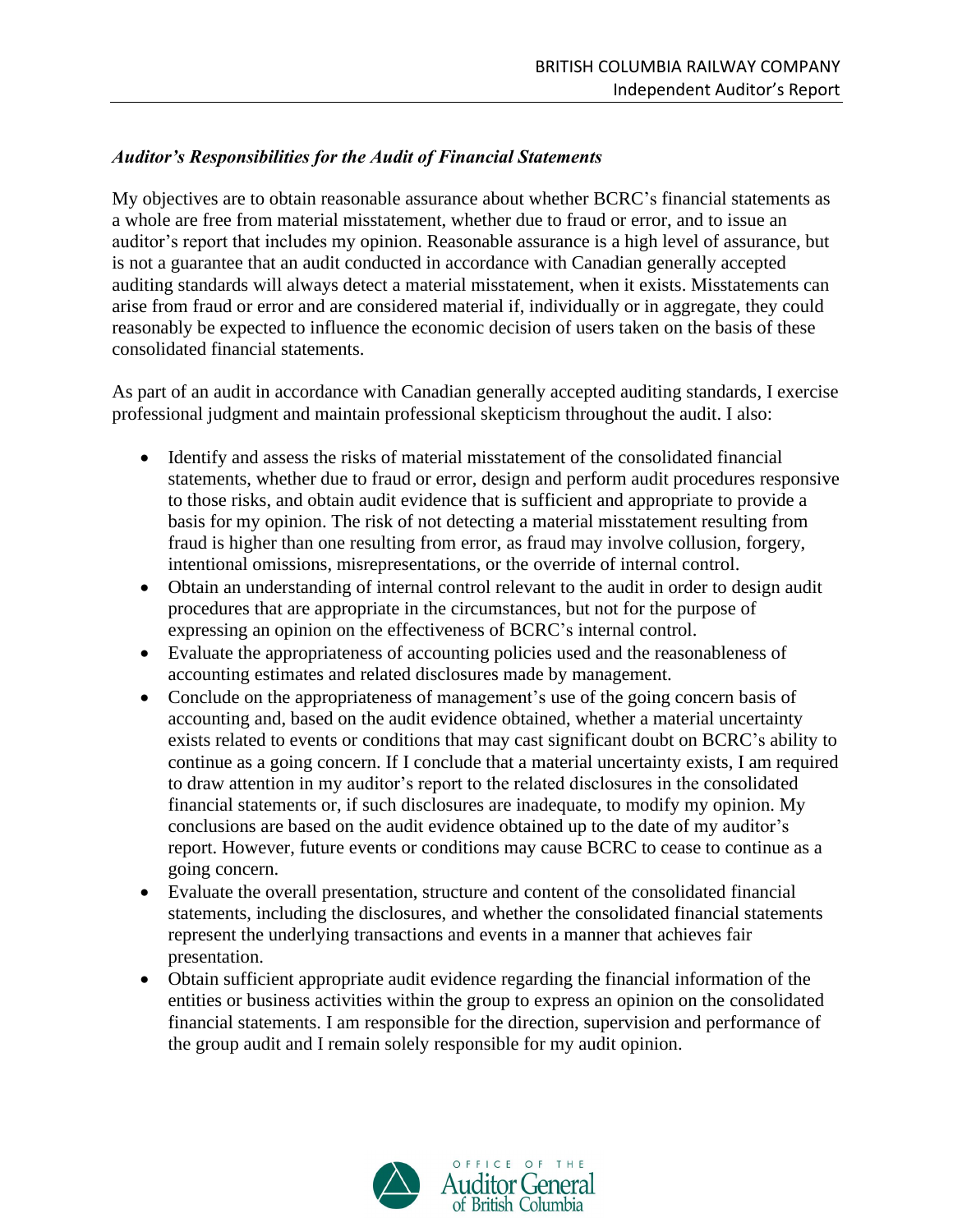I communicate with those charged with governance regarding, among other matters, the planned scope and timing of the audit and significant audit findings, including any significant deficiencies in internal control that I identify during my audit.

I also provide those charged with governance with a statement that I have complied with relevant ethical requirements regarding independence, and to communicate with them all relationships and other matters that may reasonably be thought to bear on my independence, and where applicable, related safeguards.

Russ Jones

Russ Jones, FCPA, FCA, ICD.D Acting Auditor General

Victoria, British Columbia, Canada May 13, 2020

![](_page_5_Picture_6.jpeg)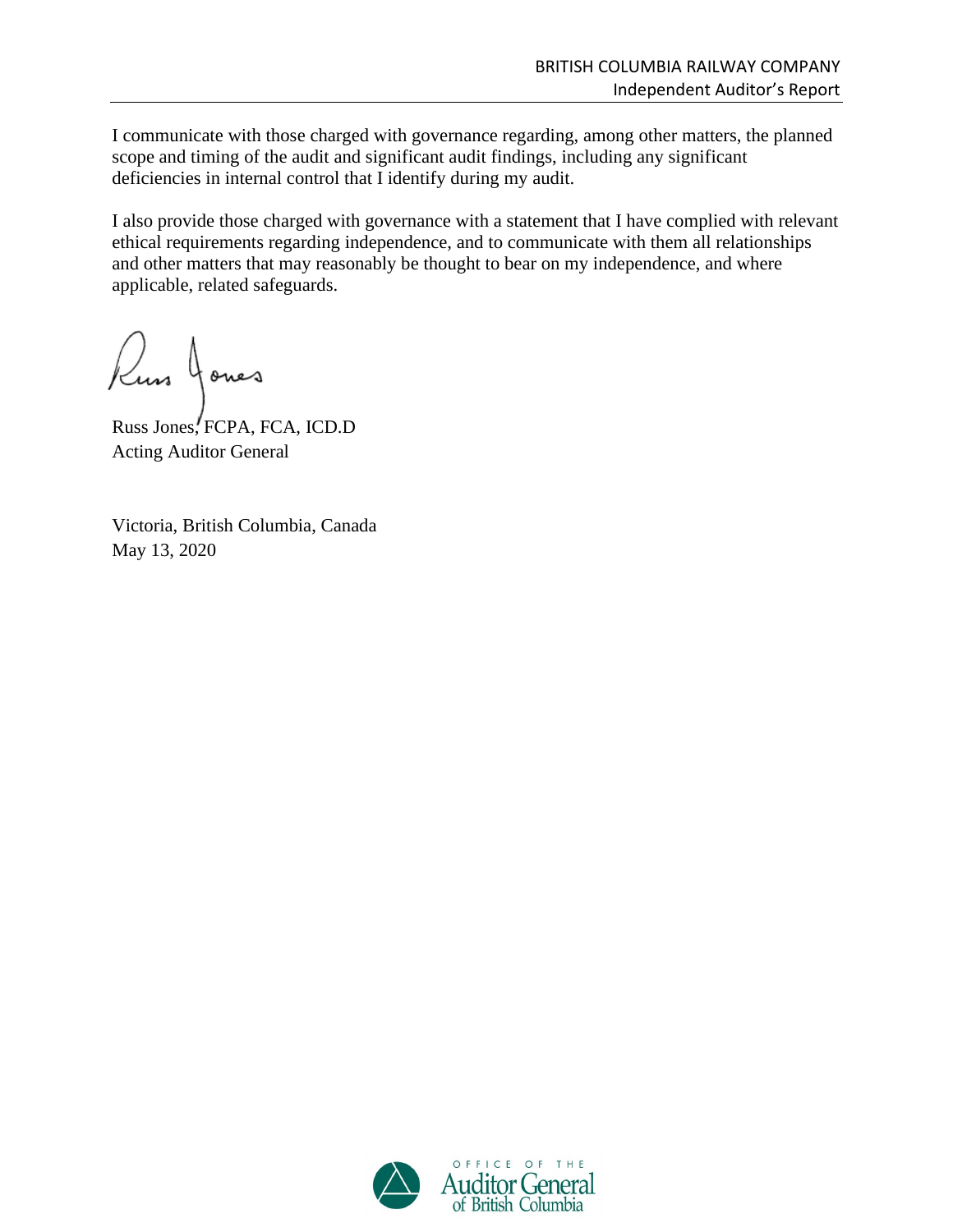#### **BRITISH COLUMBIA RAILWAY COLUMBIA RAILWAY COLUMBIA RAILWAY COLUMBIA RAILWAY COMPANY (in thousands of dollars) BRITISH COLUMBIA RAILWAY COMPANY CONSOLIDATED STATEMENT OF FINANCIAL POSITION AS AT MARCH 31, 2020**

|                                                                                                       | <b>Note</b> | 2020          | 2019          |
|-------------------------------------------------------------------------------------------------------|-------------|---------------|---------------|
| <b>ASSETS</b>                                                                                         |             |               |               |
| <b>Current assets</b>                                                                                 |             |               |               |
| Cash and cash equivalents                                                                             | 10          | \$<br>118,328 | \$<br>117,064 |
| Trade and other receivables                                                                           | 11          | 3,137         | 2,937         |
| Materials and other items                                                                             |             | 2,485         | 1,691         |
| <b>Total current assets</b>                                                                           |             | 123,950       | 121,692       |
| <b>Non-current assets</b>                                                                             |             |               |               |
| Other receivables                                                                                     | 11          | 214,122       | 199,741       |
| Property, plant and equipment                                                                         | 12          | 2,042         | 1,118         |
| Interest in mining rights                                                                             | 13          | 18,308        | 18,308        |
| Investment property                                                                                   | 14          | 230,230       | 195,684       |
| <b>Total non-current assets</b>                                                                       |             | 464,702       | 414,851       |
| <b>Total assets</b>                                                                                   |             | \$<br>588,652 | \$<br>536,543 |
| <b>LIABILITIES AND SHAREHOLDER'S EQUITY</b><br><b>Current liabilities</b><br>Trade and other payables | 15          | \$<br>2,573   | \$<br>5,955   |
| Deferred lease revenue                                                                                | 17          | 1,974         | 1,389         |
| <b>Total current liabilities</b>                                                                      |             | 4,547         | 7,344         |
| <b>Non-current liabilities</b>                                                                        |             |               |               |
| Lease liability                                                                                       | 16          | 690           |               |
| Deferred lease revenue                                                                                | 17          | 25,401        | 26,356        |
| Provisions                                                                                            | 18          | 338,671       | 297,160       |
| Employee benefits                                                                                     | 19          | 4,341         | 5,243         |
| <b>Total non-current liabilities</b>                                                                  |             | 369,103       | 328,759       |
| <b>Total liabilities</b>                                                                              |             | 373,650       | 336,103       |
| <b>Shareholder's Equity</b>                                                                           |             |               |               |
| Share capital                                                                                         | 20          | 257,688       | 257,688       |
| Contributed surplus                                                                                   | 21          | 52,136        | 52,136        |
| <b>Deficit</b>                                                                                        |             | (94, 822)     | (109, 384)    |
| <b>Total shareholder's equity</b>                                                                     |             | 215,002       | 200,440       |
| Total liabilities and shareholder's equity                                                            |             | \$<br>588,652 | \$<br>536,543 |

The accompanying notes on pages 5 to 33 are an integral part of these consolidated financial statements.

On behalf of the Board

**Director**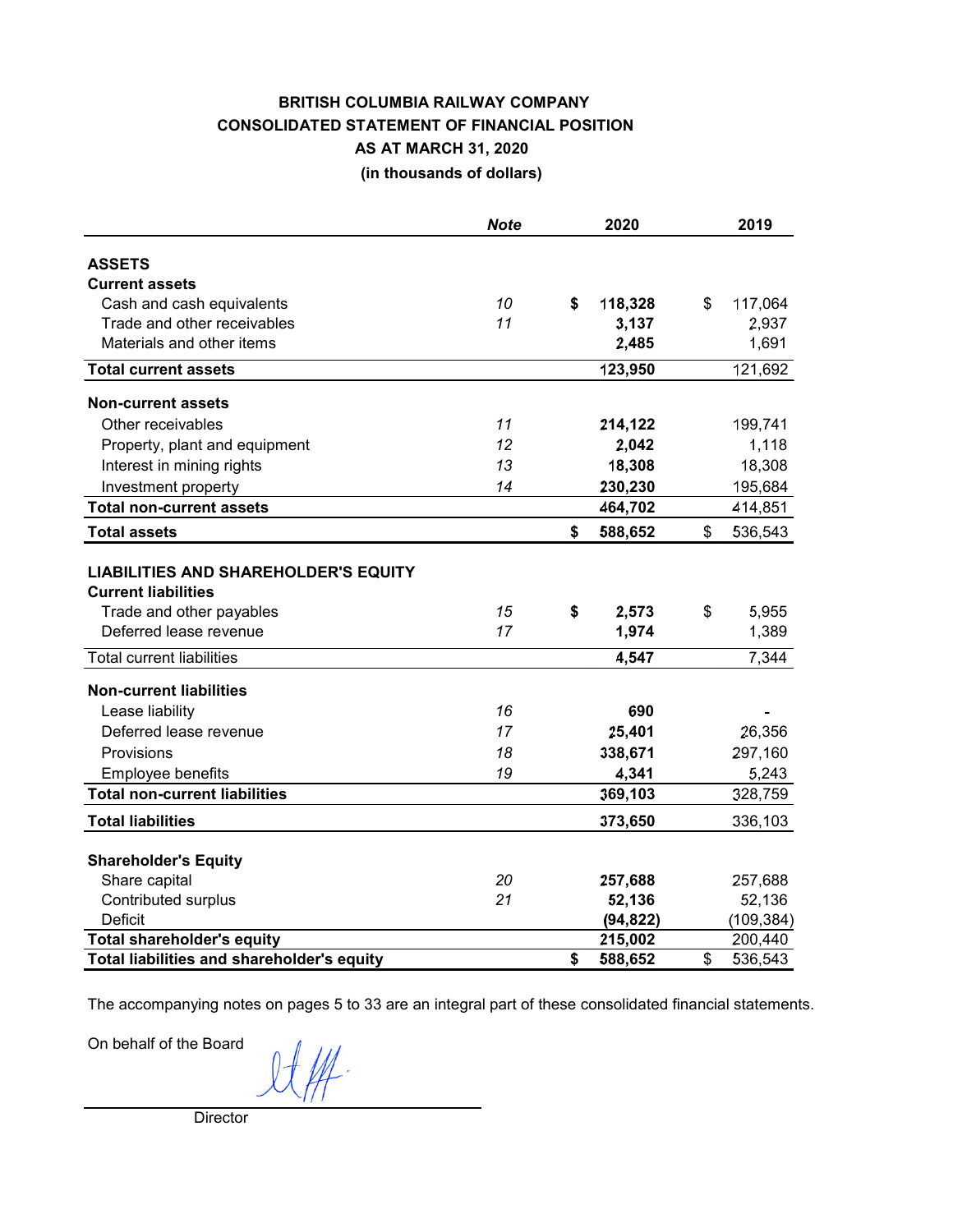#### **BRITISH COLUMBIA RAILWAY COMPANY CONSOLIDATED STATEMENT OF COMPREHENSIVE INCOME FOR THE YEAR ENDED MARCH 31, 2020 (in thousands of dollars)**

*Note* **2020 2019 Revenue** *6* **\$ 28,016** \$ 24,216 **Expenses** Labour costs *7, 19(c)* **3,695** 3,728 Property and track maintenance **3,354** 3,302 Professional services **1,499** 2,099 Information technology **952** 680 Property taxes **1,082** 1,082 Other **1,288** 1,053 Depreciation *8* **628** 429  **12,611** 12,373 **Operating results before gain on sale of investment property 15,405** 11,843 Gain on sale of investment property **846** 946 722 **Results from operating activities 16,351** 16,351 12,565 Finance income *9* **3,099** 2,922 Finance costs *9* **(5,956)** (5,862) **Net finance costs** (2,940) (2,940) **Profit for the period** 13,494 9,625 **Other comprehensive income (loss)** Defined benefit plan actuarial gain (loss) and loss on plan assets *19(c)* **545** (781) Post-employment benefit plan actuarial gain *19(c)* **523** 36 **Other comprehensive income (loss) for the period 1,068** 1,068 (745) **Total comprehensive income for the period \$ 14,562** \$ 8,880

The accompanying notes on pages 5 to 33 are an integral part of these consolidated financial statements.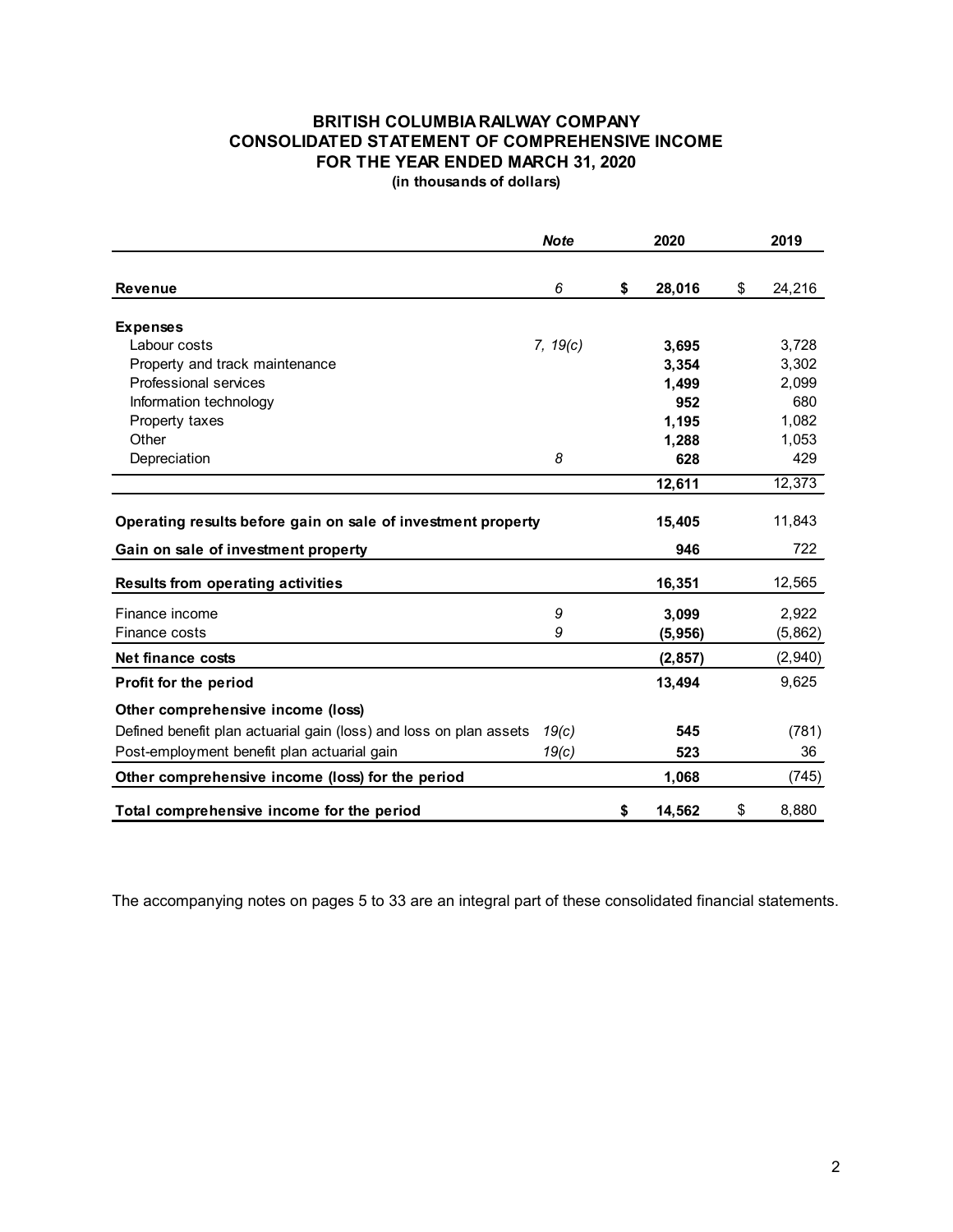## **BRITISH COLUMBIA RAILWAY COMPANY CONSOLIDATED STATEMENT OF CASH FLOWS FOR THE YEAR ENDED MARCH 31, 2020**

**(in thousands of dollars)**

|                                                           | <b>Note</b> | 2020          | 2019          |
|-----------------------------------------------------------|-------------|---------------|---------------|
| Cash flows from (used in) operating activities            |             |               |               |
| Profit for the period                                     |             | \$<br>13,494  | \$<br>9,625   |
| Adjustments for:                                          |             |               |               |
| Gain on sale of investment property                       |             | (946)         | (722)         |
| Depreciation                                              | 8           | 628           | 429           |
| Amortization of deferred lease revenue                    |             | (1, 175)      | (655)         |
| Accretion income on long-term notes receivable            | 11(c)       | (690)         | (652)         |
| Pension benefit expense                                   | 19(c)       | 164           | 140           |
| Unwind of discount on provisions                          | 9           | 5,956         | 5,862         |
|                                                           |             | 17,431        | 14,027        |
| Change in working capital                                 | 25          | (3, 502)      | (391)         |
| Change in general environmental provision                 | 18          | (6)           | (11)          |
| Change in long-term receivable for environmental services | 11(d)       | (9, 412)      | (8,838)       |
| Change in Joint Capital Account receivable                | 11(b)       | 807           | (114)         |
| Change in post-employment benefit obligation              |             | 2             | 62            |
| Net cash from operating activities                        |             | 5,320         | 4,735         |
| Cash flows from (used in) investing activities            |             |               |               |
| Acquisition of property, plant, and equipment             | 12          | (384)         | (523)         |
| Development costs on investment properties                | 14          | (63)          | (146)         |
| Acquisition of Joint Capital Account assets               | 11(b)       | (5, 124)      | (32, 521)     |
| Proceeds from sale of investment property                 |             | 2,152         | 1,245         |
| New mortgage issued                                       | 11(a)       | (1, 500)      |               |
| Payments received on mortgages                            | 11(a)       | 1,060         | 19            |
| Net cash used in investing activities                     |             | (3, 859)      | (31, 926)     |
| Cash flows used in financing activities                   |             |               |               |
| Lease repayments                                          | 16          | (197)         |               |
| Net cash from financing activities                        |             | (197)         |               |
| Net increase (decrease) in cash and cash equivalents      |             | 1,264         | (27, 191)     |
| Cash and cash equivalents, beginning of period            |             | 117,064       | 144,255       |
| Cash and cash equivalents, end of period                  |             | \$<br>118,328 | \$<br>117,064 |

The accompanying notes on pages 5 to 33 are an integral part of these consolidated financial statements.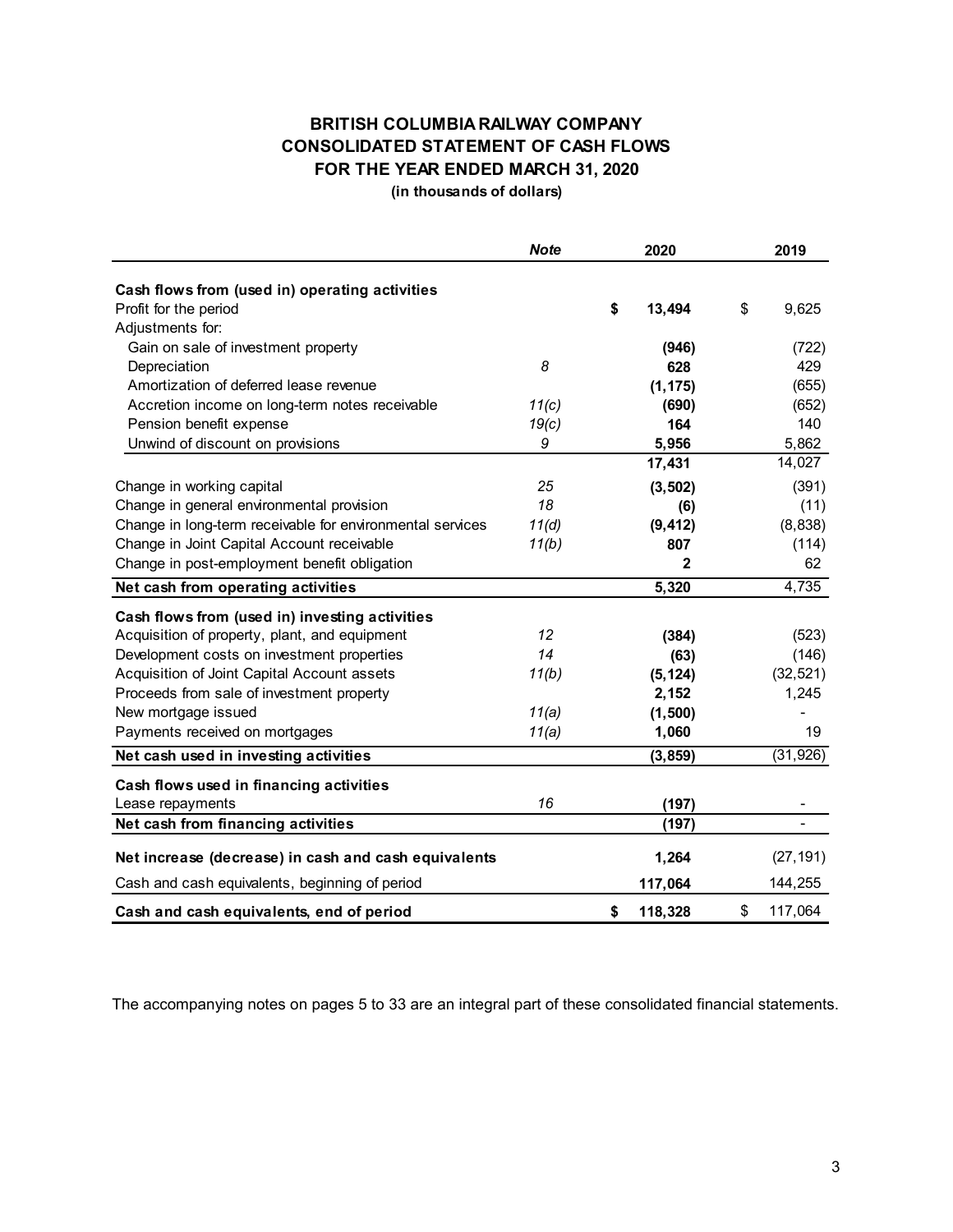### **BRITISH COLUMBIA RAILWAY COMPANY CONSOLIDATED STATEMENT OF CHANGES IN EQUITY (in thousands of dollars)**

|                                                                                                                                                      |    | <b>Share</b><br>Capital | Contributed<br><b>Surplus</b> | <b>Deficit</b>   |   | Total<br>Equity |
|------------------------------------------------------------------------------------------------------------------------------------------------------|----|-------------------------|-------------------------------|------------------|---|-----------------|
| Balance at April 1, 2018                                                                                                                             | \$ | 257,688                 | \$<br>52,136                  | $$$ (118,264) \$ |   | 191,560         |
| Total comprehensive income for the period<br>Profit                                                                                                  |    |                         |                               | 9,625            |   | 9,625           |
| Other comprehensive income (loss)<br>Defined benefit plan actuarial losses and return on plan assets<br>Post-employment benefit plan actuarial gains |    |                         |                               | (781)<br>36      |   | (781)<br>36     |
| Total other comprehensive income                                                                                                                     |    | ۰                       |                               | (745)            |   | (745)           |
| Total comprehensive income for the period                                                                                                            |    |                         |                               | 8,880            |   | 8,880           |
| Balance at March 31, 2019                                                                                                                            | S  | 257,688                 | \$<br>52,136                  | $$(109, 384)$ \$ |   | 200,440         |
| Total comprehensive income for the period<br>Profit                                                                                                  |    |                         |                               | 13.494           |   | 13.494          |
| Other comprehensive income<br>Defined benefit plan actuarial gains and losses on plan assets<br>Post-employment benefit plan actuarial gains         |    |                         |                               | 545<br>523       |   | 545<br>523      |
| Total other comprehensive income                                                                                                                     |    |                         |                               | 1,068            |   | 1,068           |
| Total comprehensive income for the period                                                                                                            |    |                         |                               | 14,562           |   | 14,562          |
| Balance at March 31, 2020                                                                                                                            | \$ | 257.688                 | \$<br>52,136                  | \$<br>(94, 822)  | S | 215,002         |

The accompanying notes on pages 5 to 33 are an integral part of these consolidated financial statements.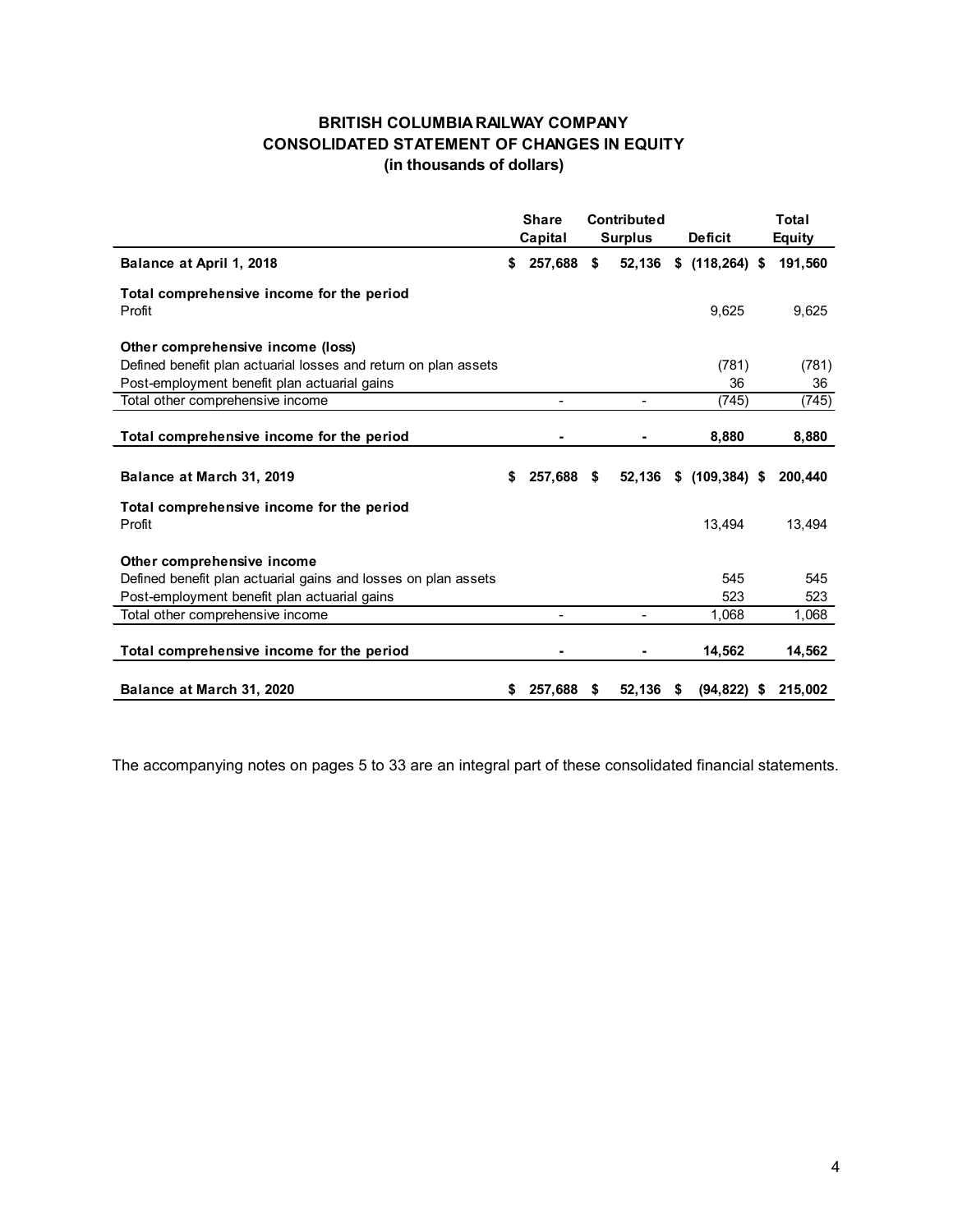#### **1. REPORTING ENTITY**

British Columbia Railway Company ("BCRC" or the "Company") is a company domiciled in Canada. The address of the registered office is Suite 600 - 221 West Esplanade, North Vancouver, BC, V7M 3J3. It is incorporated under the *British Columbia Railway Act.* It is owned by the BC Transportation Financing Authority ("BCTFA"), a subsidiary of the Province of British Columbia (the "Province"), operating under the supervision of the Ministry of Transportation and Infrastructure ("MoTI").

The consolidated financial statements of the Company as at and for the year ended March 31, 2020 comprise the Company and its subsidiaries (together referred to as the "Group" and individually as "Group entities").

The Group has commercial and business activities conducted through its operating subsidiary, BCR Properties Ltd. ("BCRP"), spanning the business areas of real estate, railway and marine terminal management. The Group's primary mandate is to support and facilitate the safe and efficient movement of goods through BC's western trade corridor by providing consulting advice, acquiring and holding railway corridor and strategic port lands, and making related infrastructure investments for the Province.

The Company owns the former BC Rail right-of-way and railway track infrastructure and leases those assets to Canadian National Railway Company ("CN") for the purposes of operating a freight railway. Consistent with the Province's interest in the western trade corridor, BCRC has retained ownership of the Port Subdivision ("Port Sub") operation, which provides open, neutral rail access to the port terminals at Roberts Bank and, through its subsidiary BCRP, has retained ownership of certain port-related lands.

The Province has determined that the remaining assets and entities owned by the Group that are not required to support development of the western trade corridor or required to be publicly owned, should be disposed in a timely manner which maximizes a commercial return to the Province. Management has completed its assessment of the Group and has concluded that the Group has the ability to continue as a going concern.

The Group is exempt from Canadian federal and British Columbia provincial income taxes.

The declaration of the COVID-19 virus as a pandemic by the World Health Organization on March 11, 2020, and the subsequent shut-downs globally, domestically, and locally have had a significant impact on the jurisdictions and market sectors in which the Group operates. The initial impact on the Group has been the interruption of the businesses of certain tenants and a decline in the market value of its pension plan assets. The situation is dynamic and the ultimate duration and magnitude of the impact on the economy and the Group's operations can not be estimated reliably at this time. Nevertheless, the outbreak presents uncertainty and risk with respect to the Group's future operating results, its asset values, as well as exposure to increased interest rate risk and increased credit risk of its customers.

#### **2. BASIS OF PREPARATION**

#### **a) Statement of compliance**

The consolidated financial statements have been prepared in accordance with International Financial Reporting Standards as issued by the International Accounting Standards Board (IFRSs).

The consolidated financial statements were authorized for issue by the Board of Directors on May 13, 2020.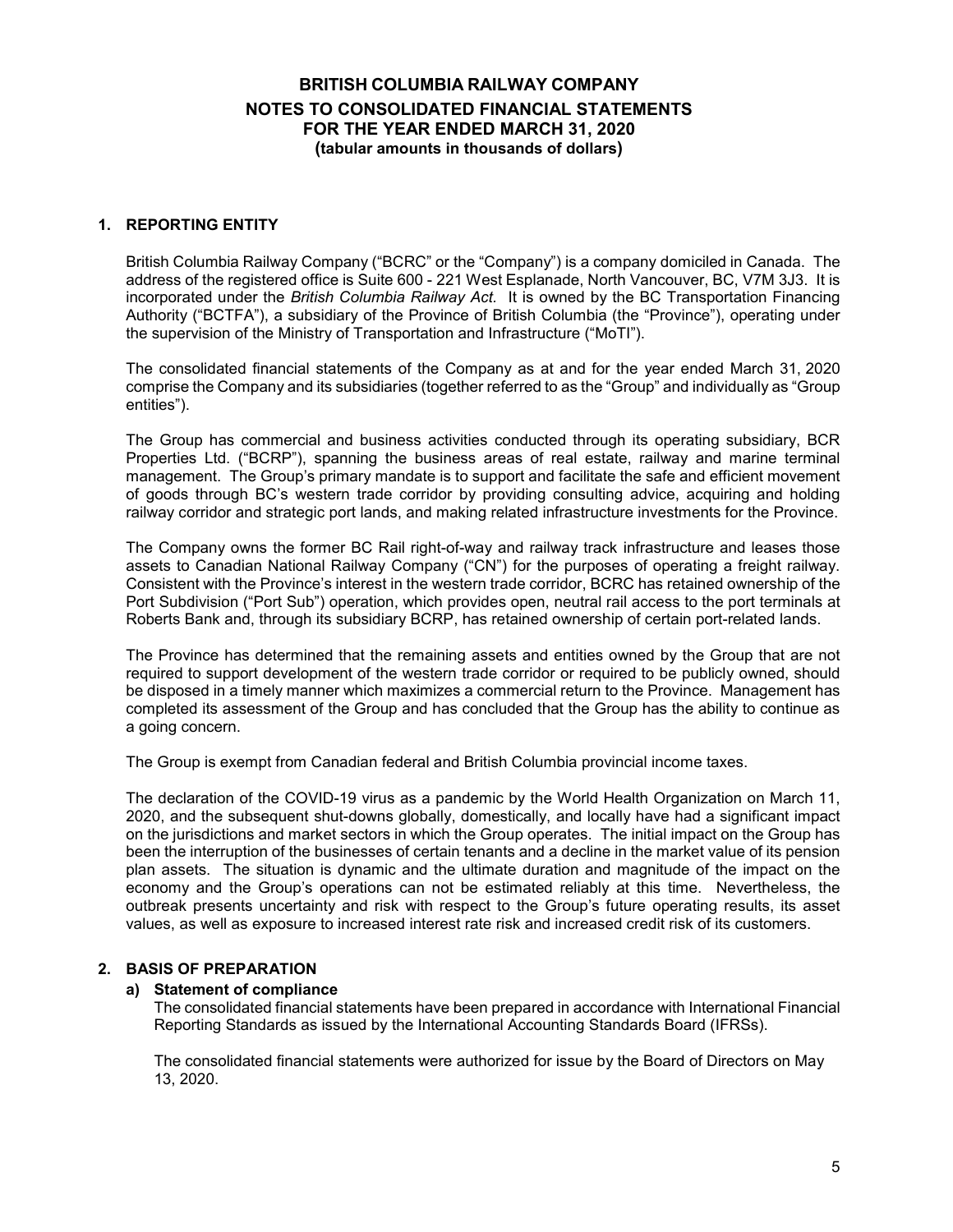#### **2. BASIS OF PREPARATION (continued)**

#### **b) Basis of measurement**

The consolidated financial statements have been prepared on the historical cost basis except for cash and cash equivalents which have been measured at fair value through profit and loss.

#### **c) Functional and presentation currency**

These consolidated financial statements are presented in Canadian dollars, which is the Group's functional currency and the functional currency of all its subsidiaries.

#### **d) Use of estimates and judgements**

The preparation of the consolidated financial statements in conformity with IFRSs requires management to make judgements, estimates and assumptions that affect the application of accounting policies and the reported amounts of assets, liabilities, income and expenses. Actual results may differ from these estimates. Estimates and underlying assumptions are reviewed on an ongoing basis. Revisions to accounting estimates are recognized in the period in which the estimates are revised and in any future periods affected.

Information about judgments made in applying accounting policies that have the most significant effects on the amounts recognized in the consolidated financial statements is included in the following notes:

Notes 4 and 5 – accounting for an arrangement containing a lease Note 11(b) – lease classification Note 14 – classification of investment property

Information about assumptions and estimation uncertainties at March 31, 2020 that have a significant risk of resulting in a material adjustment to the carrying amounts of assets and liabilities in the next financial year is included in the following notes:

Note 13 – interest in mining rights Note 18 – provisions Note 19 – measurement of employee benefit obligations Note 23 – determination of fair values Note 24 – contingencies

The accounting policies set out below have been applied consistently by Group entities to all periods presented in these consolidated financial statements unless otherwise indicated.

#### **3. SIGNIFICANT ACCOUNTING POLICIES**

#### **a) Basis of consolidation**

i) Subsidiaries

Subsidiaries are entities controlled by the Company. They include: BCR Properties Ltd., Vancouver Wharves Limited Partnership, and Vancouver Wharves Ltd. The financial statements of the subsidiaries are included in the consolidated financial statements from the date that control commences until the date that control ceases.

ii) Transaction elimination on consolidation Intra-group balances and transactions, and any unrealized income and expenses arising from intra-group transactions, are eliminated in preparing the consolidated financial statements.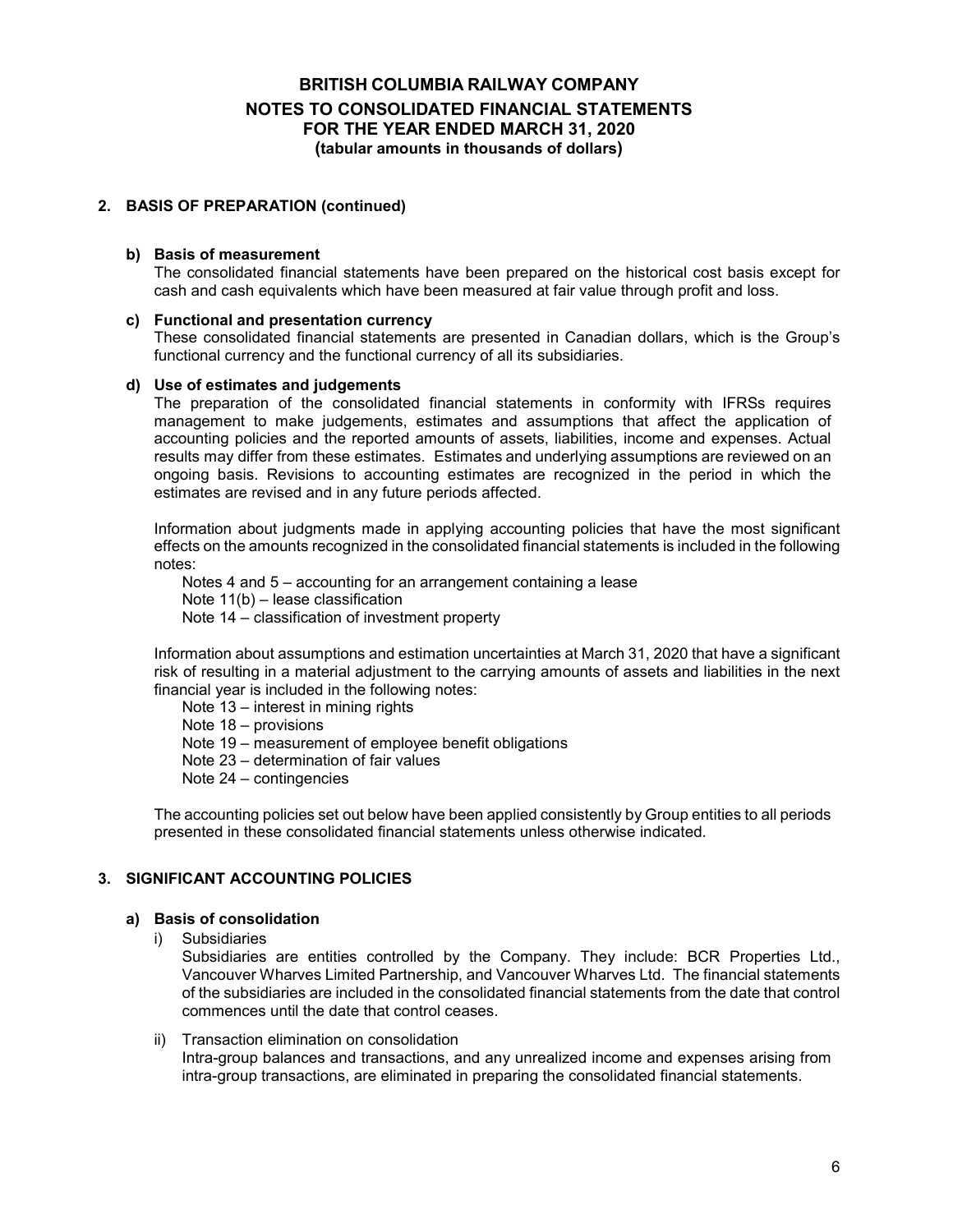#### **3. SIGNIFICANT ACCOUNTING POLICIES (continued)**

#### **b) Financial statement presentation of expenses**

The Group classifies the statement of comprehensive income using the nature of expense method, which classifies expenses according to their nature, such as labour costs or depreciation.

#### **c) Financial instruments**

IFRS 9 sets out requirements for recognizing and measuring financial assets, financial liabilities and some contracts to buy or sell non-financial items. IFRS 9 also provides guidance for derivative financial instruments and hedge accounting.

i) Classification and measurement of financial assets and financial liabilities Under IFRS 9, on initial recognition, a financial asset is classified as measured at: amortized cost, fair value through other comprehensive income ("FVOCI") – debt instrument, FVOCI – equity instrument, or fair value through profit or loss ("FVTPL"). The classification of financial assets under IFRS 9 is generally based on the business model in which a financial asset is managed and its contractual cash flow characteristics.

A financial asset is measured at amortized cost if it meets both of the following conditions and is not designated as FVTPL:

- it is held within a business model whose objective is to hold assets to collect contractual cash flows; and
- its contractual terms give rise on specified dates to cash flows that are solely payments of principal and interest on the principal amount outstanding.

A debt investment is measured at FVOCI if it meets both of the following conditions and is not designated as FVTPL:

- it is held within a business model whose objective is achieved by both collecting contractual cash flows and selling financial assets; and
- its contractual terms give rise on specified dates to cash flows that are solely payments of principal and interest on the principal amount outstanding.

On initial recognition of an equity investment that is not held for trading, the Group may irrevocably elect to present subsequent changes in the investment's fair value in OCI. This election is made on an investment-by-investment basis.

All financial assets not classified as measured at amortized cost or FVOCI as described above are measured at FVTPL. On initial recognition, the Group may irrevocably designate a financial asset that otherwise meets the requirements to be measured at amortized costs or at FVOCI as at FVTPL if doing so eliminates or significantly reduces an accounting mismatch that would otherwise arise.

A financial asset (unless it is a trade receivable without a significant financing component that is initially measured at the transaction price) is initially measured at fair value plus, for an item not at FVTPL, transaction costs that are directly attributable to its acquisition.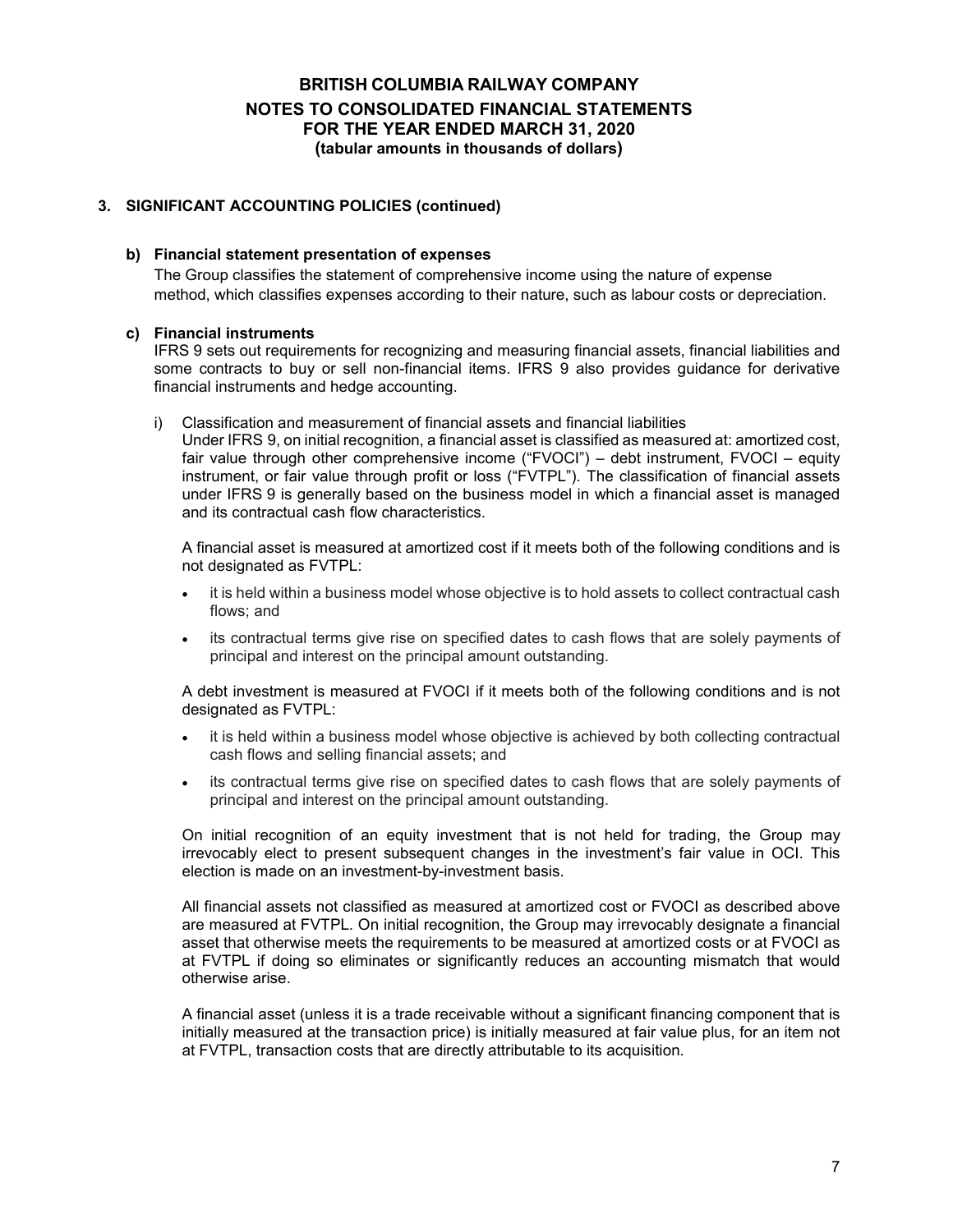#### **3. SIGNIFICANT ACCOUNTING POLICIES (continued)**

#### **c) Financial instruments (continued)**

i) Classification and measurement of financial assets and financial liabilities (continued)

The following accounting policies apply to subsequent measurement of financial assets:

- Financial assets at FVTPL: these assets are subsequently measured at fair value. Net gains and losses, including any interest or dividend income, are recognized in profit or loss.
- Financial assets at amortized cost: these assets are subsequently measured at amortized costs using the effective interest method. The amortized cost is reduced by impairment losses (see note 3(c)(*ii*)). Interest income and impairment are recognized in profit or loss. Any gain or loss on derecognition is recognized in profit or loss.
- Debt investments at FVOCI: these assets are subsequently measured at fair value. Interest income calculated using the effective interest method and impairment are recognized in profit or loss. Other net gains are recognized in OCI. On derecognition, gains and losses accumulated in OCI are reclassified to profit or loss.
- Equity investments at FVOCI: these assets are subsequently measured at fair value. Dividends are recognized as income in profit or loss unless the dividend clearly represents a recovery of part of the cost of the investment. Other net gains and losses are recognized in OCI and are never reclassified to profit or loss.

The following table shows the measurement categories under IFRS 9 for each class of the Group's financial assets and liabilities:

|                              | Classification |
|------------------------------|----------------|
|                              | Under IFRS 9   |
| <b>Financial Assets</b>      |                |
| Cash and cash equivalents    | <b>FVTPL</b>   |
| Trade and other receivables  | Amortised cost |
| Other receivables            | Amortised cost |
|                              |                |
| <b>Financial Liabilities</b> |                |
| Trade and other payables     | Amortized cost |
|                              |                |

#### ii) Impairment of financial assets

IFRS 9 uses an 'expected credit loss' ("ECL") model to assess the impairment of financial assets. The ECL model applies to financial assets measured at amortized cost. The financial assets at amortized cost consist of trade receivables and other receivables.

Under IFRS 9, loss allowances are measured on either of the following bases:

- 12-month ECLs: these are ECLs that result from possible default events within the 12 months after the reporting date; and
- Lifetime ECLs: these are ECLs that result from all possible default events over the expected life of a financial instrument.

The Group has elected to measure loss allowances for financial assets at amortized cost at an amount equal to lifetime ECLs.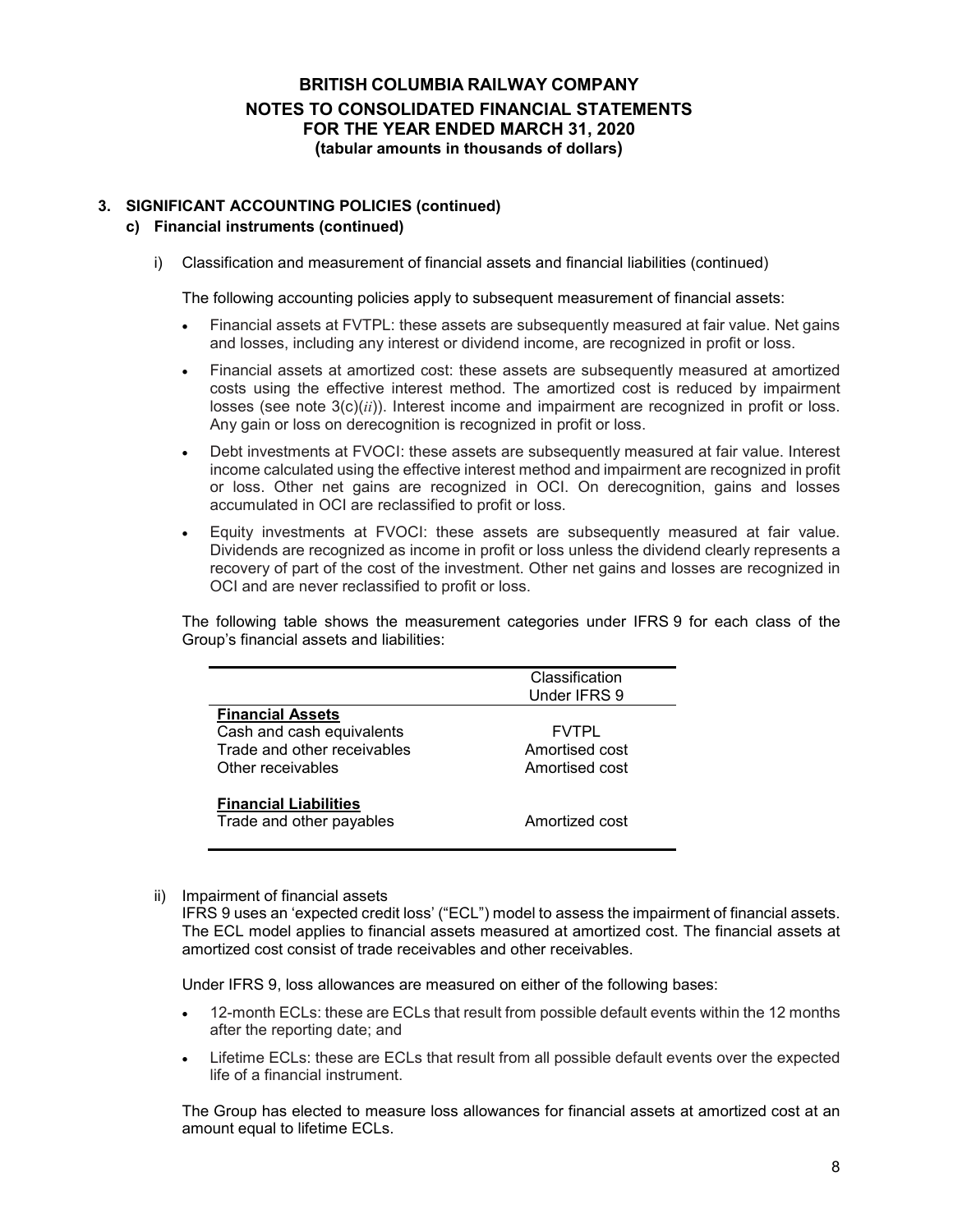#### **3. SIGNIFICANT ACCOUNTING POLICIES (continued)**

#### **c) Financial instruments (continued)**

ii) Impairment of financial assets (continued)

Measurement of ECLs are a probability-weighted estimate of credit losses. Credit losses are measured as the present value of all cash shortfalls (i.e. the difference between the cash flows due to the entity in accordance with the contract and the cash flows that the Group expects to receive).

#### **d) Property, plant and equipment**

i) Recognition and measurement

Items of property, plant and equipment are measured at cost less accumulated depreciation and accumulated impairment losses.

Cost includes expenditures directly attributable to the acquisition of the asset. The cost of selfconstructed assets includes the cost of materials and direct labour, any other costs directly attributable to bringing the assets to a working condition for their intended use, the costs of dismantling and removing the items and restoring the site on which they are located, and borrowing costs on qualifying assets.

When parts of an item of property, plant and equipment have different useful lives, they are accounted for as separate items (major components) of property, plant and equipment.

Gains and losses on disposal of an item of property, plant and equipment are determined by comparing the proceeds from disposal with the carrying amount of property, plant and equipment, and are recognized net in profit or loss.

ii) Reclassification to investment property

When the use of a property changes from owner-occupied to investment property, the property is retained at its historical cost and reclassified as investment property. Therefore, no gain or loss is recognized at the time of reclassification.

iii) Subsequent costs

The cost of replacing a part of an item of property, plant and equipment is recognized in the carrying amount of the item if it is probable that the future economic benefits embodied within the asset will flow to the Group, and its cost can be measured reliably. The carrying amount of the replaced part is derecognized. The costs of the day-to-day servicing of property, plant and equipment are recognized in profit or loss as incurred.

iv) Depreciation

Depreciation is calculated based on the depreciable amount, which is the cost of an asset, or other amount substituted for cost, less its residual value.

Depreciation is recognized in profit or loss on a straight-line basis over the estimated useful lives of each part of an item of property, plant and equipment, since this most closely reflects the expected pattern of consumption of the future economic benefits embodied in the asset. Leased assets are depreciated over the shorter of the lease term and their useful lives unless it is reasonably certain that the Group will obtain ownership by the end of the lease term.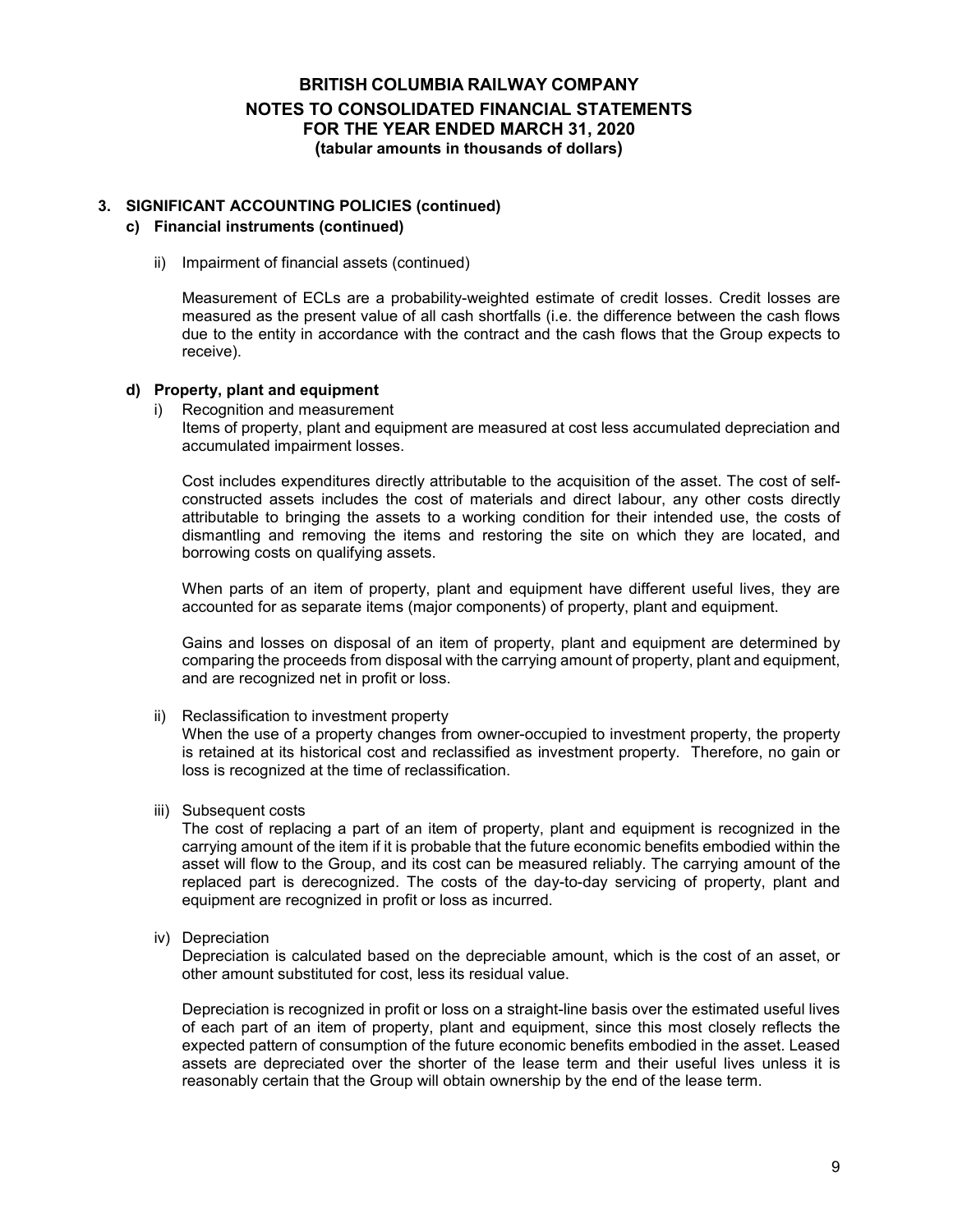#### **3. SIGNIFICANT ACCOUNTING POLICIES (continued) d) Property, plant and equipment (continued)**

The estimated useful lives for the current and comparative periods are as follows:

- buildings 30 40 years
- Port Sub equipment 5 15 years<br>• Computer equipment 3 5 years
- computer equipment

Depreciation methods, useful lives and residual values are reviewed at each financial year end and adjusted if appropriate.

#### **e) Investment property**

Investment property is property held either to earn rental income or for capital appreciation or for both, but not for sale in the ordinary course of business, use in the production or supply of goods or services or for administrative purposes.

i) Recognition and measurement

Items of investment property are measured at cost less accumulated depreciation and accumulated impairment losses.

Cost includes expenditures directly attributable to the acquisition of the asset. The cost of selfconstructed assets includes the cost of materials and direct labour, any other costs directly attributable to bringing the assets to a working condition for their intended use, the costs of dismantling and removing the items and restoring the site on which they are located, and borrowing costs on qualifying assets.

Gains and losses on disposal of investment property are determined by comparing the proceeds from disposal with the carrying amount of the asset, and are recognized net in profit or loss.

ii) Subsequent costs

The cost of replacing a part of an item of investment property is recognized in the carrying amount of the item if it is probable that the future economic benefits embodied within the part will flow to the Group, and its cost can be measured reliably. The carrying amount of the replaced part is derecognized. The costs of the day-to-day servicing of investment property are recognized in profit or loss as incurred.

iii) Depreciation

Depreciation is calculated based on the depreciable amount, which is the cost of an asset, or other amount substituted for cost, less its residual value.

Depreciation is recognized in profit or loss on a straight-line basis over the estimated useful lives of each part of an item of investment property, since this most closely reflects the expected pattern of consumption of the future economic benefits embodied in the asset. Leased assets are depreciated over the shorter of the lease term and their useful lives unless it is reasonably certain that the Group will obtain ownership by the end of the lease term.

The estimated useful lives for the current and comparative periods are as follows:

buildings 30 - 40 years

Depreciation methods, useful lives and residual values are reviewed at each financial year end and adjusted if appropriate.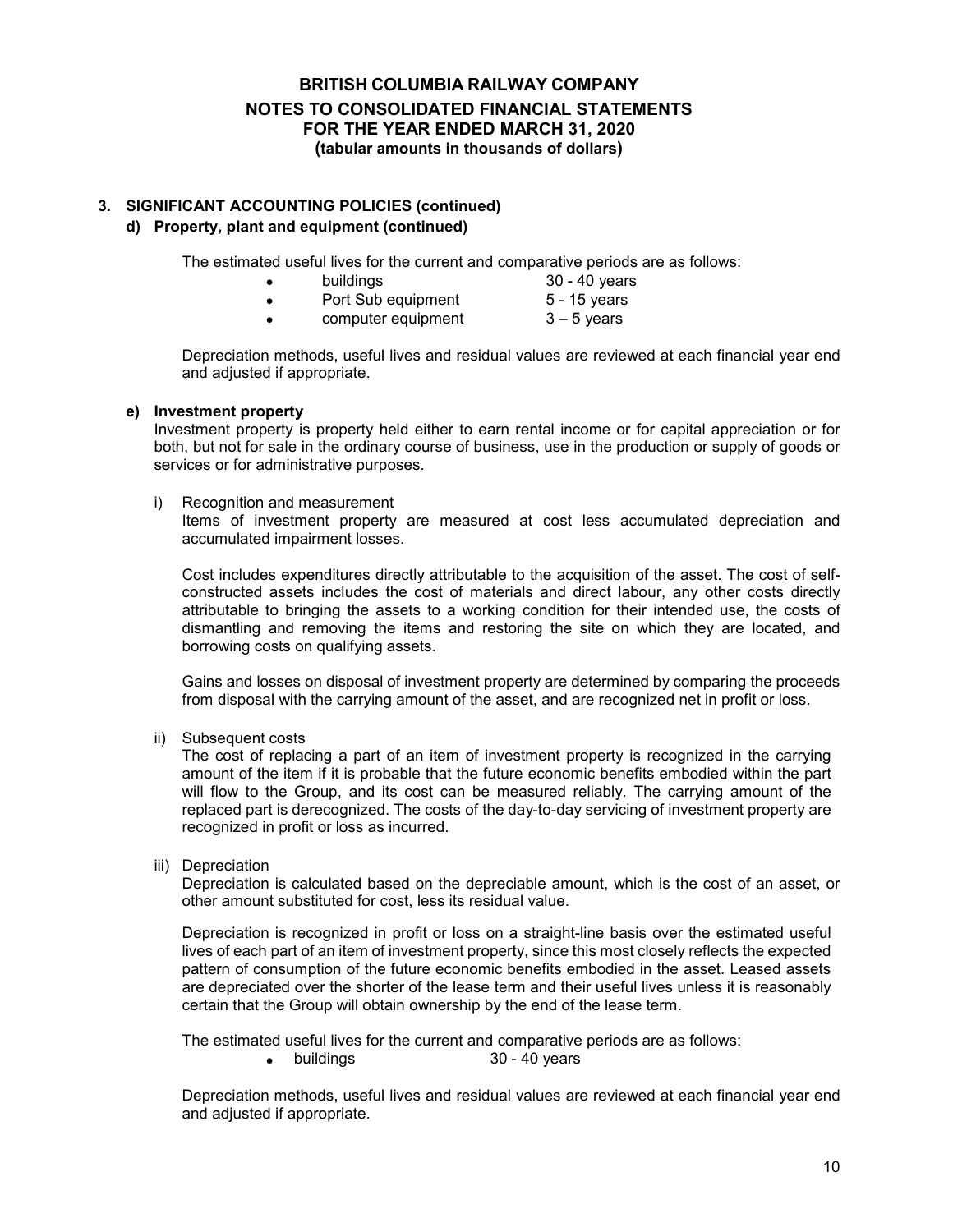#### **3. SIGNIFICANT ACCOUNTING POLICIES (continued)**

#### **f) Interest in mining rights**

The Group's interest in mining rights are accounted for as exploration and evaluation assets.

Exploration and evaluation assets are only recognized if the rights of the area of interest are current and either:

- i) the expenditures are expected to be recouped through successful development and exploitation of the area of interest; or
- ii) activities in the area of interest have not reached a stage which permits a reasonable assessment of the existence or otherwise of economically recoverable reserves and active operations relating to the area of interest are continuing.

Exploration and evaluation assets are tested for impairment when any of the following facts and circumstances exist:

- i) the term of exploration license in the specific area of interest has expired or will expire in the near future and it is not expected to be renewed;
- ii) substantive expenditure on further exploration for an evaluation of mineral resources in the specific area is not budgeted or planned;
- iii) exploration for and evaluation of mineral resources in the specific area have not led to the discovery of commercially viable quantities of mineral resources and the decision was made to discontinue such activities in the specified area;
- iv) sufficient data exists to indicate that, although a development in the specific area is likely to proceed, the carrying amount of the exploration and evaluation asset is unlikely to be recovered in full from successful development or by sale.

Should impairment indicators exist, the Group would determine the impairment in accordance with note 3(h).

#### **g) Materials**

Materials are measured at the lower of cost and net realizable value. The cost of materials includes expenditures incurred in acquiring the materials, production or conversion costs and other costs incurred in bringing them to their existing location and condition. Net realizable value is the replacement cost of the materials.

#### **h) Impairment of non-financial assets**

The carrying amounts of the Group's non-financial assets, other than materials, are reviewed at each reporting date to determine whether there is any indication of impairment. If any such indication exists, then the asset's recoverable amount is estimated.

The recoverable amount of an asset or cash-generating unit is the greater of its value in use and its fair value less costs to sell. In assessing value in use, the estimated future cash flows are discounted to their present value using a discount rate that reflects current market assessments of the time value of money and the risks specific to the asset. For the purpose of impairment testing, assets that cannot be tested individually are grouped together into the smallest group of assets that generates cash inflows from continuing use that are largely independent of the cash inflows of other assets or groups of assets (the "cash-generating unit, or CGU").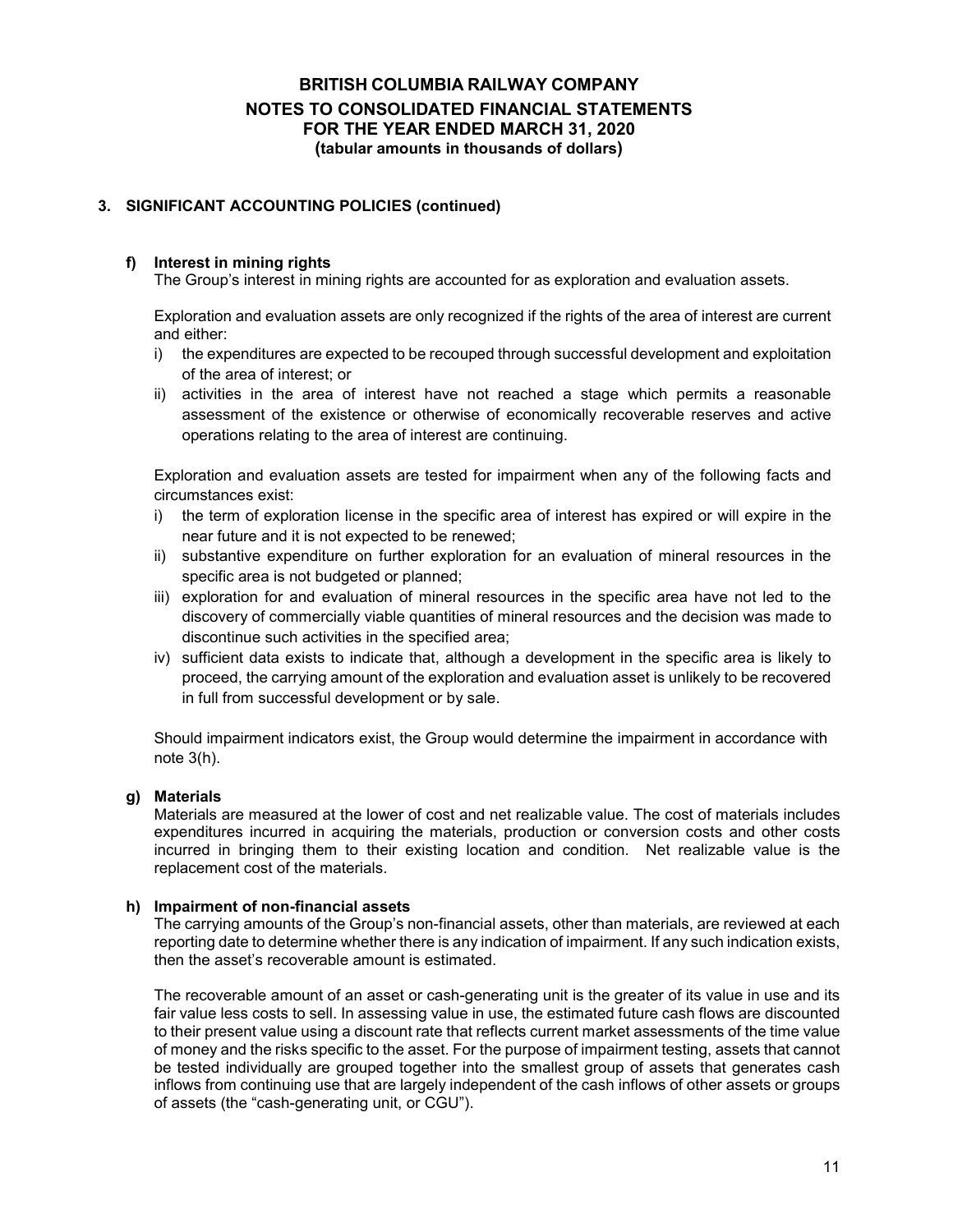### **3. SIGNIFICANT ACCOUNTING POLICIES (continued)**

#### **h) Impairment of non-financial assets (continued)**

An impairment loss is recognized if the carrying amount of an asset or its CGU exceeds its estimated recoverable amount. Impairment losses are recognized in profit or loss. Impairment losses recognized in respect of CGUs are allocated to the carrying amounts of the assets in the unit (group of units) on a pro rata basis.

An impairment loss in respect of goodwill is not reversed. In respect of other assets, impairment losses recognized in prior periods are assessed at each reporting date for any indications that the loss has decreased or no longer exists. An impairment loss is reversed if there has been a change in the estimates used to determine the recoverable amount. An impairment loss is reversed only to the extent that the asset's carrying amount does not exceed the carrying amount that would have been determined, net of depreciation or amortization, if no impairment loss had been recognized.

#### **i) Assets held for sale or for distribution to owners**

Assets (or disposal groups) comprising assets and liabilities that are expected to be recovered primarily through sale rather than through continuing use are classified as held for sale. Assets (or disposal groups) that are expected to be distributed to the owners are classified as held for distribution to owners. In either case, in order for the assets to be reclassified, the asset (or disposal group) must be available for immediate sale or distribution in its present condition and its sale or distribution must be highly probable to complete within one year.

Immediately before classification as held for sale or distribution, the assets, or components of a disposal group, are re-measured in accordance with the Group's accounting policies. Thereafter the asset, or disposal group, is measured at the lower of its carrying amount and fair value less cost to sell. Impairment losses on initial classification as held for sale or distribution and subsequent gains or losses on re-measurement are recognized in profit or loss. Gains are not recognized in excess of any cumulative impairment loss.

#### **j) Provisions**

A provision is recognized if, as a result of a past event, the Group has a present legal or constructive obligation that can be estimated reliably, and it is probable that an outflow of economic benefits will be required to settle the obligation. Provisions are determined by discounting the expected future cash flows at a pre-tax rate that reflects current market assessments of the time value of money and the risks specific to the liability. The unwinding of the discount is recognized as a finance cost.

#### Site Restoration

In accordance with the Group's environmental policy and applicable legal requirements, provisions for site restoration in respect of contaminated land and the related expenses are recognized when the land is contaminated. The provisions are recognized as non-current liabilities and are discounted to their present value based on expected future cash flows. Changes in estimates are dealt with on a prospective basis as they arise.

A provision is also recognized for expected remediation or retirements costs associated with owned or leased property or equipment as a non-current liability with a corresponding asset. At each reporting date, the liability is re-measured in line with changes in discount rates and timing or amount of the costs to be incurred. Any changes in the liability are added to, or deducted from, the related asset, other than the unwinding of the discount which is recognized as a finance cost in profit or loss as it occurs. If the change in the liability results in a decrease in the liability that exceeds the carrying amount of the asset, the asset is written down to nil and the excess is recognized immediately in profit or loss.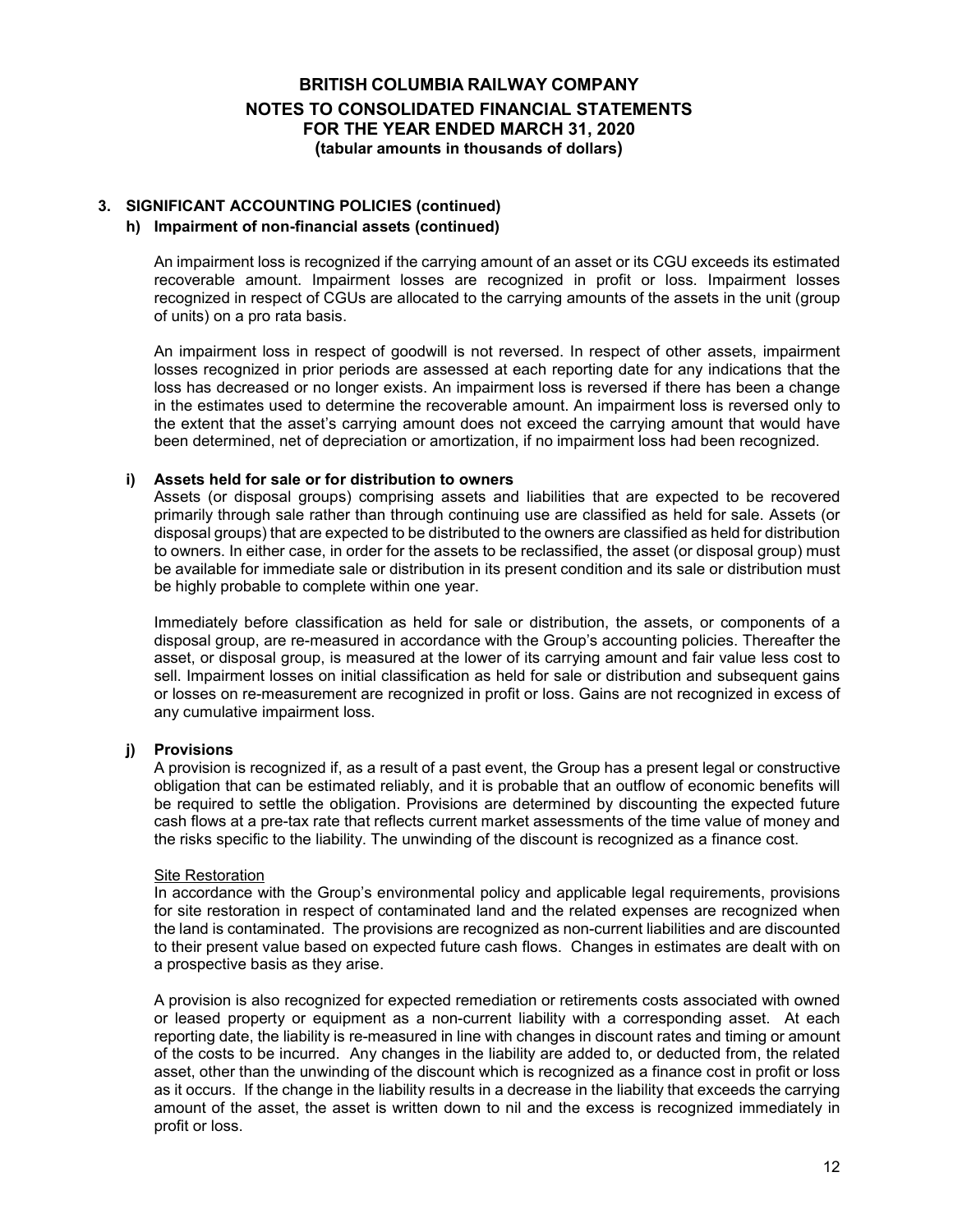#### **3. SIGNIFICANT ACCOUNTING POLICIES (continued)**

#### **k) Employee benefits**

i) Defined Benefit Plans

The Group's net obligation in respect of defined benefit pension plans is calculated separately for each plan by estimating the amount of future benefit that employees have earned in return for their service in the current and prior periods; that benefit is discounted to determine its present value. Any unrecognized past service costs and the fair value of any plan assets are deducted. The discount rate is the yield at the reporting date on AA credit-rated bonds that have maturity dates approximating the terms of the Group's obligations and that are denominated in the same currency in which the benefits are expected to be paid.

The calculation is performed annually by a qualified actuary using the projected unit credit method. When the calculation results in a benefit to the Group, the recognized asset is limited to the total of any unrecognized past service costs and the present value of economic benefits available in the form of any future refunds from the plan or reductions in future contributions to the plan. In order to calculate the present value of economic benefits, consideration is given to any minimum funding requirements that apply to any plan in the Group. An economic benefit is available to the Group if it is realizable during the life of the plan, or on settlement of the plan liabilities.

When the benefits of a plan are improved, the portion of the increased benefit relating to past service by employees is recognized in profit or loss on a straight-line basis over the average period until the benefits become vested. To the extent that the benefits vest immediately, the expense is recognized immediately in profit or loss.

The Group recognizes actuarial gains and losses arising from post-employment defined benefit plans immediately in other comprehensive income, and reports them in retained earnings.

- ii) Registered Retirement Savings Plan Contributions Contributions made by the Group to a registered retirement savings plan on behalf of its employees are expensed as contributions are made.
- iii) Other Long-Term Employee Benefits

The Group's net obligation in respect of long-term employee benefits other than pension plans is the amount of future benefit that employees have earned in return for their service in the current and prior periods; that benefit is discounted to determine its present value, and the fair value of any related assets is deducted. The discount rate is the yield at the reporting date on AA creditrated bonds that have maturity dates approximating the terms of the Group's obligations. The calculation is performed using the projected unit credit method. Any actuarial gains and losses are recognized in profit or loss in the period in which they arise.

iv) Termination Benefits

Termination benefits are recognized as an expense when the Group is committed demonstrably, without realistic possibility of withdrawal, to a formal detailed plan to either terminate employment before the normal retirement date, or to provide termination benefits as a result of an offer made to encourage voluntary redundancy. Termination benefits for voluntary redundancies are recognized as an expense if the Group has made an offer of voluntary redundancy, it is probable that the offer will be accepted, and the number of acceptances can be estimated reliably. If benefits are payable more than 12 months after the reporting period, then they are discounted to their present value.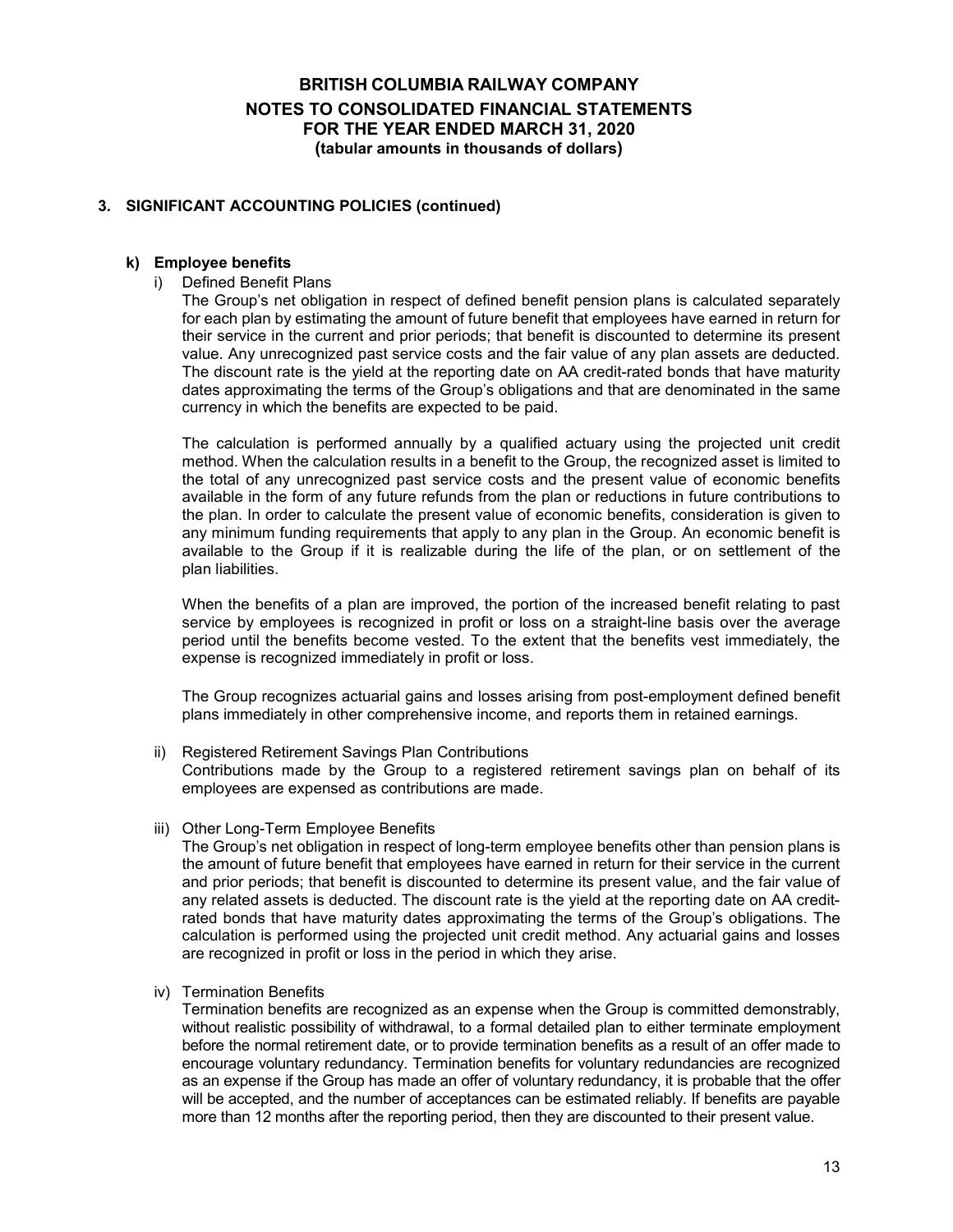#### **3. SIGNIFICANT ACCOUNTING POLICIES (continued)**

#### **k) Employee benefits (continued)**

v) Short-Term Employee Benefits

Short-term employee benefit obligations are measured on an undiscounted basis and are expensed as the related service is provided. A liability is recognized for the amount expected to be paid under short-term cash bonus or profit-sharing plans if the Group has a present legal or constructive obligation to pay this amount as a result of past service provided by the employee, and the obligation can be estimated reliably.

#### **l) Revenue**

IFRS 15 provides a comprehensive framework for the recognition, measurement and disclosure of revenue from contracts with customers, excluding contracts within the scope of the accounting standards for insurance contracts, financial instruments and lease contracts.

The majority of the Group's revenue is revenue from leasing arrangements, which is outside the scope of IFRS 15. Certain recoverable investment property expenses for common area costs are considered non-lease components and are within the scope of IFRS 15. The performance obligation for the operating cost recoveries is satisfied over time, which is generally the lease term.

Under IFRS 15, revenue is recognized when a customer obtains control of the goods or services. Determining the timing of the transfer of control - at a point in time or over time - requires judgment.

The following revenues earned by the Group fall under the scope of IFRS 15:

(i) Joint Section Agreement - Port Subdivision operations and maintenance:

The Group operates and maintains a 37-kilometre track which connects three railways to the port terminal at Roberts Bank (the "Port Subdivision" operation). Revenue is earned on a cost-plus surcharge basis and the railways are charged based on their relative usage of the track each month. Revenue is earned over time as the services are performed.

(ii) Real estate sales:

Revenues, recorded as net gains, from the disposition of investment property is recognized at the point in time that the risks and rewards of ownership have been transferred, possession or title passes to the purchaser, and all material conditions of the sales contract have been met, and at which time all proceeds are received or collectability is reasonably assured.

#### **m) Leases**

The Group has initially adopted IFRS 16, *Leases* ("IFRS 16") from April 1, 2019.

IFRS 16 introduces a single, on-balance sheet lease accounting model for lessees. A lessee recognizes a right-of-use asset representing its right to use the underlying asset and a lease liability representing its obligation to make lease payments. Lessor accounting remains similar to previous accounting policies, (i.e. lessors continue to classify leases as finance or operating leases).

IFRS 16 replaced IAS 17, *Leases* ("IAS 17") and IFRIC 4, *Determining Whether an Arrangement Contains a Lease* ("IFRIC 4").

At inception of a contract, the Group assesses whether a contract is, or contains, a lease based on whether the contract conveys the right to control the use of an identified asset for a period of time in exchange for consideration.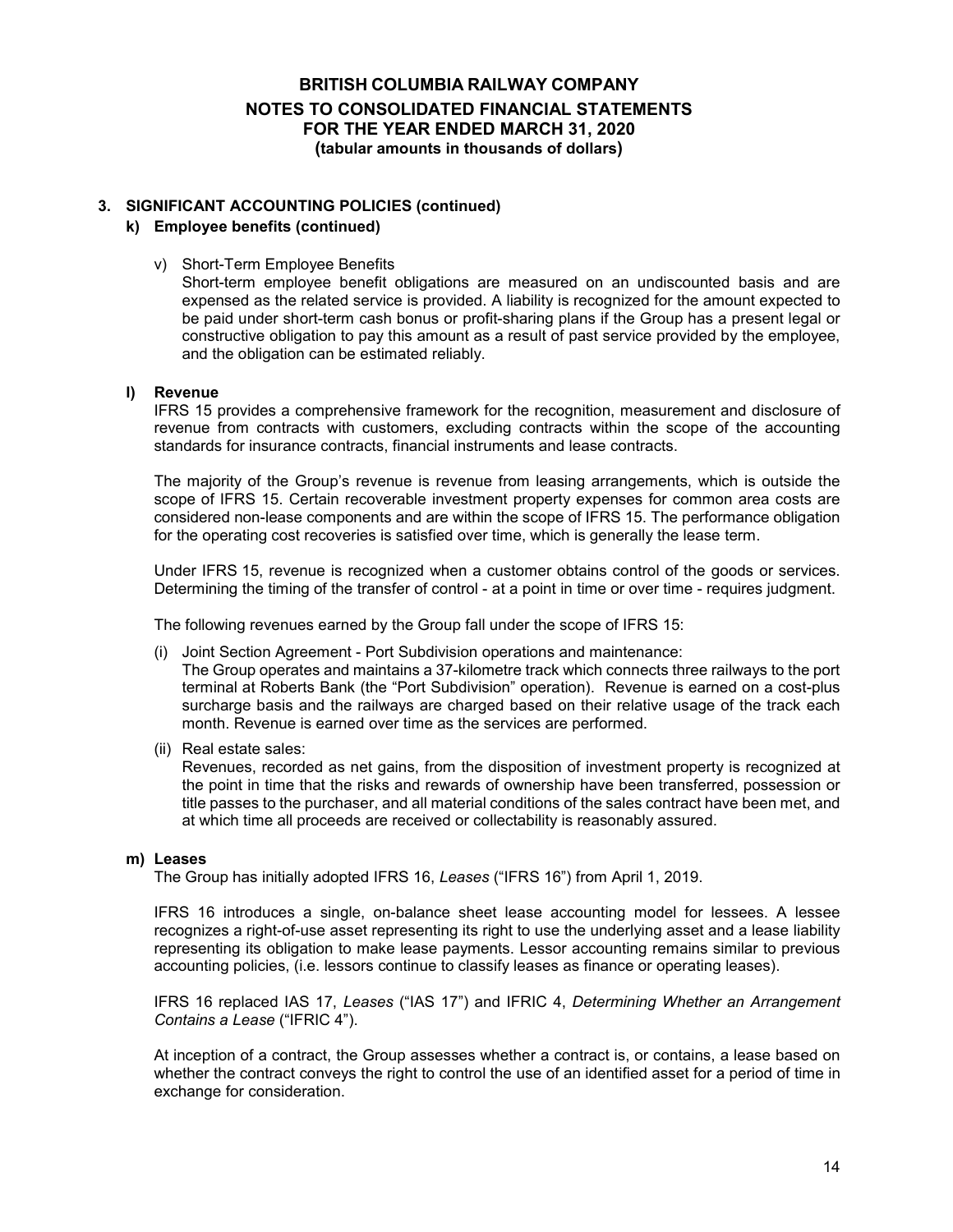#### **3. SIGNIFICANT ACCOUNTING POLICIES (continued) m) Leases (continued)**

#### i) Leases as lessee

The Group recognizes a right-of-use asset and a lease liability at the lease commencement date. The right-of-use asset is initially measured based on the initial amount of the lease liability adjusted for any lease payments made at or before the commencement date, less any lease incentives received. The assets are depreciated to the earlier of the end of the useful life of the right-of-use asset or the lease term using the straight-line method as this most closely reflects the expected pattern of consumption of the future economic benefits.

The lease term includes periods covered by an option to extend if the Group is reasonably certain to exercise that option. In addition, the right-of-use asset is periodically reduced by impairment losses, if any, and adjusted for certain re-measurements of the lease liability.

The lease liability is initially measured at the present value of the lease payments that are not paid at the commencement date, discounted using the interest rate implicit in the lease or, if that rate cannot be readily determined, the Group's incremental borrowing rate. Generally, the Group uses its incremental borrowing rate as the discount rate. The lease liability is measured at amortized cost using the effective interest method. It is re-measured when there is a change in future lease payments arising from a change in an index or rate, if there is a change in the Group's estimate of the amount expected to be payable under a residual value guarantee, or if the Group changes its assessment of whether it will exercise a purchase, extension or termination option.

When the lease liability is re-measured in this way, a corresponding adjustment is made to the carrying amount of the right-of-use asset or is recorded in profit or loss if the carrying amount of the right-of-use asset has been reduced to zero.

The Group has elected to apply the practical expedient not to recognize right-of-use assets and lease liabilities for short-term leases that have a lease term of 12 months or less and leases of low-value assets. The lease payments associated with these leases is recognized as an expense on a straight-line basis over the lease term.

ii) Leases as lessor

When the Group acts as a lessor, it determines at lease inception whether each lease is a finance lease or an operating lease.

To classify each lease, the Group makes an overall assessment of whether the lease transfers substantially all of the risks and rewards incidental to ownership of the underlying asset. If this is the case, then the lease is a finance lease; if not, then it is an operating lease. As part of this assessment, the Group considers certain indicators such as whether the lease is for the major part of the economic life of the asset.

Payments made or received under operating leases are recognized in profit or loss on a straightline basis over the term of the lease. Lease incentives are recognized as an integral part of the total lease expense / revenue, over the term of the lease. Contingent lease payments are accounted for in the period in which they are incurred.

The Group has applied the derecognition requirements in IFRS 9 with respect to finance lease modifications where there has been an increase in the scope of a lease, by adding one or more underlying assets, and where there has not been a commensurate increase in the consideration received.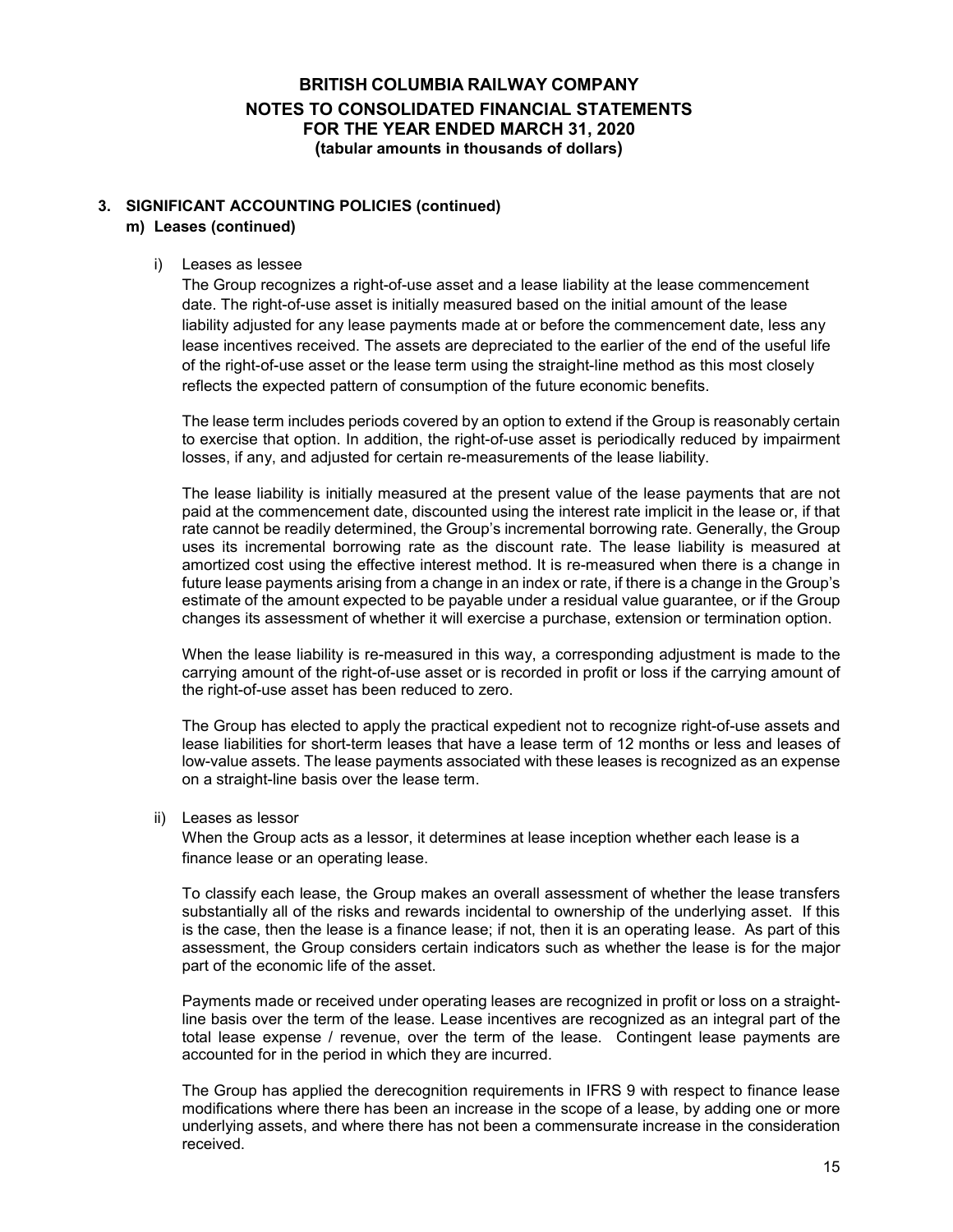#### **3. SIGNIFICANT ACCOUNTING POLICIES (continued) m) Leases (continued)**

iii) Impact of transition to IFRS 16 *Leases*

Effective April 1, 2019, the Group adopted IFRS 16 using the modified retrospective approach. Accordingly, the cumulative effect of adopting IFRS 16 is recognized as an adjustment to the opening balance of retained earnings as at April 1, 2019, with no restatement of comparative information. There was no impact to opening retained earnings as at April 1, 2019.

The Group has elected to apply the practical expedient to grandfather the assessment of which transactions are leases on the date of initial application, as previously assessed under IAS 17 *Leases* and IFRIC 4 *Determining Whether an Arrangement Contains a Lease*. The Company applied the definition of a lease under IFRS 16 *Leases* to contracts entered into or changed on or after April 1, 2019.

On transition to IFRS 16, the Group recognized right-of-use assets of \$1.1 million and additional lease liabilities of \$1.1 million.

When measuring lease liabilities for leases that were classified as operating leases, the Group discounted lease payments using its incremental borrowing rate for similar liabilities at April 1, 2019. The rate applied was 3%.

The following table reconciles the Group's operating lease obligations at March 31, 2019, as previously disclosed in the Group's consolidated financial statements, to the lease obligation recognized on initial application of IFRS 16 *Leases* at April 1, 2019.

|                                                                                                                      |   | <b>Amount</b> |
|----------------------------------------------------------------------------------------------------------------------|---|---------------|
| Operating lease commitments as at March 31, 2019<br>Discounted using the incremental borrowing rate at April 1, 2019 | S | 1.153<br>(77) |
| Lease obligation recognized as at April 1, 2019                                                                      |   | 1.076         |

#### **n) Finance income and finance costs**

Finance income comprises interest income on funds invested and changes in the fair value of financial assets at fair value through profit or loss. Interest income is recognized as it accrues in profit or loss, using the effective interest method.

Finance costs comprise interest expense on borrowings, unwinding of the discount on provisions, changes in the fair value of financial assets at fair value through profit or loss, and impairment losses recognized on financial assets. Borrowing costs that are not directly attributable to the acquisition, construction or production of a qualifying asset are recognized in profit or loss using the effective interest method.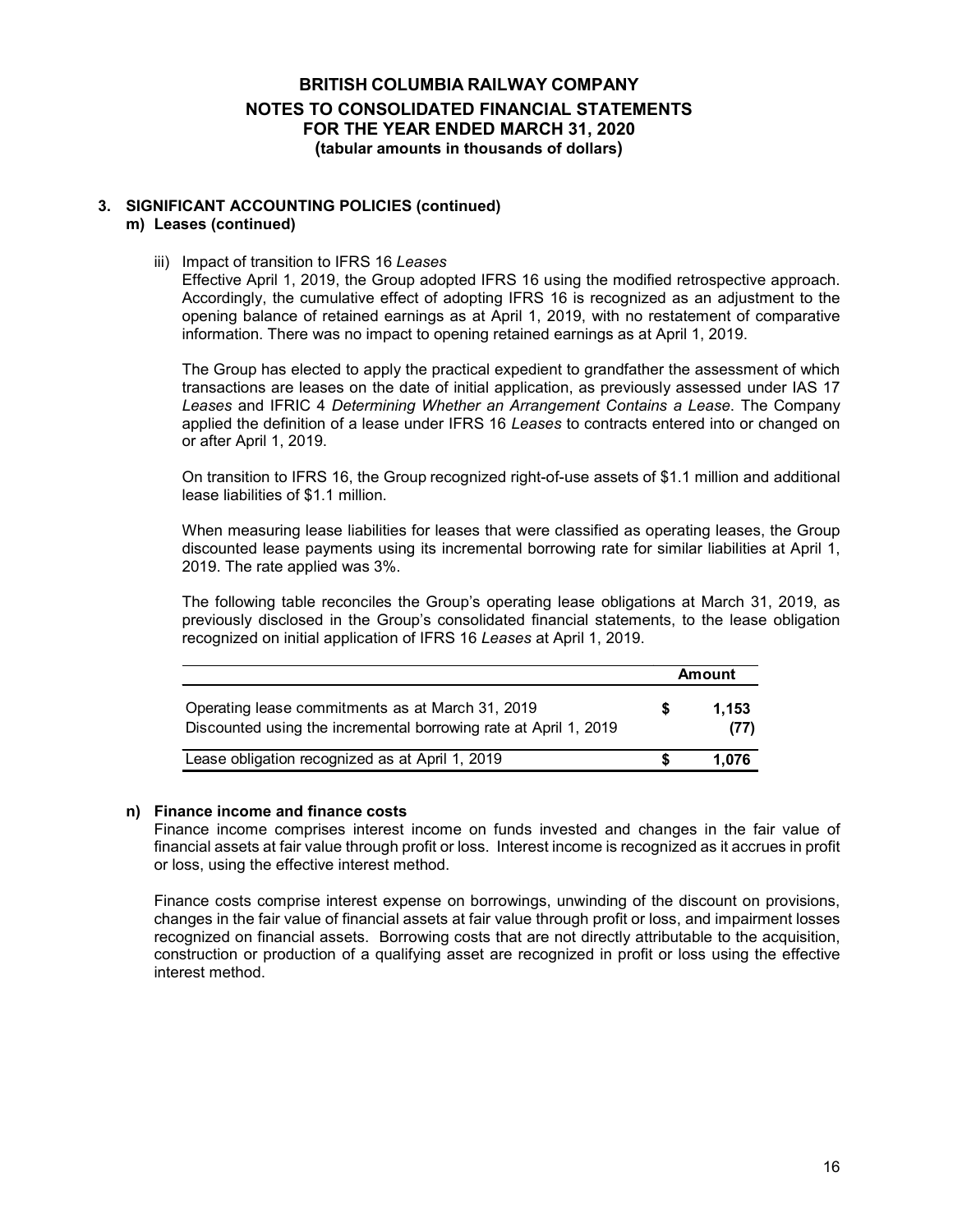#### **4. CN TRANSACTION**

- (a) In July 2004, BCRC and BCRP completed a transaction with CN pursuant to an agreement signed between the parties on November 25, 2003 (the "CN Transaction"). Under the terms of the agreement, CN assumed the Group's industrial freight railway business by purchasing the shares of BC Rail Ltd., the partnership interests of BC Rail Partnership, and railcars from a related entity (collectively "BC Rail").
- (b) BCRC and BC Rail entered into a Revitalization Agreement which was assumed by CN. Under the agreement, BC Rail leased the railway right-of-way land, railbed assets, and related track infrastructure from BCRC under a long-term lease. BC Rail prepaid all lease payments under the Revitalization Agreement. The lease is being treated as a finance lease and all the related assets have been removed from the financial statements.
- (c) Under the Revitalization Agreement, effective July 14, 2009 CN has the right to return certain segments of track to BCRC's control, for no proceeds; subject to specific legal and regulatory approvals. If segments are returned to BCRC, BCRC can retain, sell, or otherwise use the segment at its own discretion, or put the segment back to CN for \$1. As at March 31, 2020, CN has not formally commenced any discontinuance process for the return of any segments of the main line.

#### **5. VANCOUVER WHARVES TRANSACTION**

- (a) In May 2007, BCRC and its subsidiaries, Vancouver Wharves Limited Partnership ("VWLP") and BCRP completed a transaction with Kinder Morgan ("KM") pursuant to an agreement signed on April 3, 2007. Under the terms of the agreement, KM took over the operations of VWLP's port terminal facility by acquiring certain operating assets from VWLP and signing a 40-year non-renewable prepaid operating lease with BCRP for the land upon which VWLP operates. The net proceeds from the lease are being recognized as deferred lease revenue (Note 17) and amortized to income on a straight-line basis over the term of the lease. In December 2019, Pembina Pipeline Corporation ("Pembina") purchased Kinder Morgan Canada Limited which included the assumption of the operating lease with BCRP.
- (b) As part of the agreement, Pembina (formerly KM) assumed responsibility to complete certain projects designed to prevent further off-site migration of contamination on the land during the lease and to remediate all site contamination at the end of the lease. The fair value of the remediation services at the date of the agreement was estimated at \$14.0 million for off-site migration contamination projects and \$27.1 million for the remediation and site restoration at the end of the lease.

As the Group retains ultimate responsibility for the remediation of the land, the site restoration and environmental obligations will continue to be reflected in the Group's consolidated financial statements (Note 18) until such time as management is satisfied that Pembina has completed the remediation work. As the value of the assumed obligations is considered to be part of the lease proceeds, an equivalent amount of lease revenue will be recognized on a straight-line basis over the lease term (Note 11(d)). An annual assessment will be made concerning Pembina's plans and progress towards completion of the remediation services. Any remediation performed in excess of revenue recognized will be reclassified to deferred revenue to ensure straight-line recognition over the lease term.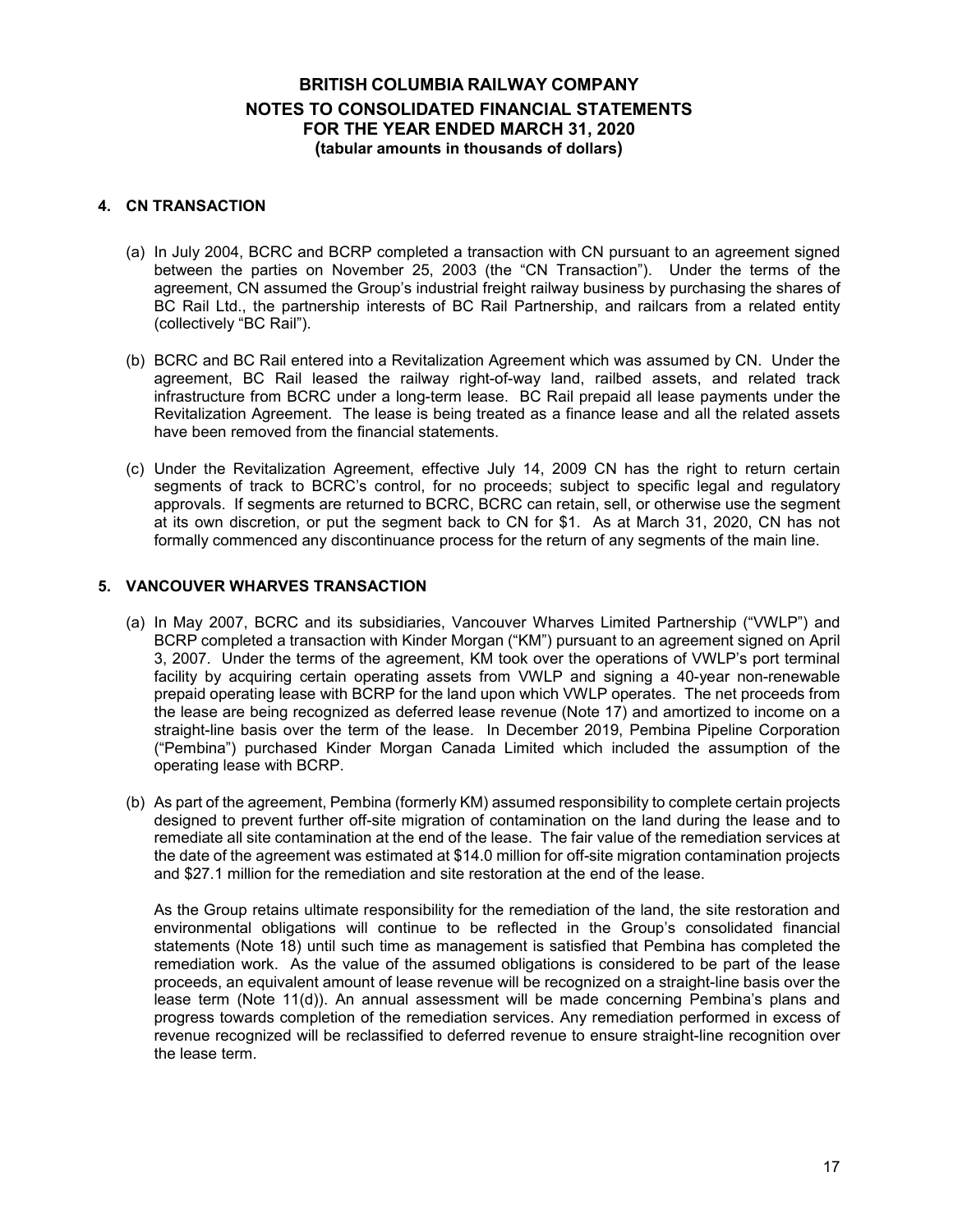### **6. REVENUE**

| For the year ended March 31                         | Note | 2020   | 2019 |        |  |
|-----------------------------------------------------|------|--------|------|--------|--|
| Investment property leasing revenue                 |      | 13.721 |      | 12.597 |  |
| Port Subdivision operating and maintenance services | (a)  | 7.584  |      | 7.184  |  |
| Port Subdivision JCA privilege revenue              | (a)  | 6.711  |      | 4.435  |  |
|                                                     |      | 28.016 |      | 24.216 |  |

#### **a) Port Subdivision Joint Service Revenue**

The Group operates and maintains the 37-kilometre track connecting three railways to the port terminal at Roberts Bank (the "Port Subdivision operation") and recovers its operating and maintenance costs for this service from the three user railways in proportion to each railway's use of the track each month.

The Group has also invested in railway assets for its Port Subdivision operation. Agreements between the Group and the three user railways require the Group to maintain a separate account of the invested costs (the "Joint Capital Account") as the costs will be reimbursed by the user railways in proportion to their use of the track at the time that the assets are retired or when the operation ceases to exist. The portion of the Joint Capital Account ("JCA") relating to land has been accounted for as an operating lease and included with investment property (Note 14) and the balance, accounted for as finance leases, is included in other assets as the Joint Capital Account Receivables (Note 11(b)) to be collected upon retirement or cessation of operations.

The Group collects monthly lease payments ("JCA privilege revenue") from the user railways calculated at prime plus 1% (as at April 1 of each year) on the balance of the JCA balance and based on each railway's proportionate use of the track each month.

#### **7. LABOUR COSTS**

| For the year ended March 31                | Note | 2020 |            |  |       |  |  |  |  |  | 2019 |
|--------------------------------------------|------|------|------------|--|-------|--|--|--|--|--|------|
| Direct labour costs                        |      |      | $2.773$ \$ |  | 2,833 |  |  |  |  |  |      |
| Labour costs for contracted MoTI employees | 26   |      | 922        |  | 895   |  |  |  |  |  |      |
|                                            |      |      | 3.695      |  | 3.728 |  |  |  |  |  |      |

Direct labour costs include employee wages, dental and health benefits, RRSP contributions, and the annual expense related to the post-employment benefit plan and the defined benefit supplemental pension plan.

#### **8. DEPRECIATION EXPENSE**

| For the year ended March 31   | Note | 2020 | 2019 |
|-------------------------------|------|------|------|
| Property, plant and equipment | 12   | 536  | 293  |
| Investment property           | 14   | 92   | 136  |
|                               |      | 628  | 429  |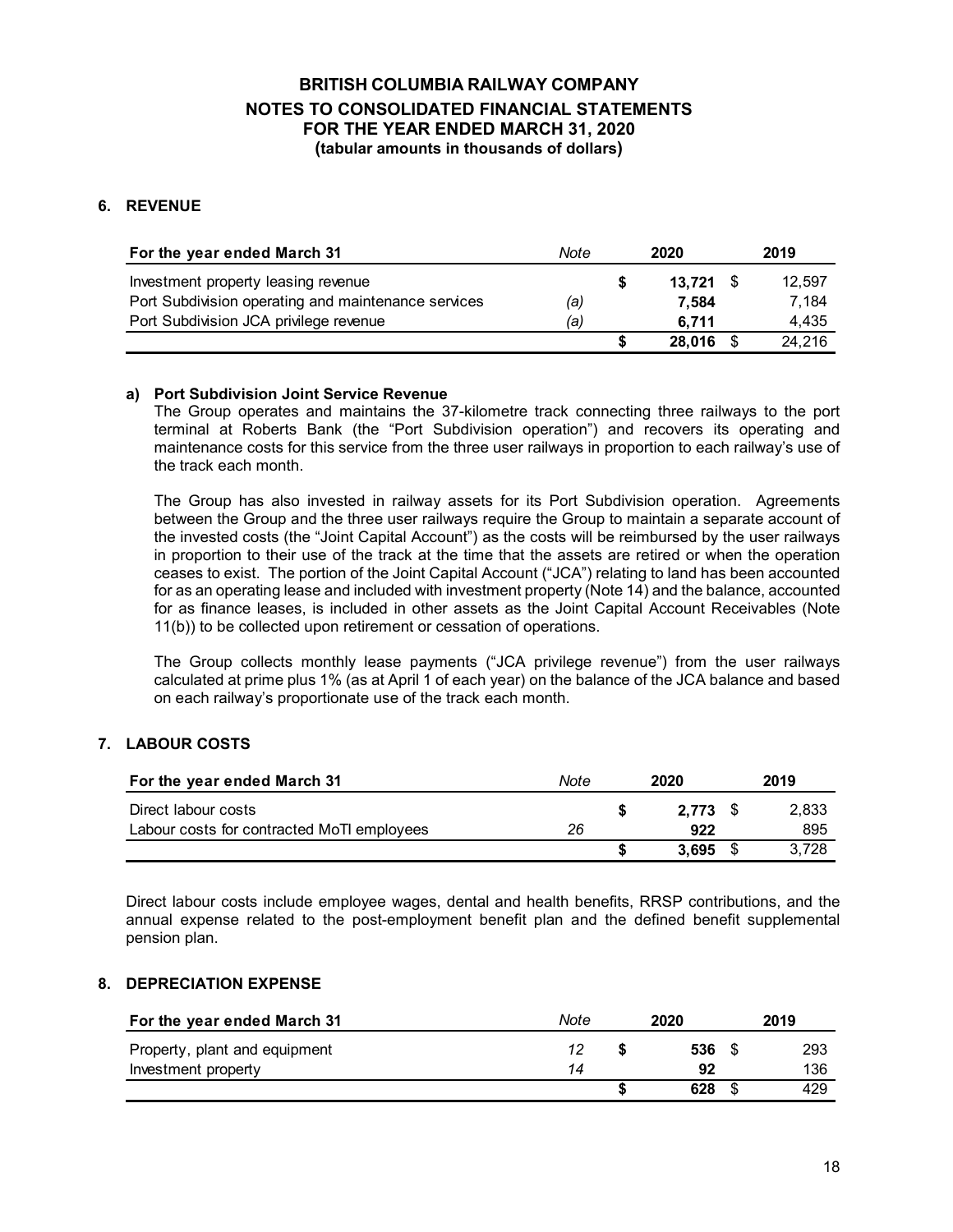### **9. FINANCE INCOME AND FINANCE COSTS**

| For the year ended March 31                    | Note | 2020             | 2019    |
|------------------------------------------------|------|------------------|---------|
| Interest on bank deposits                      |      | \$<br>$52 \quad$ | 62      |
| Interest on loans and receivables              |      | 715              | 658     |
| Interest on money market instruments           |      | 2,332            | 2,202   |
| Finance income                                 |      | 3,099            | 2,922   |
| Unwind of discount on provision                | 18   | (5, 956)         | (5,862) |
| Finance costs                                  |      | (5, 956)         | (5,862) |
| Net finance costs recognized in profit or loss |      | \$<br>(2, 857)   | (2,940) |

### **10. CASH AND CASH EQUIVALENTS**

| As at March 31           |    | 2020    | 2019 |         |  |
|--------------------------|----|---------|------|---------|--|
| Cash                     | S  | 2.986   |      | 3,054   |  |
| Money market instruments |    | 115.342 |      | 114,010 |  |
|                          | \$ | 118.328 | - \$ | 117.064 |  |

The Group's money market instruments are invested in a fund which invests in government and corporate debt securities, including commercial paper.

#### **11. TRADE AND OTHER RECEIVABLES**

| As as March 31                                              | Note | 2020             |      | 2019    |
|-------------------------------------------------------------|------|------------------|------|---------|
| Trade receivables                                           |      | \$<br>2,659      | - \$ | 2,937   |
| Other receivables                                           |      |                  |      |         |
| Mortgages receivable                                        | (a)  | 634              |      | 194     |
| Joint Capital Account receivables                           | (b)  | 134,124          |      | 129,807 |
| Long-term notes receivable from CN                          | (c)  | 12,486           |      | 11,796  |
| Long-term receivable for environmental remediation services | (d)  | 67,356           |      | 57,944  |
|                                                             |      | 214,600          |      | 199,741 |
|                                                             |      | \$<br>217,259    | \$   | 202,678 |
|                                                             |      |                  |      |         |
| Current                                                     |      | \$<br>$3.137$ \$ |      | 2,937   |
| Non-current                                                 |      | 214,122          |      | 199,741 |
|                                                             |      | \$<br>217,259    | \$   | 202.678 |

(a) The Group has two outstanding mortgages issued to purchasers as part of property sale transactions from the Group's real estate portfolio. One mortgage bears interest at prime plus 1.75% for a 2-year term maturing on November 25, 2020. The other mortgage has payments beginning October 1, 2020, bears interest at 8% per annum from that date, and matures on June 30, 2021.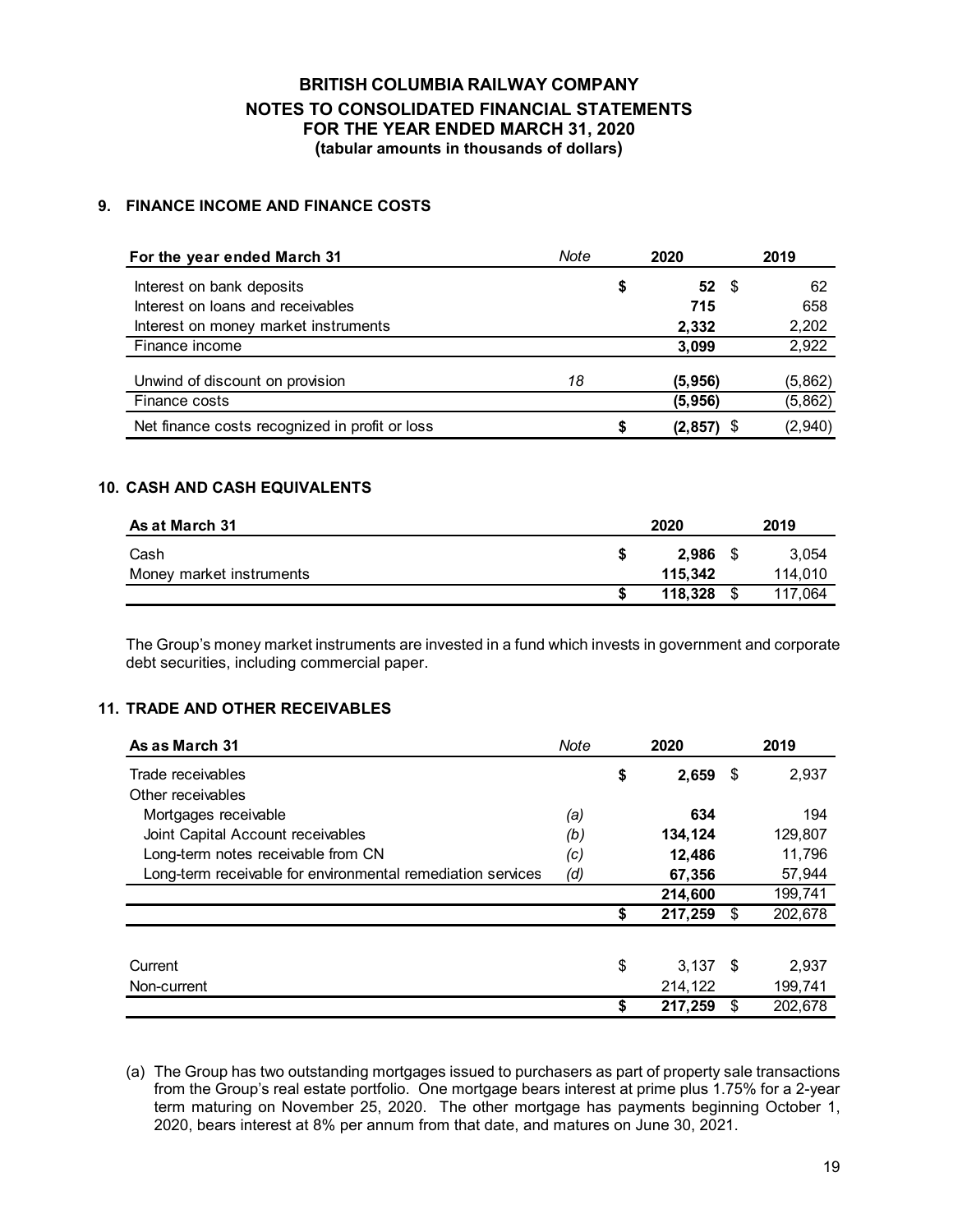#### **11. TRADE AND OTHER RECEIVABLES (continued)**

(b) The Joint Capital Account receivables relate to long-term finance leases which will be repaid to the Group by the users of the railway in proportion to their use of the track when the assets are either retired or the operation ceases. The receivables bear interest at prime plus 1% which is paid monthly.

Because the annual lease payments are based on prime plus 1% as at April 1 of each year and it is not possible to forecast with any accuracy the rates applicable to the lease throughout the lease term, it is not possible to accurately calculate the future minimum lease payments for this lease. Therefore, the annual payments are recorded as JCA Privilege revenue through profit or loss as they become measurable and collectable.

- (c) The long-term notes receivable from CN (Note 4) are non-interest bearing and due on July 12, 2094. The notes were initially recorded at fair value calculated based on the discounted cash flow using an implied interest rate of 5.75% and are accreted each year at 5.75% to their ultimate face value of \$842 million.
- (d) The long-term receivable for environmental remediation services relates to the Pembina lease for the Vancouver Wharves port terminal facility (Note 5). The receivable will be settled through the lessee's remediation performance at the end of the lease agreement. The value of the receivable at inception of the lease was based on the present value of the related remediation, using an implicit rate of interest of 4.6%. In each subsequent reporting period, the receivable balance is adjusted to reflect the time value of money at the current implicit rate of interest and for any changes to the expected future cost of remediation for which the receivable is being adjusted over the remaining term of the lease.

|                           |                  | Leasehold           |     | <b>Right-of-Use</b> |             |
|---------------------------|------------------|---------------------|-----|---------------------|-------------|
|                           | Equipment        | <b>Improvements</b> |     | Asset               | Total       |
| Cost                      |                  |                     |     | (Note 16)           |             |
| Balance April 1, 2018     | \$<br>2,873      | \$<br>262           | \$  |                     | \$<br>3,135 |
| <b>Additions</b>          | 523              |                     |     |                     | 523         |
| Disposals                 | (1, 261)         | -                   |     |                     | (1, 261)    |
| Balance March 31, 2019    | 2,135            | 262                 |     |                     | 2,397       |
| Additions                 | 384              |                     |     | 1,076               | 1,460       |
| Balance March 31, 2020    | \$<br>$2,519$ \$ | 262                 | \$  | 1,076               | \$<br>3,857 |
| <b>Depreciation</b>       |                  |                     |     |                     |             |
| Balance April 1, 2018     | \$<br>$1,985$ \$ | 262                 | -\$ |                     | \$<br>2,247 |
| Disposals                 | (1,261)          |                     |     |                     | (1, 261)    |
| Depreciation for the year | 293              |                     |     |                     | 293         |
| Balance, March 31, 2019   | 1,017            | 262                 |     |                     | 1,279       |
| Depreciation for the year | 331              |                     |     | 205                 | 536         |
| Balance, March 31, 2020   | \$<br>1,348      | \$<br>262           | \$  | 205                 | \$<br>1,815 |

#### **12. PROPERTY PLANT AND EQUIPMENT**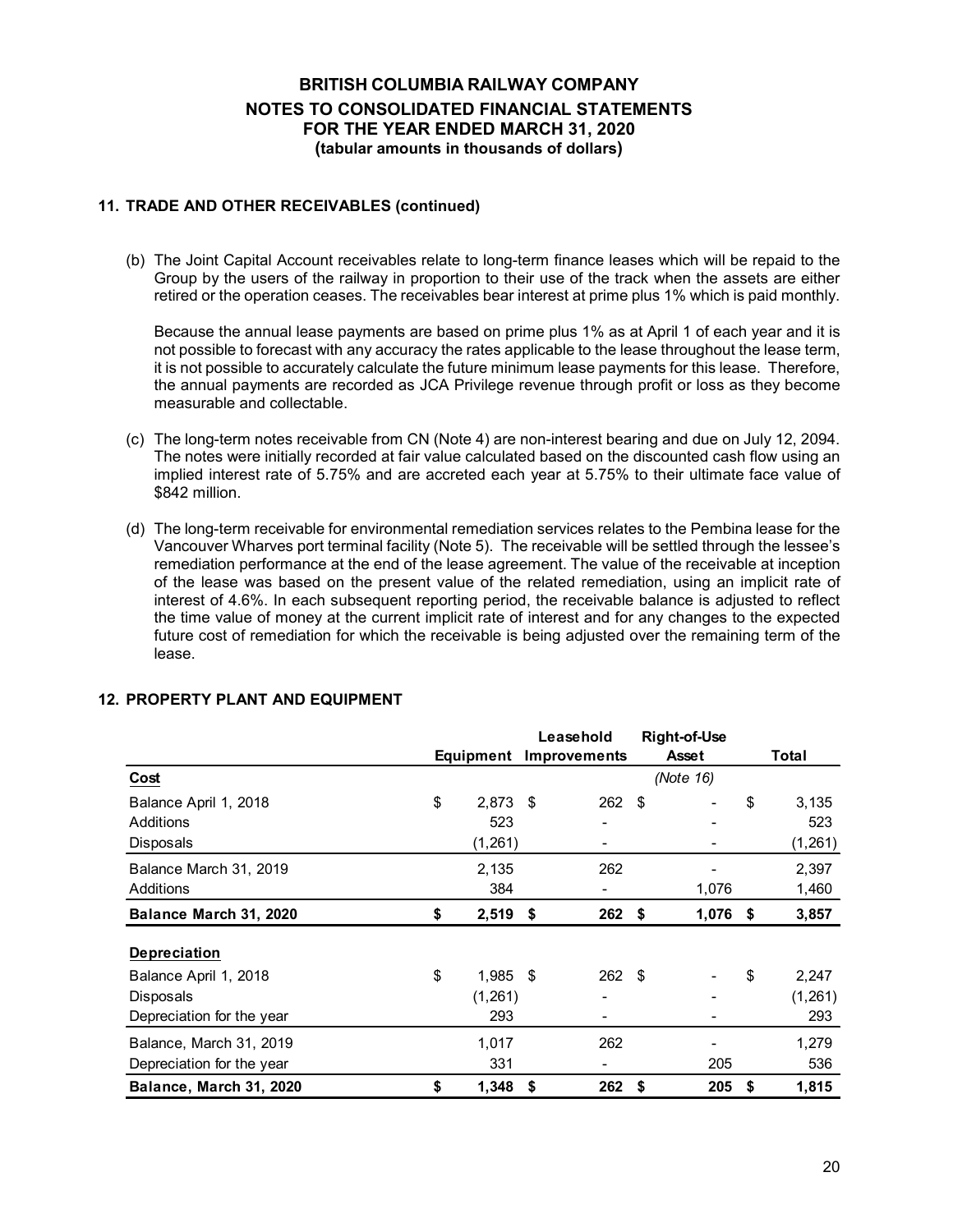#### **12. PROPERTY PLANT AND EQUIPMENT (continued)**

|                         |                                  |            |  | Leasehold      |    | Right-of-Use |     |       |  |
|-------------------------|----------------------------------|------------|--|----------------|----|--------------|-----|-------|--|
|                         | <b>Improvements</b><br>Equipment |            |  |                |    | <b>Asset</b> |     | Total |  |
| <b>Carrying Amounts</b> |                                  |            |  |                |    | (Note 16)    |     |       |  |
| At March 31, 2019       |                                  | $1.118$ \$ |  | $\sim$         | -8 | $\sim$       | -SS | 1.118 |  |
| At March 31, 2020       |                                  | 1.171 S    |  | $\blacksquare$ | £. | 871 \$       |     | 2.042 |  |

#### **13. INTEREST IN MINING RIGHTS**

| <b>As at March 31</b> |  | 2019   |        |
|-----------------------|--|--------|--------|
| Mining licenses       |  | 18.308 | 18,308 |

In May 2015, the Group acquired 61 coal licenses in the Klappan region of British Columbia from Fortune Minerals Ltd. and its joint venture partner POSCO Canada (together, the "vendors"). The purchase price of the coal licenses was \$18,308,000, and was financed by the Group's cash reserves. The agreement provides the vendors an option to reacquire the coal licenses within a 10-year period from the acquisition date, for the same price, subject to certain conditions.

#### **14. INVESTMENT PROPERTY**

| As at March 31                                    | 2020          |      | 2019    |
|---------------------------------------------------|---------------|------|---------|
| <b>Cost</b>                                       |               |      |         |
| Balance, beginning of year                        | \$<br>200,988 | - \$ | 180,291 |
| Additions                                         | 63            |      | 146     |
| Effect of change in estimated cost of remediation | 35,781        |      | 21,074  |
| <b>Disposals</b>                                  | (1, 206)      |      | (523)   |
| Balance, end of year                              | 235,626       |      | 200,988 |
| <b>Depreciation</b>                               |               |      |         |
| Balance, beginning of year                        | 5,304         |      | 5,168   |
| Depreciation for the year                         | 92            |      | 136     |
| Balance, end of year                              | 5,396         |      | 5,304   |
| Carrying amount, end of year                      | \$<br>230,230 | \$   | 195,684 |

Investment property comprises a number of commercial properties that are leased to third parties with varying lease terms and conditions. The estimated fair value of the investment property portfolio as at March 31, 2020 is \$288 million (March 31, 2019 - \$246 million).

The Group is preparing certain non-port related and non-rail real estate assets for sale. The assets continue to be classified with investment property as they do not currently meet all the criteria for classification as held for sale.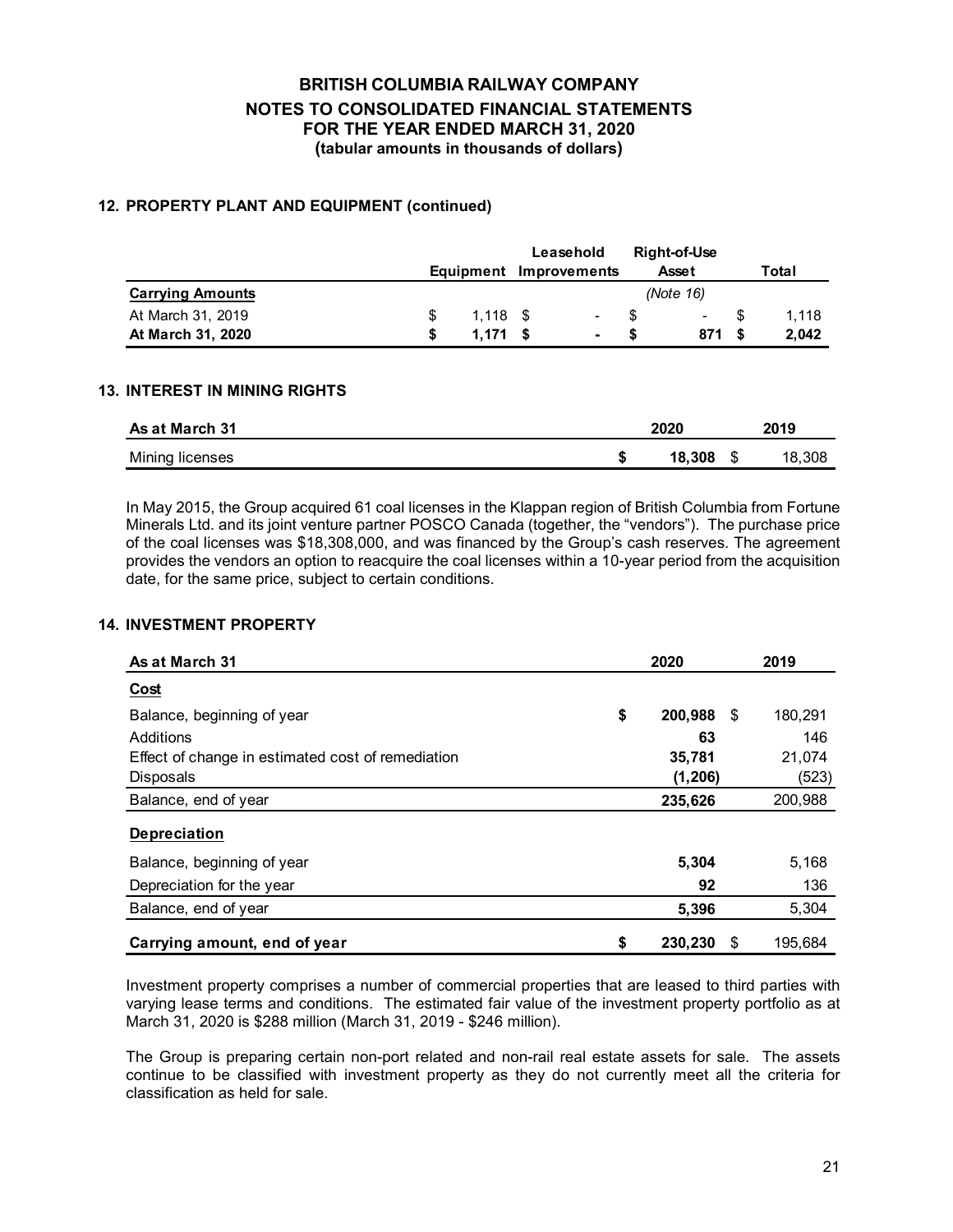### **15. TRADE AND OTHER PAYABLES**

| As at March 31                                | Note |   | 2020  | 2019 |       |  |
|-----------------------------------------------|------|---|-------|------|-------|--|
| Trade payables                                |      |   | 302   |      |       |  |
| Lease payable                                 | 16   |   | 189   |      |       |  |
| Other non-trade payables and accrued expenses |      |   | 2.082 |      | 5.918 |  |
| Total current                                 |      | ъ | 2.573 |      | 5,955 |  |

### **16. LEASES**

#### **a) Leases as lessee**

The Group leases office space for its business premises. The lease is for a 5-year term ending July 31, 2024. Under IFRS 16, the lease obligation has been recorded as of April 1, 2019 (note 3(m)).

The following table details the changes in lease obligations during the year as a result of financing cash flows and liability related charges:

|                                         | 2020              | 2019 |
|-----------------------------------------|-------------------|------|
| Balance, April 1                        | \$<br>\$          |      |
| IFRS 16 adoption adjustment             | 1,076             |      |
| Payment of lease obligation             | (213)             |      |
| Total changes from financial cash flows | 863               |      |
| Interest expense                        | 16                |      |
| Balance, March 31                       | 879 \$            |      |
|                                         |                   |      |
| Current                                 | \$<br>189<br>- \$ |      |
| Non-current                             | 690               |      |
|                                         | 879<br>\$         |      |

The annual lease obligations for the next five years and thereafter are as follows:

| 2021                                 | \$<br>213 |
|--------------------------------------|-----------|
| 2022                                 | 216       |
| 2023                                 | 217       |
| 2024                                 | 220       |
| 2025                                 | 74        |
| Total undiscounted lease obligations | 940       |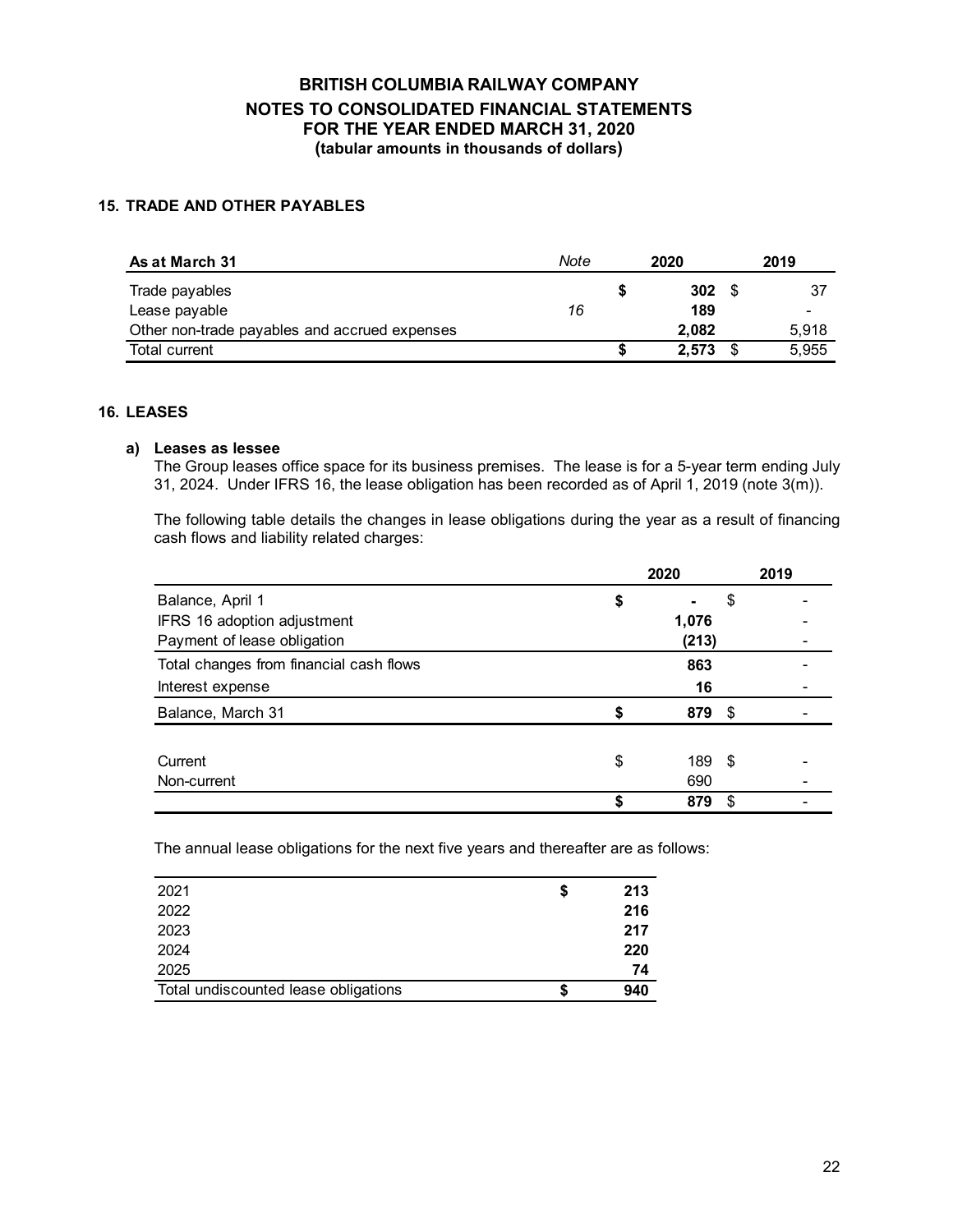#### **16. LEASES (continued)**

#### **b) Leases as lessor**

The Group leases out certain investment property held under operating leases (Note 14) and assets under long-term finance leases (Note 11(b)).

The future minimum lease payments under non-cancellable operating leases are as follows:

| As at March 31        |   | 2020       | 2019   |
|-----------------------|---|------------|--------|
| Less than 1 year      | S | $1.454$ \$ | 1.764  |
| Between 1 and 5 years |   | 3.733      | 3,253  |
| More than 5 years     |   | 4.939      | 6.182  |
|                       |   | 10,126     | 11.199 |

The 40-year operating lease with Pembina (Note 5) and the CN Revitalization Agreement (Note 4) were prepaid therefore no future payments are included above for these leases. Total proceeds from the Pembina lease are amortized to income annually resulting in rental income in 2020 of \$10.5 million (2019: \$10.0 million). The CN lease is being treated as a finance lease; all related assets were removed from the financial statements and related gains and losses were recognized at the time of the transaction.

#### **17. DEFERRED LEASE REVENUE**

| As at March 31                   |    | 2020   |    | 2019   |
|----------------------------------|----|--------|----|--------|
| Pembina operating lease          | \$ | 25,978 | S  | 26,881 |
| Other investment property leases |    | 1.397  |    | 864    |
|                                  |    | 27.375 |    | 27,745 |
| Less: current portion            |    | 1.974  |    | 1,389  |
|                                  | S  | 25,401 | \$ | 26,356 |

The Pembina lease portion consists of the lease revenue from the 40-year lease of the Vancouver Wharves port terminal facility which has not yet been recognized in profit or loss. During the year, KM (and now Pembina) performed remediation activities on the site, which reduced the Group's environmental liability accrual. The estimated value of the remediation completed in the year was \$0.2 million (2019 - \$0.2 million). These services were performed as part of the lease arrangement and were recognized as a reduction in the environmental liability and increase in deferred revenue as the revenue will be recognized in profit or loss over the term of the lease (Note 5).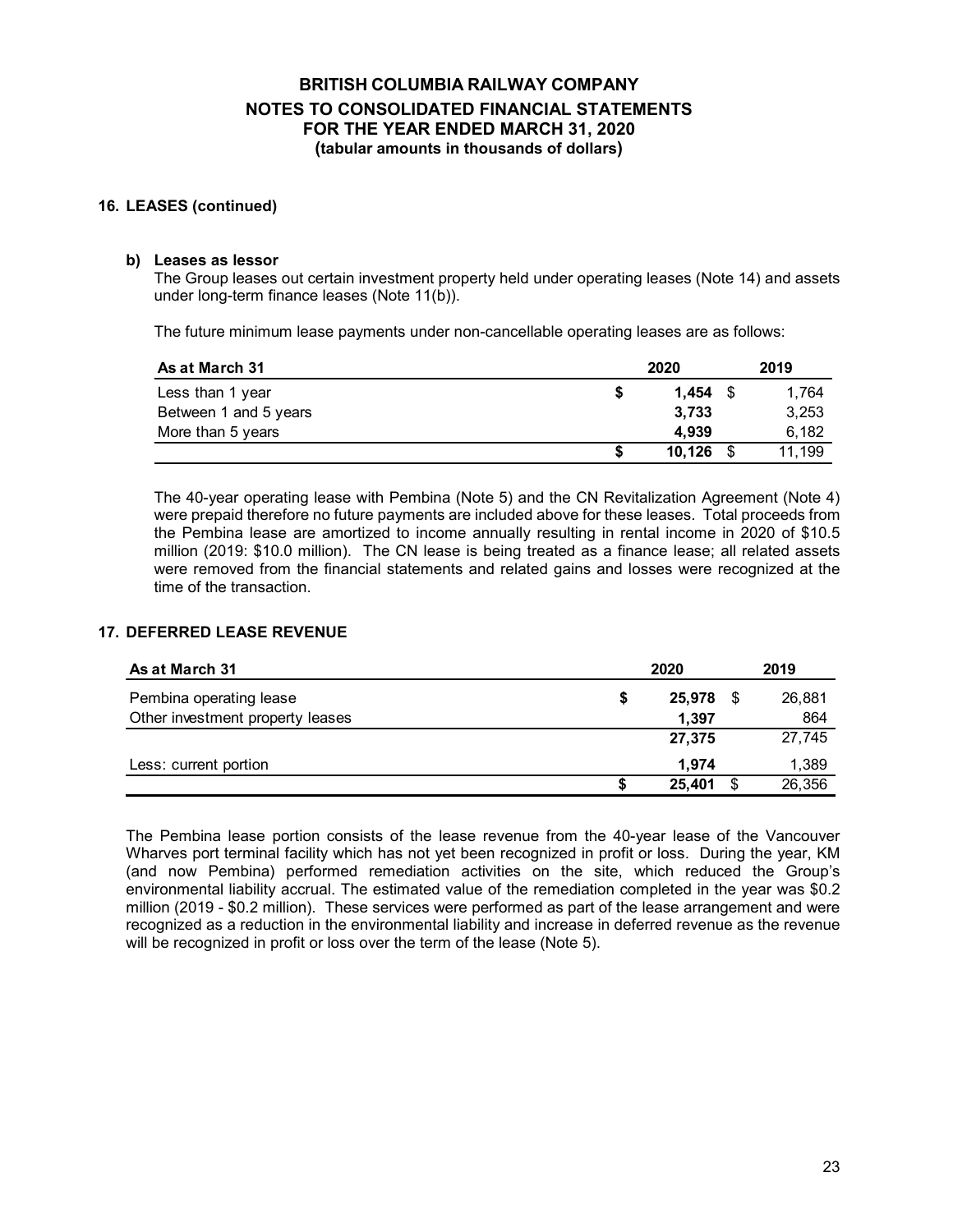#### **18. PROVISIONS**

| As at March 31                                                                                                              | Note | 2020                                     | 2019                             |
|-----------------------------------------------------------------------------------------------------------------------------|------|------------------------------------------|----------------------------------|
| <b>General Environmental</b>                                                                                                | (a)  |                                          |                                  |
| Balance, beginning of year<br>Provisions used during the year<br>Unwind of discount<br>Transfered to deferred lease revenue |      | \$<br>94,182 \$<br>(6)<br>1,693<br>(220) | 92,987<br>(11)<br>1,426<br>(220) |
| Balance, end of year                                                                                                        |      | 95,649                                   | 94,182                           |
| <b>Site Restoration</b>                                                                                                     | (b)  |                                          |                                  |
| Balance, beginning of year<br>Provisions made during the year<br>Unwind of discount                                         | 14   | 202,978<br>35,781<br>4,263               | 177,468<br>21,074<br>4,436       |
| Balance, end of year                                                                                                        |      | 243,022                                  | 202,978                          |
| <b>Total Provisions</b>                                                                                                     |      | \$<br>338,671<br>S                       | 297,160                          |

a) The general environmental provision consists of the estimated remediation costs required on the portfolio of real estate properties owned by the Group. The risk of environmental liability is inherent in the operation of the Group's business with respect to both current and past operations. As a result, the Group incurs costs, on an ongoing basis, associated with environmental regulatory compliance and clean-up requirements.

The Group has recorded provisions for both anticipated expenditures on existing environmental remediation programs and contingent liabilities in relation to specific sites where the expected costs can be reasonably estimated. The Group believes it has identified the costs likely to be incurred over the next several years, based on known information. However, ongoing efforts to identify potential environmental concerns associated with the Group's properties may lead to future environmental investigations, which may result in the identification of additional environmental costs and liabilities, the magnitude of which cannot be reasonably estimated.

Also included in the general environmental provision is an estimate related to a portion of a property previously used in the Vancouver Wharves terminal operations. In 2002, legal proceedings commenced in the B.C. Supreme Court against the Company and its subsidiaries alleging that those entities are responsible for soil and groundwater contamination on a site adjacent to the VWLP operation and in Burrard Inlet adjacent to that property. On February 1, 2008, an Agreement in Principle ("AIP") was reached which describes the remediation process, the responsibilities of the parties, and the estimated costs of remediation. The AIP which was extended to March 31, 2021 forms the basis of the negotiations of a final agreement. Based on the agreement principles, and ongoing negotiations, management has estimated and recorded a provision in the financial statements.

This liability accrued interest using the following rates:

|               | 2020  | 2019                                |
|---------------|-------|-------------------------------------|
| Interest rate | 2.05% | 77%<br>.<br>$\cdot$ $\cdot$ $\cdot$ |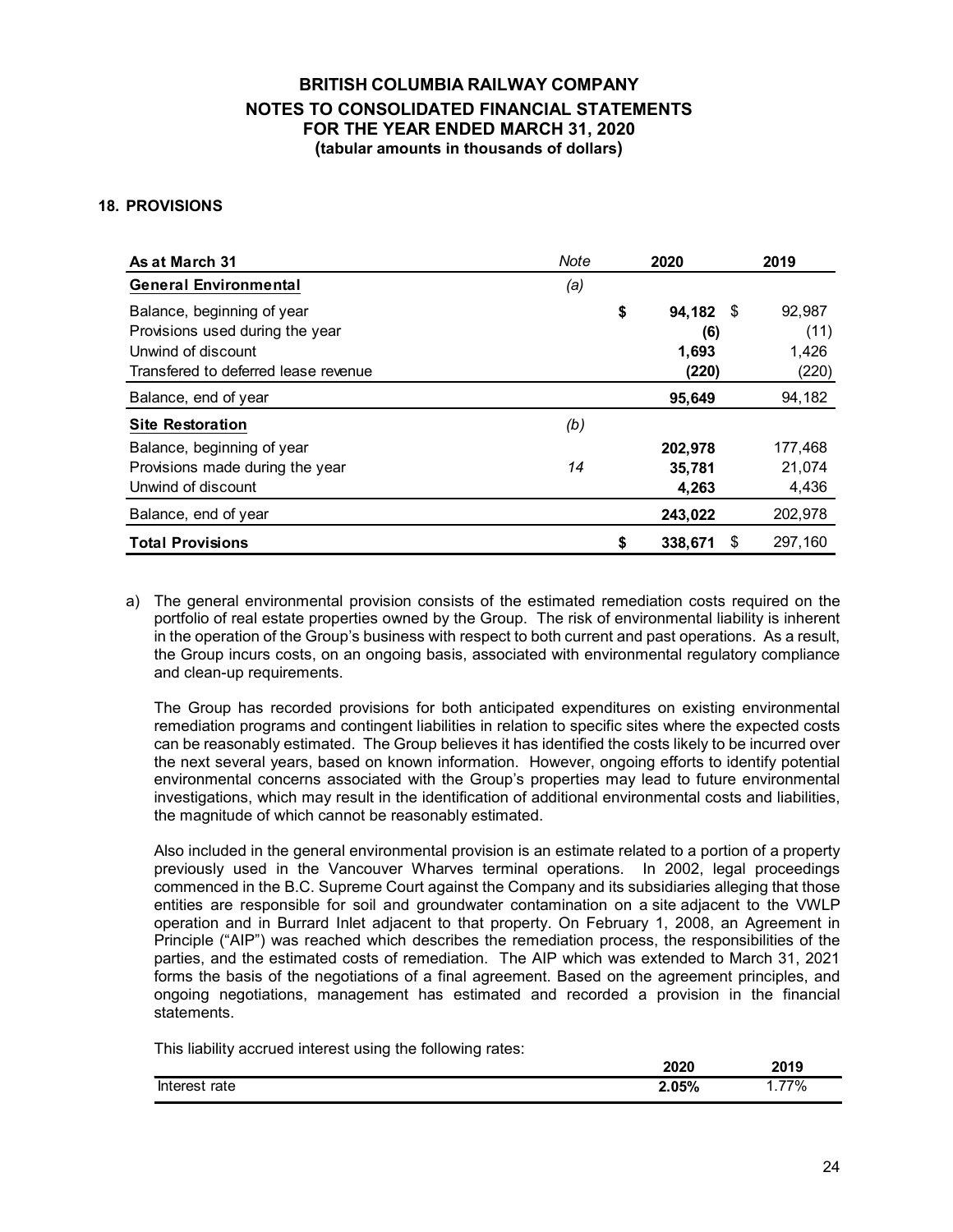#### **18. PROVISIONS (continued)**

b) The site restoration provision relates to the land upon which the Vancouver Wharves port terminal facility operates. While the obligation for restoring the site has been assumed by the lessee as part of the lease agreement (Note 5(b)), the Group retains ultimate responsibility for the obligation therefore the costs will continue to be reflected in these financial statements until such time as management is satisfied that the lessee has completed the remediation work.

Because of the long-term nature of the site restoration liability, the greatest uncertainty in estimating the provision is the costs that will ultimately be incurred. In particular, the Group has assumed that the site will be restored using technology and materials that are currently available. Based on these assumptions, as at March 31, 2020, the liability for retirement and remediation, after applying an inflation factor of 2.5% (2019 – 2.5%), is estimated to be approximately \$243.0 million (March 31, 2019 - \$203.0 million). The discounted provision increased by \$35.8 million in 2020 due to a decrease in the discount rate.

Management has assumed the following discount rates based on long-term Government of Canada Bond rates:

|               | 2020    | 2010<br>20 I J |
|---------------|---------|----------------|
| Discount rate | $.50\%$ | 10%            |

#### **19. EMPLOYEE BENEFITS**

|                                                         |   | <b>Pension Plan</b> |   |                  | <b>Post-Employment Plan</b> |                         |  |                                   |  |                  | Total |                  |  |      |  |
|---------------------------------------------------------|---|---------------------|---|------------------|-----------------------------|-------------------------|--|-----------------------------------|--|------------------|-------|------------------|--|------|--|
| As at March 31                                          |   | 2019<br>2020        |   |                  |                             | 2020<br>2019            |  |                                   |  |                  |       | 2020             |  | 2019 |  |
| Defined benefit obligation<br>Fair value of plan assets |   | 20.291<br>16.974    | S | 21.702<br>18.004 | - \$                        | 1.024<br>$\blacksquare$ |  | 1.545<br>$\overline{\phantom{0}}$ |  | 21.315<br>16.974 |       | 23.247<br>18,004 |  |      |  |
| Total employee benefit liability                        | S | 3.317               |   | 3.698            |                             | 1.024                   |  | .545                              |  | 4.341            |       | 5.243            |  |      |  |

The Group makes contributions to a registered retirement savings plan on behalf of its employees which are expensed as contributions are made.

The Group also provided a defined benefit supplemental pension plan ("Pension Plan") for former executives and provides post-employment benefits ("Post-Employment Plan") for current and retired employees upon retirement. The Pension Plan is a non-registered benefit plan. There are currently no active members accruing benefits in the Pension Plan. Pension benefits for all inactive members are frozen, except for adjustments for inflation before and after retirement. The Post-Employment Plan includes the reimbursement of certain medical costs after retirement.

The amounts presented in this note are actuarially determined projections based on management's assumptions provided to the actuary. The Group's actuary prepares annual valuations of the accrued benefit obligation at March 31. The most recent valuations of the Pension Plan and the Post-Employment Plan were conducted as at March 31, 2020. The Pension Plan assets are valued as at March 31 of each year, and the latest valuation of plan assets was March 31, 2020.

Both the Pension Plan and the Post-Employment Plan expose the Group to actuarial risks such as longevity risk, interest rate risk and market (investment) risk.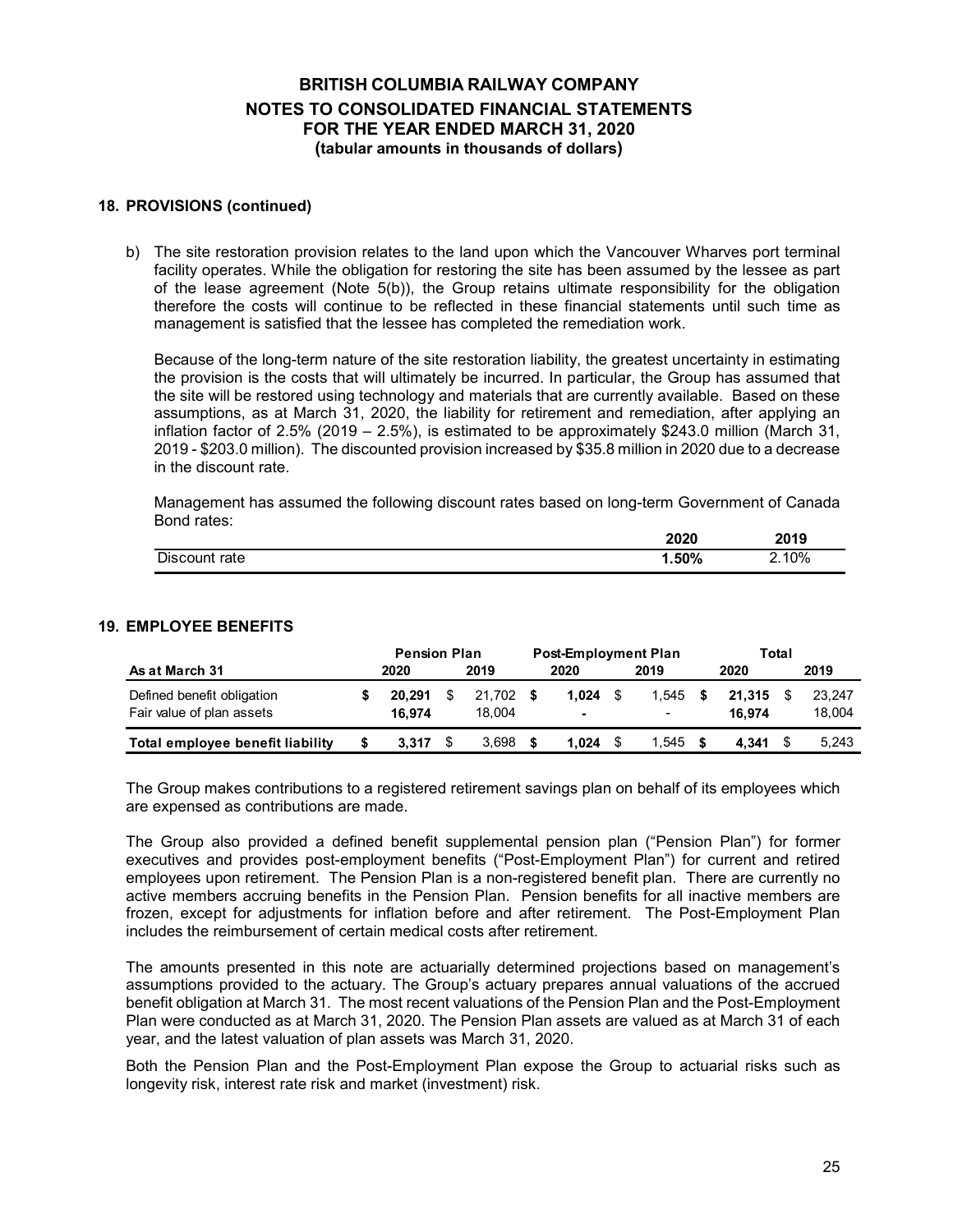### **19. EMPLOYEE BENEFITS (continued)**

### **a) Movement in the net defined benefit liability**

| <b>Pension Plan</b>                           |    |              |    |                             | <b>Post-Employment Plan</b> |                |                          |  |  |
|-----------------------------------------------|----|--------------|----|-----------------------------|-----------------------------|----------------|--------------------------|--|--|
| As at March 31                                |    | 2020<br>2019 |    |                             |                             | 2020           | 2019                     |  |  |
| Defined benefit obligation                    |    |              |    |                             |                             |                |                          |  |  |
| Balance, beginning of year                    | S  |              |    | $(21,702)$ \$ $(21,378)$ \$ |                             | $(1, 545)$ \$  | (1, 519)                 |  |  |
| Included in profit or loss:                   |    |              |    |                             |                             |                |                          |  |  |
| Current service cost                          |    |              |    |                             |                             | (19)           | (19)                     |  |  |
| Past service cost                             |    |              |    |                             |                             |                | (63)                     |  |  |
| Interest cost                                 |    | (699)        |    | (731)                       |                             | (50)           | (52)                     |  |  |
|                                               |    | (699)        |    | (731)                       |                             | (69)           | (134)                    |  |  |
| Included in OCI:                              |    |              |    |                             |                             |                |                          |  |  |
| Remeasurements gain (loss):                   |    |              |    |                             |                             |                |                          |  |  |
| Actuarial gain (loss) arising from:           |    |              |    |                             |                             |                |                          |  |  |
| - financial assumptions                       |    | 1,167        |    | (596)                       |                             | 512            | 32                       |  |  |
| - experience adjustments                      |    | (92)         |    | 37                          |                             | 11             | 4                        |  |  |
|                                               |    | 1,075        |    | (559)                       |                             | 523            | 36                       |  |  |
| Other:                                        |    |              |    |                             |                             |                |                          |  |  |
| Benefits paid                                 |    | 1,035        |    | 966                         |                             | 67             | 72                       |  |  |
|                                               |    | 1,035        |    | 966                         |                             | 67             | 72                       |  |  |
| Balance, end of year                          | \$ | (20, 291)    | \$ | (21, 702)                   | \$                          | (1, 024)<br>\$ | (1, 545)                 |  |  |
|                                               |    |              |    |                             |                             |                |                          |  |  |
| Fair value of plan assets                     |    |              |    |                             |                             |                |                          |  |  |
| Balance, beginning of year                    | \$ | 18,004       | \$ | 18,601                      | \$                          | \$             |                          |  |  |
| Included in profit or loss:                   |    |              |    |                             |                             |                |                          |  |  |
| Interest income                               |    | 577          |    | 633                         |                             |                |                          |  |  |
| Administrative expenses                       |    | (42)         |    | (42)                        |                             |                |                          |  |  |
|                                               |    | 535          |    | 591                         |                             |                |                          |  |  |
| Included in OCI:                              |    |              |    |                             |                             |                |                          |  |  |
| Remeasurements loss:                          |    |              |    |                             |                             |                |                          |  |  |
| Loss on plan assets excluding interest income |    | (530)        |    | (222)                       |                             | $\blacksquare$ |                          |  |  |
|                                               |    | (530)        |    | (222)                       |                             |                |                          |  |  |
| Other:                                        |    |              |    |                             |                             |                |                          |  |  |
| <b>Employer contributions</b>                 |    |              |    |                             |                             | 67             | 72                       |  |  |
| Benefits paid                                 |    | (1, 035)     |    | (966)                       |                             | (67)           | (72)                     |  |  |
|                                               |    | (1,035)      |    | (966)                       |                             | ۰              | $\overline{\phantom{0}}$ |  |  |
| Balance, end of year                          | \$ | 16,974       | \$ | 18,004                      | \$                          | \$<br>÷,       | $\overline{\phantom{a}}$ |  |  |
| Net defined benefit liability                 | \$ | (3, 317)     | \$ | $(3,698)$ \$                |                             | $(1,024)$ \$   | (1, 545)                 |  |  |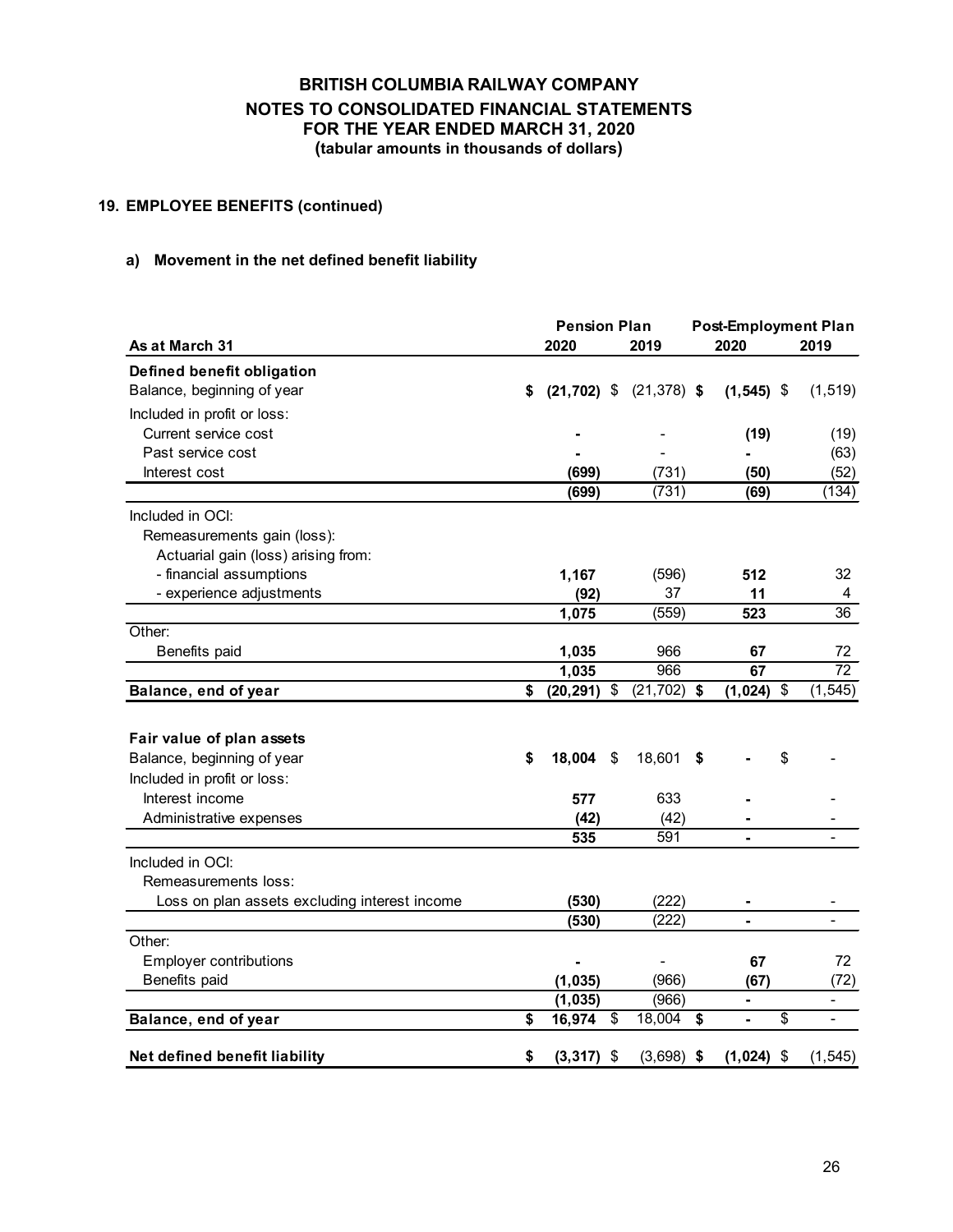### **19. EMPLOYEE BENEFITS (continued)**

#### **b) Funding**

The Pension Plan is fully funded by the Group. The funding requirements are based on the pension fund's actuarial measurement framework set out in the funding policies of the plan. The funding of the plan is based on a separate actuarial valuation for funding purposes for which the assumptions may differ from the assumptions above.

Employees are not required to contribute to the Pension Plan or the Post-Employment Plan. The Group expects to make no contributions to the Pension Plan and \$50,000 in direct benefit payments to the Post-Employment Plan in fiscal 2021.

The Group made contributions to a registered retirement savings' plan on behalf of its employees during the year of \$176,000 (2019 - \$177,000).

#### **c) Gains (losses) recognized in statement of comprehensive income**

|                                                         |    | <b>Pension Plan</b> |     |            |      | <b>Post-Employment Plan</b> |    |      |  |
|---------------------------------------------------------|----|---------------------|-----|------------|------|-----------------------------|----|------|--|
| For the year ended March 31                             |    | 2020                |     | 2019       | 2020 |                             |    | 2019 |  |
| Expense recognized in profit or loss                    |    |                     |     |            |      |                             |    |      |  |
| Defined benefit obligation                              | \$ | 699                 | S   | 731 \$     |      | 69                          | \$ | 134  |  |
| Fair value of plan assets                               |    | (535)               |     | (591)      |      |                             |    |      |  |
| Expense recognized with labour costs                    | \$ | 164                 | \$. | 140        | S    | 69                          | S  | 134  |  |
|                                                         |    |                     |     |            |      |                             |    |      |  |
| Gains (losses) recognized in other comprehensive income |    |                     |     |            |      |                             |    |      |  |
| Defined benefit obligation                              | \$ | $1,075$ \$          |     | $(559)$ \$ |      | $523$ \$                    |    | 36   |  |
| Fair value of plan assets                               |    | (530)               |     | (222)      |      | -                           |    |      |  |
|                                                         | \$ | 545                 |     | (781)      | S    | 523                         |    | 36   |  |

#### **d) Actuarial assumptions**

The following were the principal actuarial assumptions as at the reporting date:

|                                  | <b>Pension Plan</b> | <b>Post-Employment Plan</b> |          |       |  |
|----------------------------------|---------------------|-----------------------------|----------|-------|--|
|                                  | 2020                | 2019                        | 2020     | 2019  |  |
| Discount rate at end of year     | 3.75%               | 3.30%                       | $3.80\%$ | 3.30% |  |
| Future pension growth            | $2.00\%$            | 2.00%                       | N/A      | N/A   |  |
| Inflation rate                   | 2.00%               | 2.00%                       | N/A      | N/A   |  |
| Immediate health care trend rate | N/A                 | N/A                         | 6.25%    | 6.35% |  |
| Ultimate heath care trend rate   | N/A                 | N/A                         | 4.00%    | 4.00% |  |
| Year ultimate rate reached       | N/A                 | N/A                         | 2040     | 2040  |  |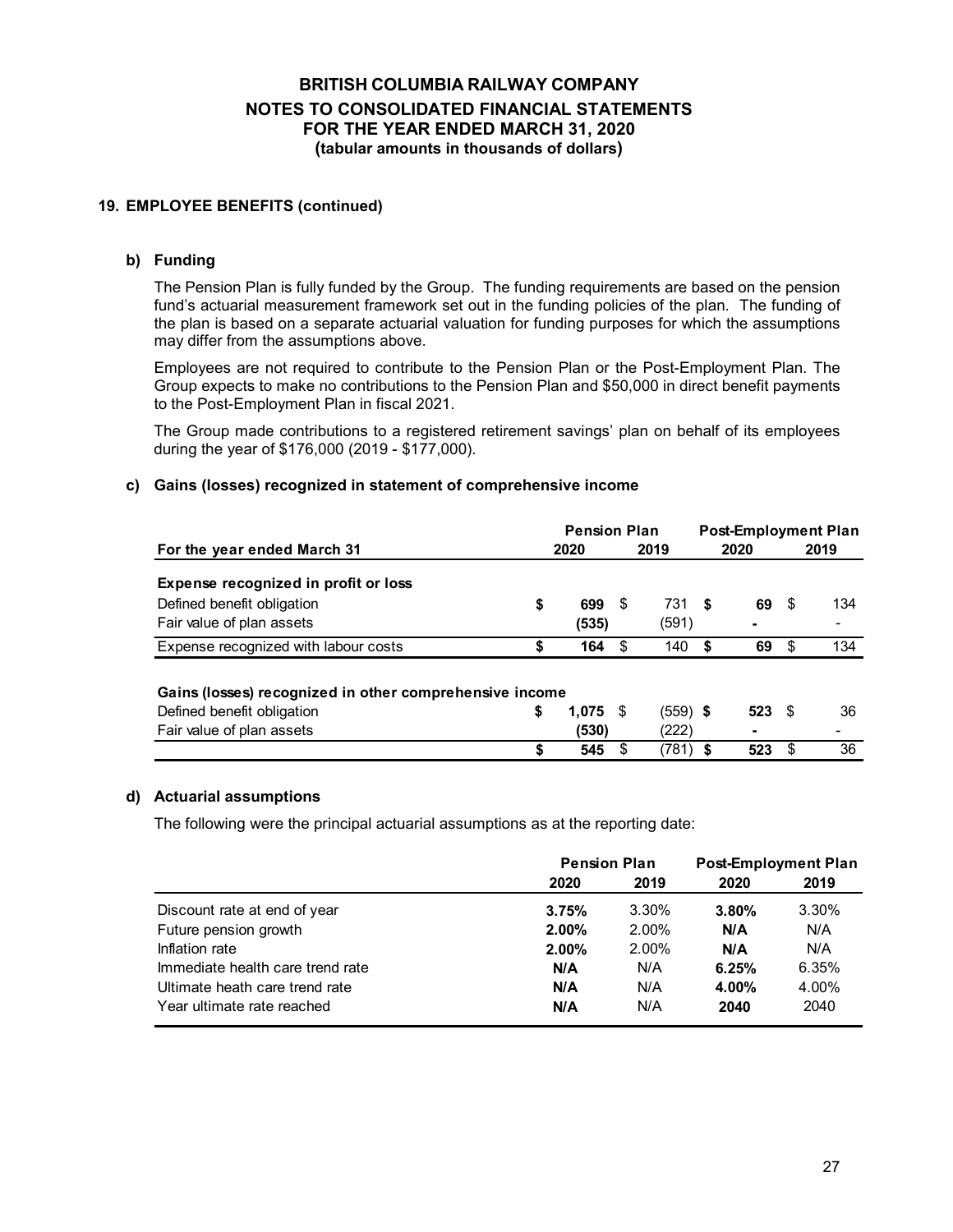#### **19. EMPLOYEE BENEFITS (continued)**

#### **e) Plan assets**

The plan assets for the Pension Plan comprise:

| As at March 31            | 2020 | 2019    |
|---------------------------|------|---------|
| Equity securities         | 29%  | 33%     |
| Debt securities           | 23%  | 21%     |
| Refundable Tax Account    | 48%  | 46%     |
| Fair value of plan assets | 100% | $100\%$ |

The portfolio's asset mix is reviewed periodically and may vary in the future.

#### **f) Sensitivity analysis**

The following table shows the effect on the defined benefit obligation of a 1% change in certain key assumptions at March 31, 2020:

|                                        | Defined Benefit Obligation Increase (Decrease) |                     |  |                 |  |                             |  |                 |  |
|----------------------------------------|------------------------------------------------|---------------------|--|-----------------|--|-----------------------------|--|-----------------|--|
|                                        |                                                | <b>Pension Plan</b> |  |                 |  | <b>Post-Employment Plan</b> |  |                 |  |
| 1% Movement                            |                                                | Increase            |  | <b>Decrease</b> |  | Increase                    |  | <b>Decrease</b> |  |
| Discount rate                          |                                                | $(2,257)$ \$        |  | 2,745 \$        |  | $(134)$ \$                  |  | 169             |  |
| Inflation rate / pension increase rate |                                                | 2.649               |  | (2,222)         |  | N/A                         |  | N/A             |  |
| Health care trend rate                 |                                                | N/A                 |  | N/A             |  | 161                         |  | (131)           |  |

#### **20. SHARE CAPITAL**

Authorized: 10,000,000 common shares with a par value of \$100 each.

Issued and outstanding March 31, 2020 and March 31, 2019: 2,576,885 common shares held by the BCTFA (subsidiary of the Province).

#### **21. CONTRIBUTED SURPLUS**

During the period ended March 31, 2020, the Group made no payments to the Province from its contributed surplus (2019 - nil).

| As at March 31             | 2020        | 2019   |
|----------------------------|-------------|--------|
| Balance, beginning of year | $52.136$ \$ | 52.136 |
| Payments to the Province   |             | -      |
| Balance, end of year       | 52.136      | 52,136 |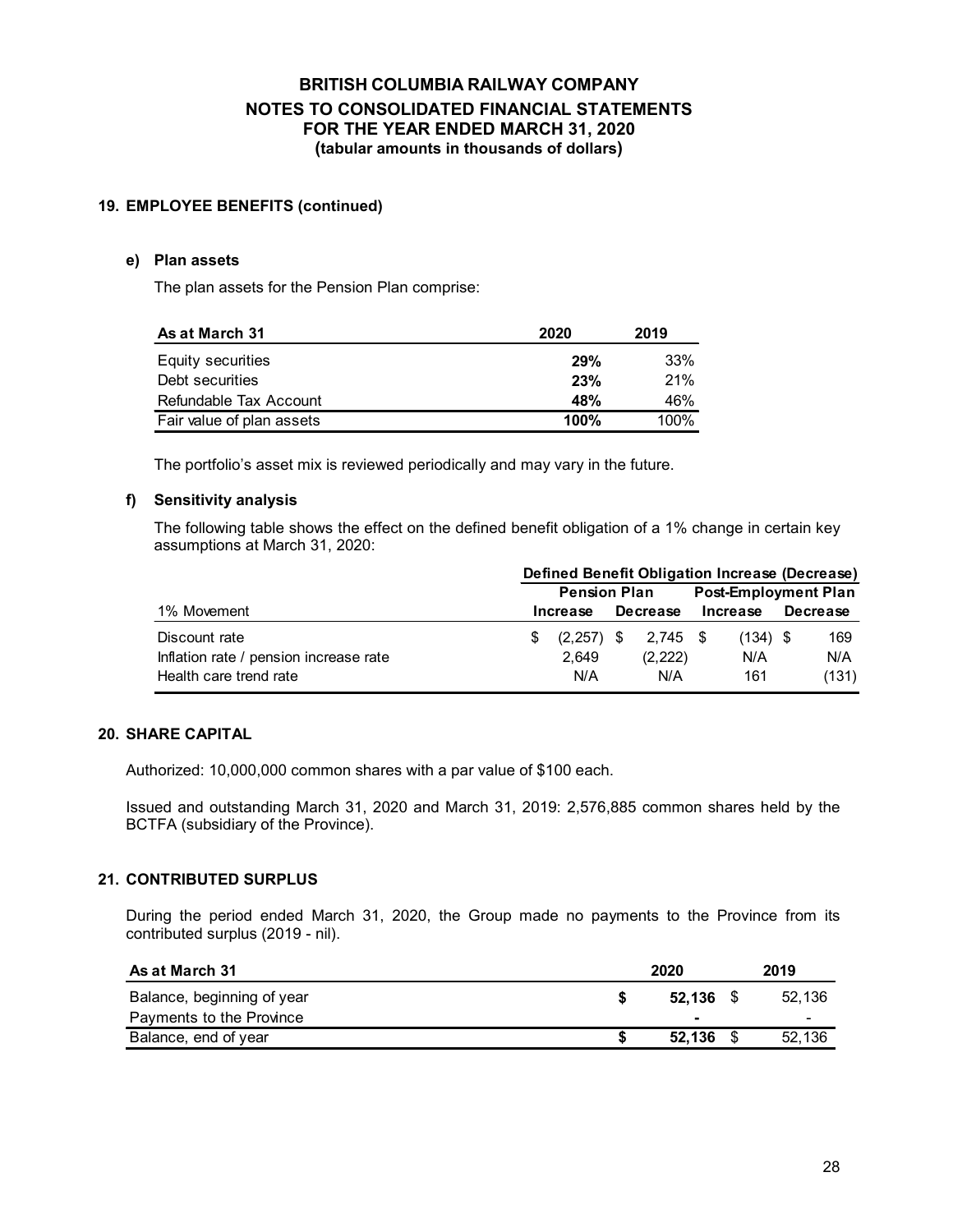#### **22. FINANCIAL INSTRUMENTS**

#### **Risk management**

In the normal course of business, the Group is exposed to various risks such as credit risk, interest rate risk, and liquidity risk. To manage these risks, the Group follows a financial risk management framework, which is monitored and approved by the Group's Board of Directors, with a goal of maintaining a strong financial position, optimizing earnings and free cash flow, financing its operations at an optimal cost of capital and preserving its liquidity. The Group does not currently use derivative financial instruments. At March 31, 2020, the Group did not have any derivative financial instruments outstanding (March 31, 2019  $-$  nil).

a) Credit risk

In the normal course of business, the Group monitors the financial condition and credit limits of its customers and reviews the credit history of each new customer. To manage its credit risk, the Group's focus includes the active management of relationships with customers to ensure timely payments, and requiring increased financial security through guarantees or letters of credit.

Included in Other Receivables are the following significant items where the Group has exposure to credit risk:

- long-term Joint Capital Account receivables due from CN, CP Rail and BNSF Railway Company (Note 11(b)) of \$134 million (2019 - \$130 million);
- long-term notes receivable from CN (Note 11(c)) of \$12 million (2019 \$12 million); and
- long-term receivable for environmental remediation services from Pembina (Note 11(d)) of \$67 million (2019 – \$58 million).
- b) Interest rate

The Group is exposed to interest rate risk, which is the risk that the fair value or future cash flows of a financial instrument will vary as a result of changes in market interest rates. Such risk exists in relation to the funded status of the Group's pension and post-retirement plans, its money market instruments and Joint Capital Account ("JCA") receivables.

An increase of 25 bps to interest rates would increase net income and equity from money market instruments by \$288,000 (March 31, 2019 - \$285,000) and from the JCA receivable by \$335,000 (March 31, 2019 - \$325,000). A decrease of 25 bps would have the opposite effect. The pension plan investments are monitored by the board and management and managed by external pension fund managers.

The Group does not currently hold any derivative financial instruments to manage its interest rate risk.

c) Liquidity risk

The Group monitors and manages its cash requirements to ensure access to sufficient funds to meet operational and investing requirements. The Group pursues a solid financial policy framework with the goal of maintaining a strong balance sheet, by monitoring its current ratio, and free cash flow forecasts.

The Group's principal source of liquidity is cash generated from operations and the disposal of noncore assets. The Group's primary uses of funds are for working capital requirements, as they come due, contractual obligations, capital expenditures, funding future environmental obligations, and other potential acquisitions. As such, the Group sets priorities on its uses of available funds based on shortterm operational requirements, while keeping in mind its long-term contractual obligations and returning value to its shareholder.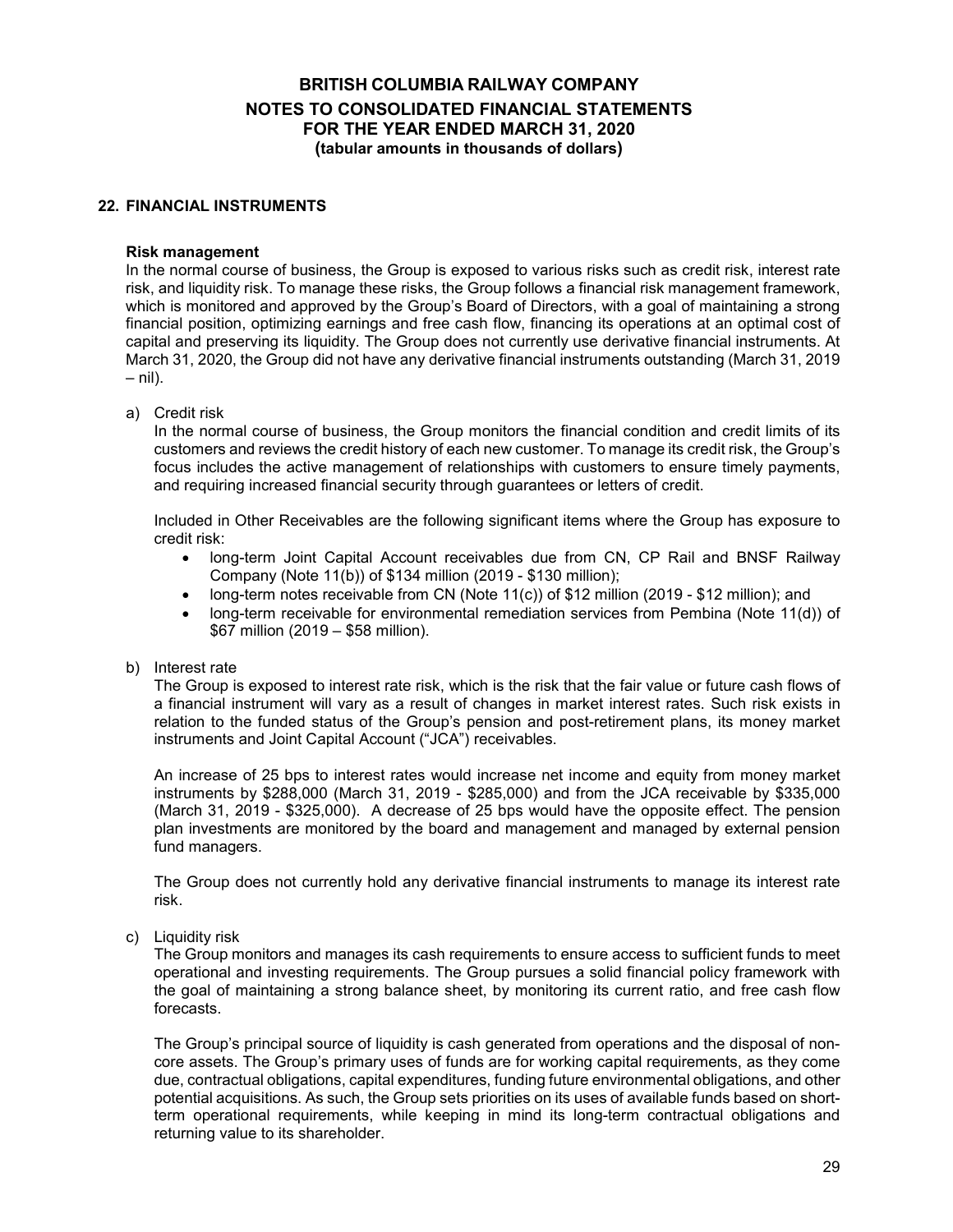#### **22. FINANCIAL INSTRUMENTS (continued)**

#### **Fair value of financial instruments**

A number of the Group's accounting policies require the measurement of fair values. When measuring the fair value of an asset of a liability, the Group uses market observable data as far as possible. Fair values are categorized into different levels in a fair value hierarchy based on the inputs used in the valuation techniques as:

- Level 1: quoted prices (unadjusted) in active markets for identical assets or liabilities
- Level 2: inputs other than quoted prices included within Level 1 that are observable for the asset or liability, either directly (i.e. as prices) or indirectly (i.e. derived from prices)
- Level 3: inputs for the asset or liability that are not based on observable market data (unobservable inputs)

If the inputs used to measure the fair value of an asset or a liability might be categorized in different levels of the fair value hierarchy, then the fair value measurement is categorized in its entirety in the same level of the fair value hierarchy as the lowest level input that is significant to the entire measurement.

The Group uses the following methods and assumptions to estimate the fair value of each class of financial instruments for which the carrying amounts are included in the Consolidated Statement of Financial Position under the following captions:

- (a) Trade accounts receivable, and trade and other payables: The carrying amounts approximate fair value because of the short maturity of these instruments.
- (b) Other assets:
	- i) Joint Capital Account Receivables these receivables generate interest at current market terms for instruments with similar terms and conditions, therefore the fair value approximates the carrying value.
	- ii) Long-Term Note Receivable from CN the estimated fair value of the notes as at March 31, 2020 is \$63 million (March 31, 2019 – \$36 million); however due to the unique terms and conditions of the notes, there is a limited market or opportunity to readily dispose of these instruments.

Cash and cash equivalents are recorded at their fair value based on quoted prices in active markets (level 1). The carrying value of cash and cash equivalents included in the Consolidated Statement of Financial Position is equal to their fair value.

#### **Capital management**

As a result of its ownership by the Province of British Columbia, the Group is not able to obtain financing through the issuance of new equity. All capital resources, both sustaining and growth or investment capital, must be generated out of operating cash flows or disposals of surplus property, or, where there is a shortfall, through debt.

The Group currently has no debt outstanding and is retaining surplus equity to fund operating costs and disposition costs for non-port related and non-rail real estate properties.

The Group made no payments to the Province during the year from its contributed surplus (2019 - nil).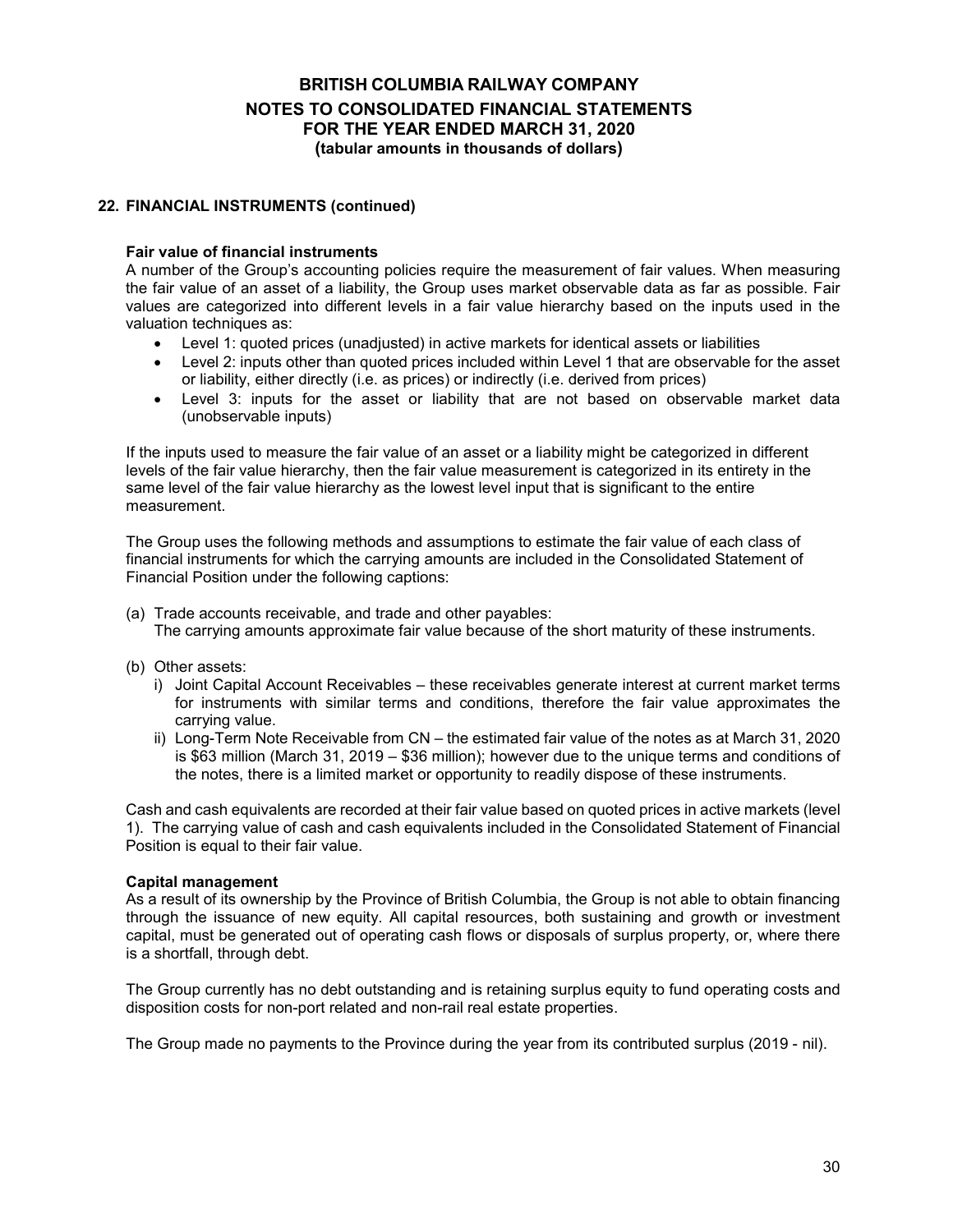#### **23. DETERMINATION OF FAIR VALUES**

A number of the Group's accounting policies and disclosures require the determination of fair value, for both financial and non-financial assets and liabilities. Fair values have been determined for measurement and/or disclosure purposes based on the following methods. When applicable, further information about the assumptions made in determining fair values is disclosed in the notes specific to that asset or liability.

#### **a) Investment property**

External, independent valuation companies, having appropriate recognized professional qualifications and recent experience in the location and category of property being valued, value the Group's investment property portfolio as required for property disposal purposes. The fair values are based on market values, being the estimated amount for which a property could be exchanged on the date of the valuation between a willing buyer and a willing seller in an arm's length transaction after proper marketing wherein the parties had each acted knowledgeably and willingly. For those properties not currently for sale, an internal appraisal is performed. If there has been a significant change in market conditions, an external independent valuation is obtained by the Group.

In the absence of current prices in an active market, the valuations are prepared by considering the aggregate of the estimated cash flows expected to be received from renting out the property. A yield that reflects the specific risks inherent in the net cash flows then is applied to the net annual cash flows to arrive at the property valuation.

Valuations reflect, when appropriate, the type of tenants actually in occupation or responsible for meeting lease commitments or likely to be in occupation after letting vacant accommodation, the allocation of maintenance and insurance responsibilities between the Group and the lessee, and the remaining economic life of the property. When rent reviews or lease renewals are pending with anticipated reversionary increases, it is assumed that all notices, and when appropriate counternotices, have been served validly and within the appropriate time.

#### **b) Trade and other receivables**

The fair value of trade and other receivables is estimated as the present value of future cash flows, discounted at the market rate of interest at the reporting date. This fair value is determined for disclosure purposes.

#### **c) Non-derivative financial liabilities**

Fair value, which is determined for disclosure purposes, is calculated based on the present value of future principal and interest cash flows, discounted at the market rate of interest at the reporting date.

#### **24. CONTINGENCIES**

The Group is contingently liable with respect to environmental obligations and pending litigation and claims arising in the normal course of business. Provisions have been made based on the best estimates of management with the information available (Note 18). Estimates are periodically reviewed and will be adjusted in the period that additional information becomes available.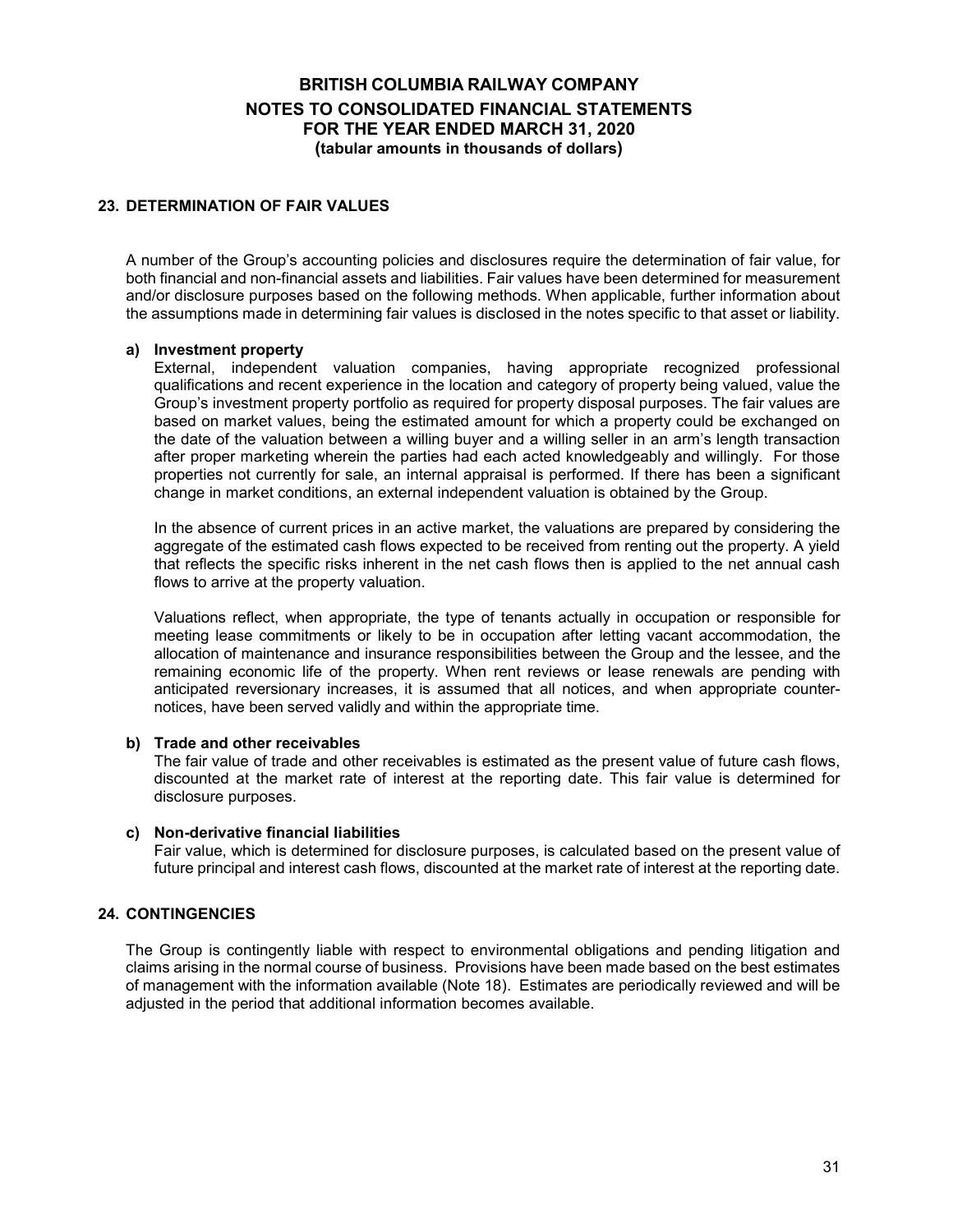### **25. CONSOLIDATED STATEMENT OF CASH FLOWS – SUPPLEMENTAL INFORMATION**

The components of changes in non-cash working capital balances relating to operations are as follows:

| For the year ended March 31              | 2020     | 2019  |
|------------------------------------------|----------|-------|
| Accounts receivable                      | 278 \$   | (716) |
| Materials and other items                | (794)    | 88    |
| Accounts payable and accrued liabilities | (3, 571) | 96    |
| Current portion of deferred revenue      | 585      | 141   |
|                                          | (3, 502) | (391) |

#### **26. RELATED PARTIES**

All transactions with the Province of BC and its ministries, agencies and Crown corporations occurred in the normal course of business and are at arm's length, which is representative of fair value, unless otherwise disclosed in these notes.

#### **Key management personnel compensation**

The Group has defined key management as management employees at the Vice-President level and above and members of the Board of Directors. In addition to their salaries, the Group also provides employment and post-employment benefits to executive officers, and contributes to an RRSP on their behalf.

Key management personnel compensation comprised:

| For the year ended March 31  | 2020   | 2019 |
|------------------------------|--------|------|
| Short-term employee benefits | 438 \$ | 428  |
|                              | 438    | 428  |

A number of key management personnel, or their related parties, hold positions in other entities that result in them having control or significant influence over the financial or operating policies of these entities. The related entities charged management fees to recover the related personnel costs in the reporting period.

The aggregate value of transactions and outstanding balances relating to key management personnel and entities over which they have control or significant influence were as follows:

| For the year ended March 31 | Note | 2020  | 2019 |
|-----------------------------|------|-------|------|
| Employee Costs (a)          |      | 922 S | 895  |
|                             |      | 922   | 895  |

(a) The Group received employee services from employees of MoTI.

The balance owing at March 31, 2020 to MoTI is \$265,000 (March 31, 2019 - \$244,000).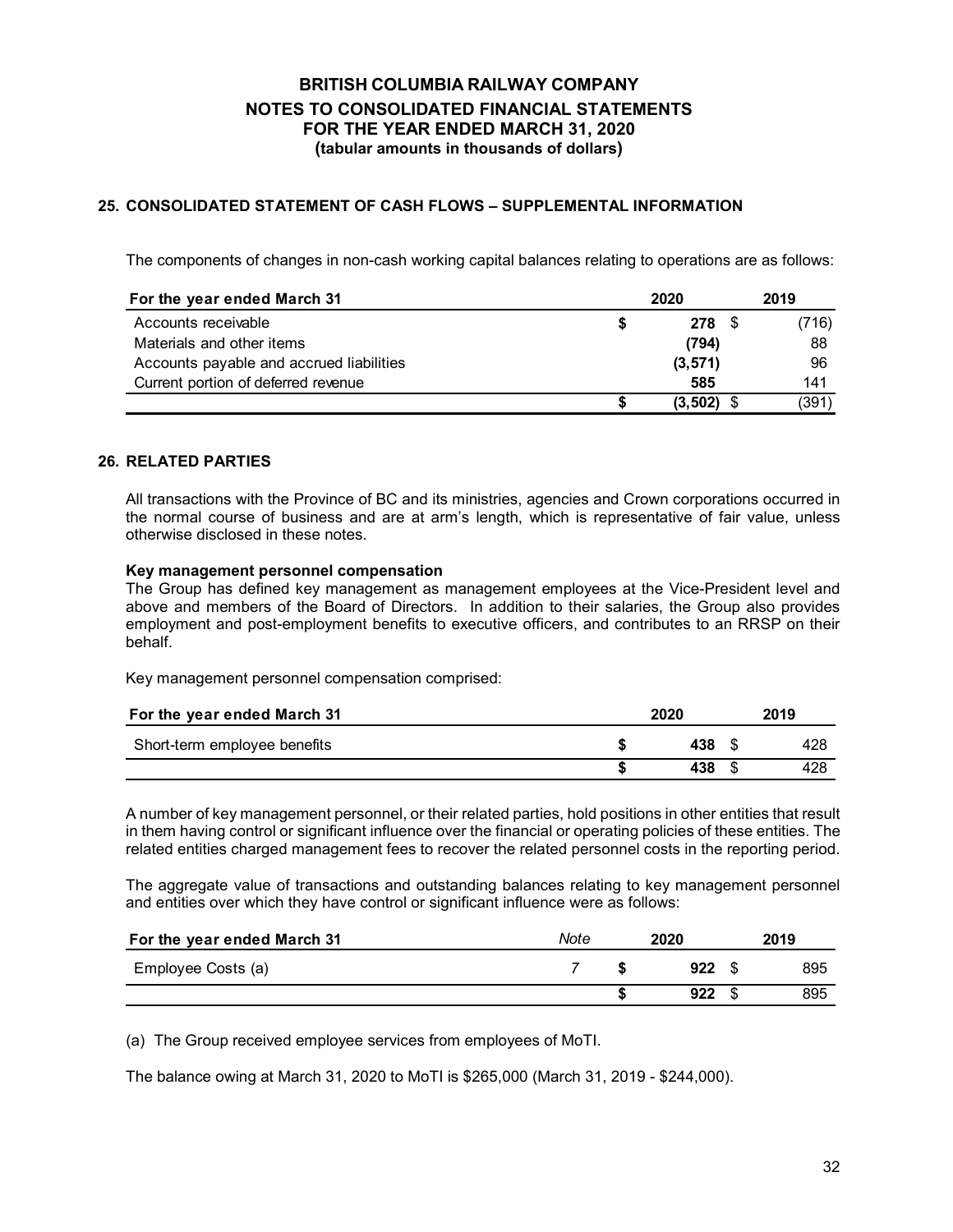#### **26. RELATED PARTIES (continued)**

#### **Other related party transactions**

All outstanding balances with these related parties are to be settled in cash within 3 months of the reporting date. None of the balances are secured. During the fiscal year, there were no transactions or outstanding balances with BCTFA.

Other related party transactions have been disclosed elsewhere in the notes to the consolidated financial statements.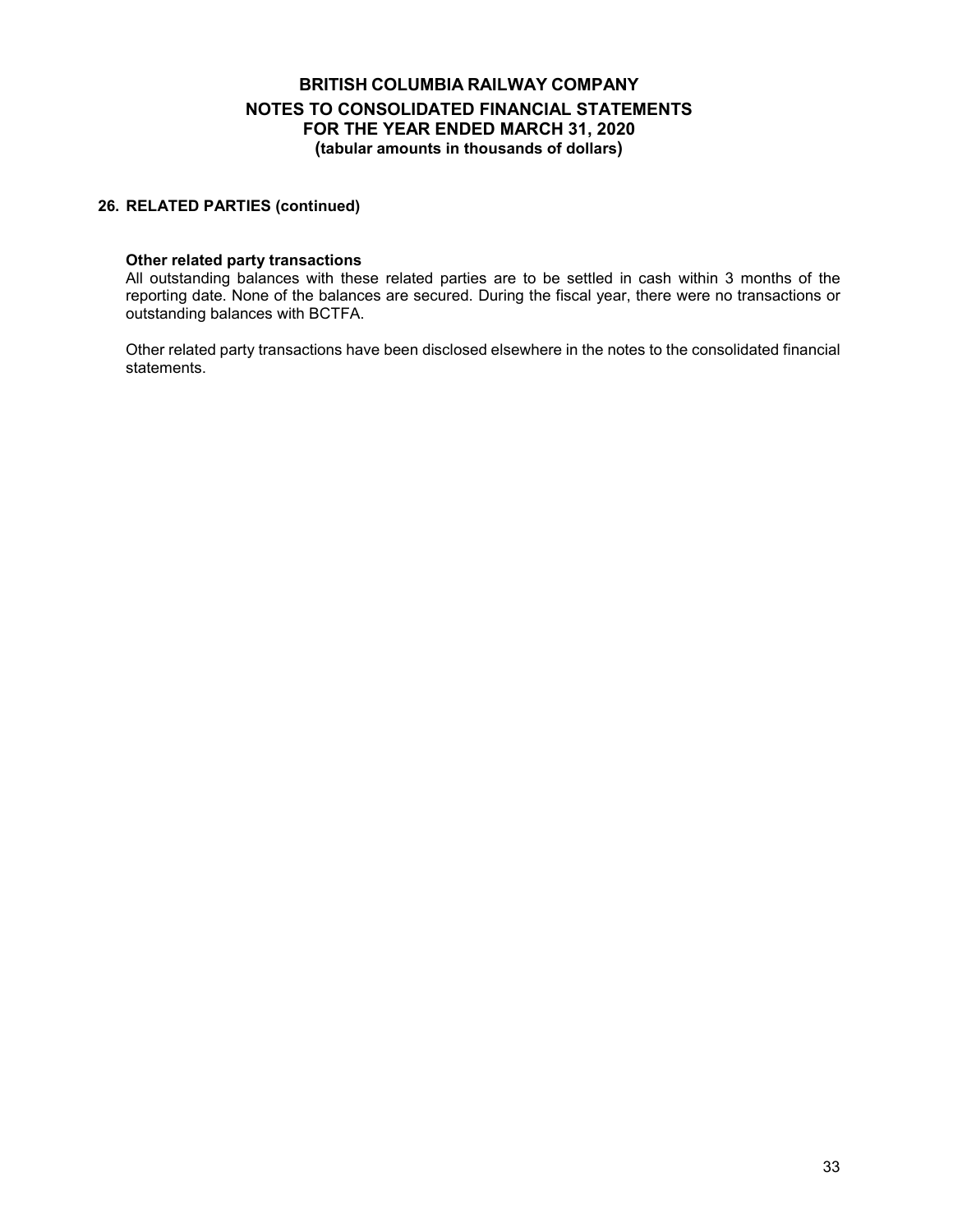## **British Columbia Railway Company Employee Remuneration (including Taxable Benefits) and Expenses For Individuals Whose Remuneration and Expenses Exceeds \$75,000 April 1, 2019 to March 31, 2020**

| <b>Last Name</b>     | <b>First Name</b> | <b>Remuneration</b> | <b>Expenses</b> |
|----------------------|-------------------|---------------------|-----------------|
| Adair                | Russell           | \$<br>160,160       | \$<br>117       |
| Bevilacqua           | Chris             | 153,761             | 2,630           |
| Carter               | Greg              | 119,020             | 110             |
| Evanoff              | Jennifer          | 118,818             |                 |
| Gosal                | Marty             | 117,879             | 2,317           |
| Hilliard             | Kenneth           | 117,526             | 117             |
| Kramer               | Cathi             | 118,106             |                 |
| Langevin             | Dane              | 118,881             | 117             |
| Mosey                | Gordon            | 133,065             |                 |
| Olive                | David             | 120,662             |                 |
| Perrault             | <b>Stewart</b>    | 119,506             |                 |
| Roering              | Wolf              | 119,028             | 488             |
| Steinberg            | Kevin             | 207,752             | 1,089           |
| Thorkelson           | Larry             | 139,157             | 117             |
| Westerhout           | Shelley           | 115,137             | 5,170           |
| Westlake             | Gordon            | 208,846             | 1,754           |
| Wukovits             | Jeff              | 118,189             |                 |
| Total over \$75,000  |                   | 2,305,493           | 14,026          |
| Total under \$75,000 |                   | 40,389              | 281             |
|                      |                   | \$<br>2,345,882     | \$<br>14,307    |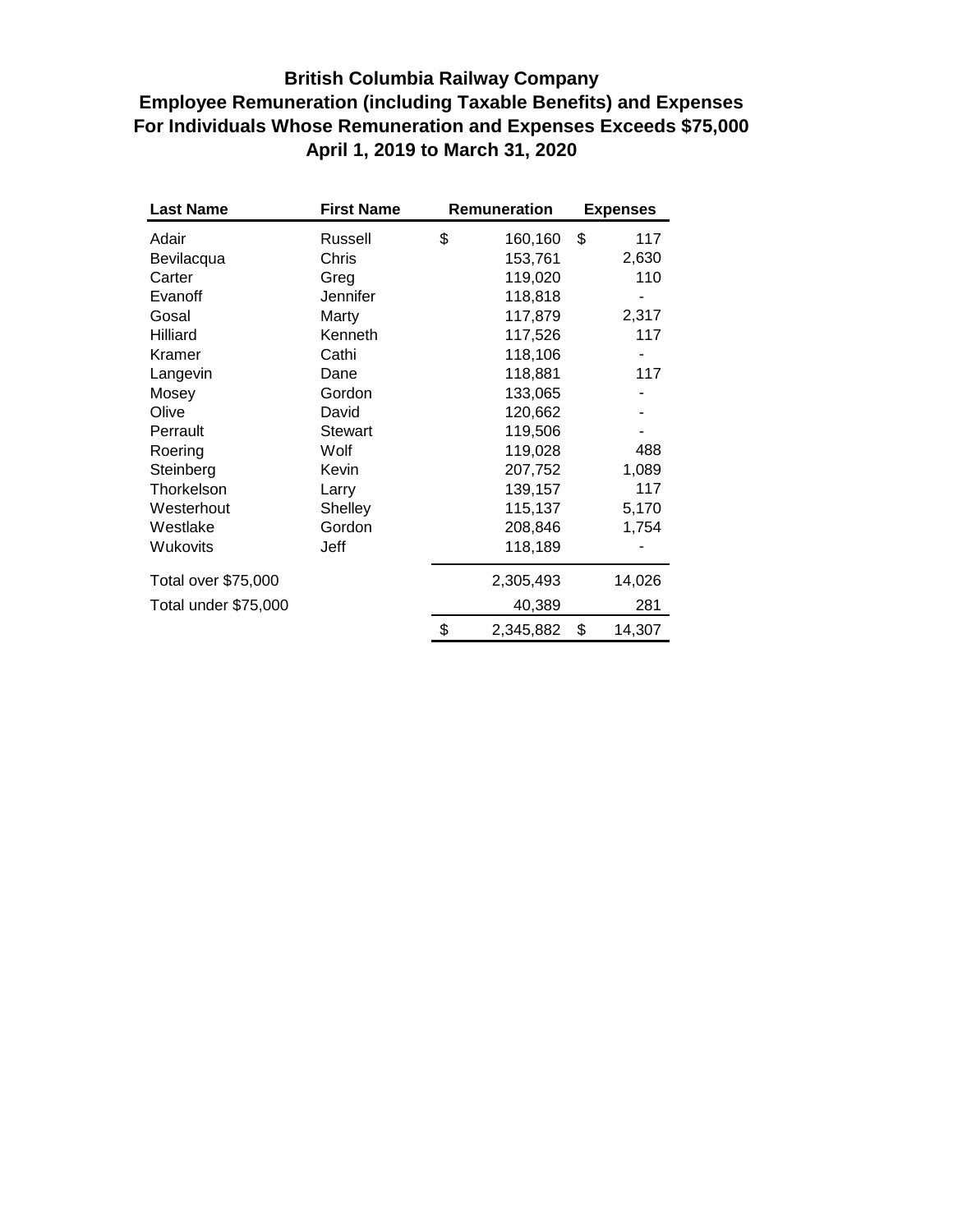**British Columbia Railway Company Statement of Severance Agreements April 1, 2019 to March 31, 2020**

There were no severance agreements made between British Columbia Railway Company and its non-unionized employees during the period.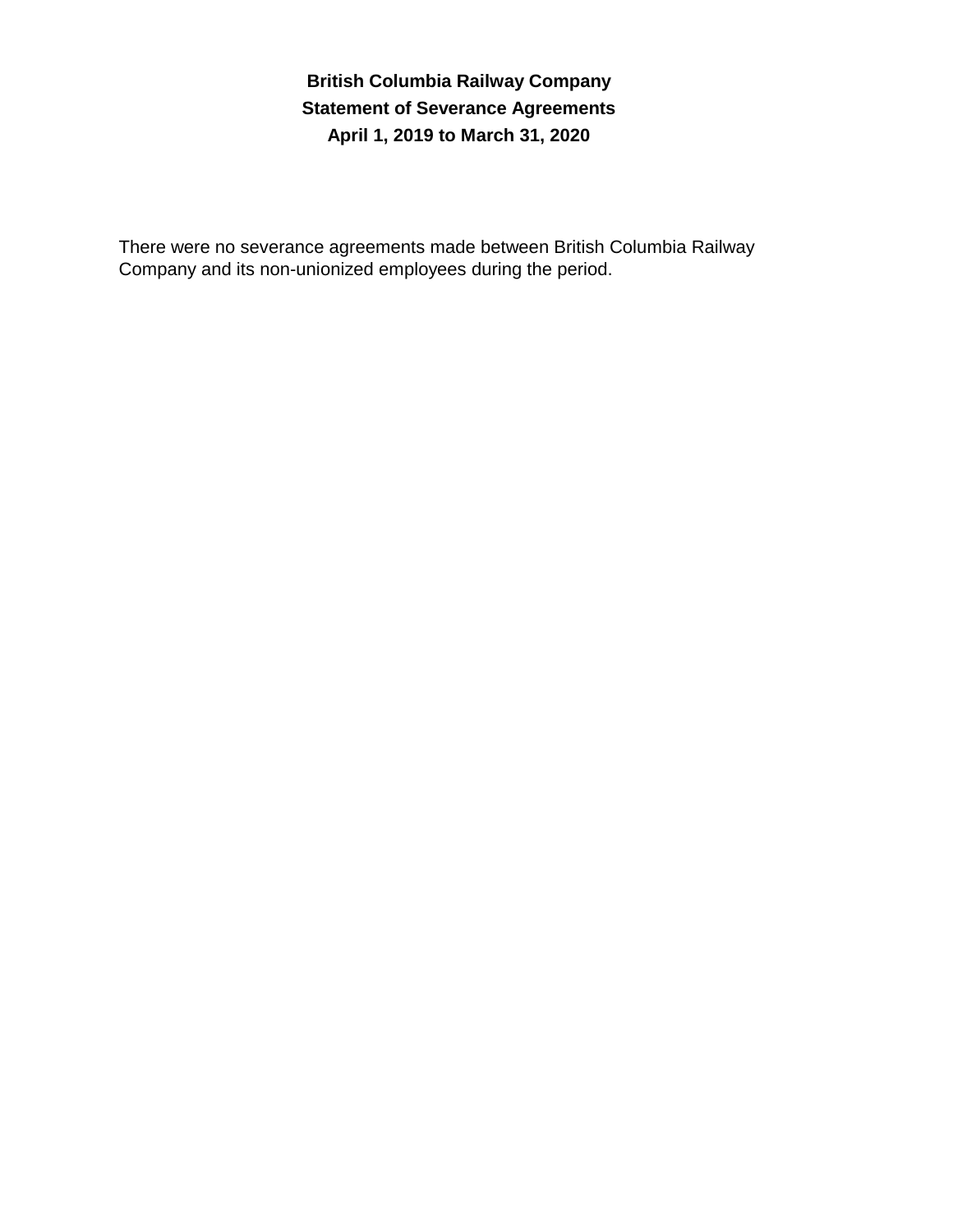# **British Columbia Railway Company Schedule Showing Total Remuneration and Expenses In Respect of Board Members April 1, 2019 to March 31, 2020**

There were no payments made by British Columbia Railway Company to any elected officials, employees appointed by Cabinet, or members of its Board of Directors during the period.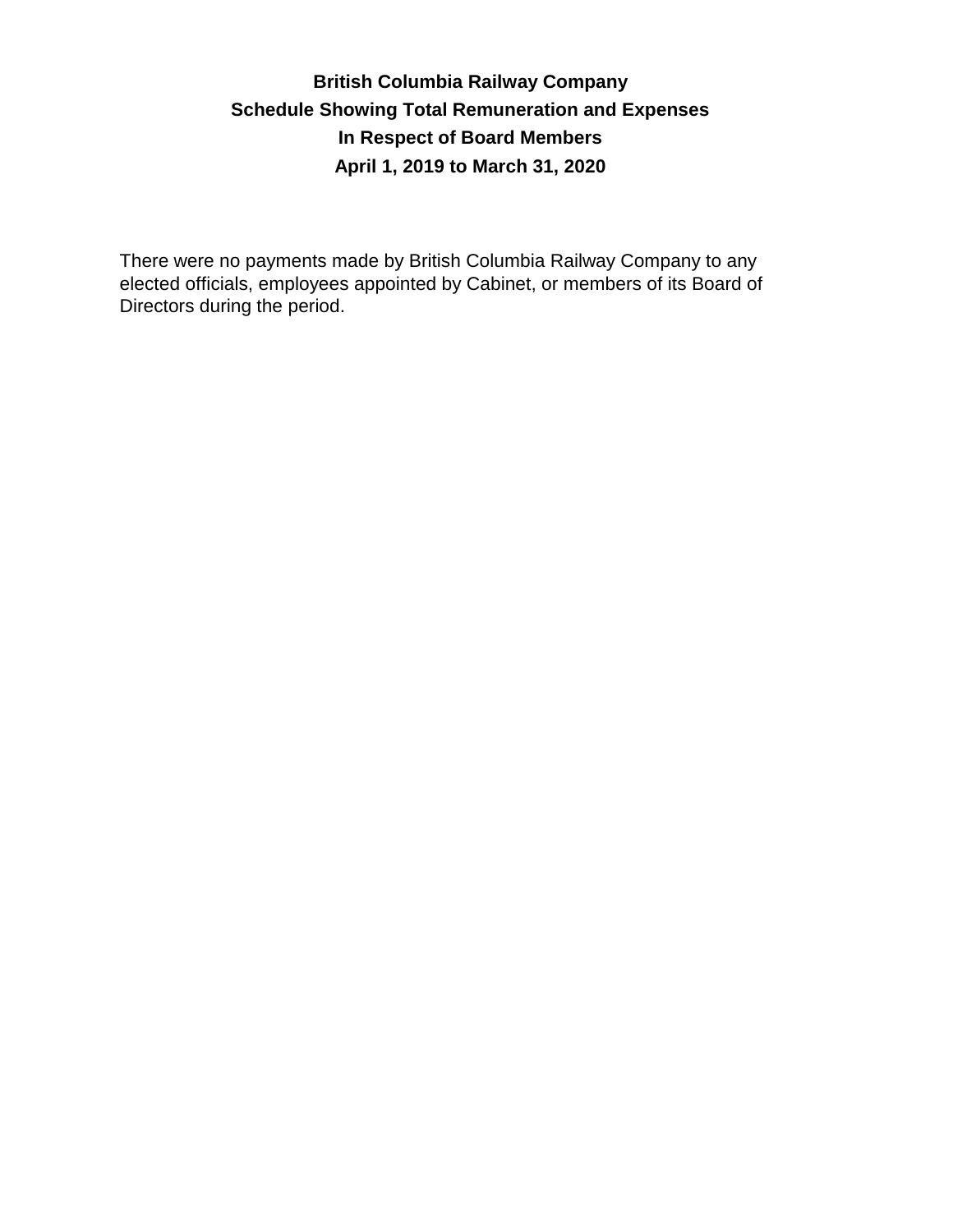### **British Columbia Railway Company Schedule of Payments Made for the Provision of Goods and Services Amounts Exceeding \$25,000 April 1, 2019 to March 31, 2020**

| A & B Rail Services Ltd.                        | \$<br>670,829    |
|-------------------------------------------------|------------------|
| <b>BC Hydro</b>                                 | 404,533          |
| Borden Ladner Gervais LLP                       | 196,447          |
| <b>Bunbury &amp; Associates</b>                 | 35,714           |
| Canadian Pacific Railway Company                | 40,751           |
| City of Fort St John                            | 28,815           |
| City of Prince George                           | 155,528          |
| City of Surrey                                  | 140,400          |
| City of Williams Lake                           | 27,465           |
| Corporation of Delta                            | 441,976          |
| District of Squamish                            | 163,355          |
| <b>Encore Business Solutions</b>                | 25,955           |
| <b>FortisBC-Natural Gas</b>                     | 74,655           |
| GensCorp IT Inc.                                | 926,390          |
| <b>Hatch Corporation</b>                        | 483,178          |
| Herzog Services of Canada Ltd.                  | 43,330           |
| Hooper Access & Privacy Consulting Ltd.         | 36,186           |
| Les's Mechanical                                | 52,465           |
| Levor Guenther                                  | 53,094           |
| Loram Maintenance of Way Ltd.                   | 241,081          |
| Marsh Canada Limited                            | 548,542          |
| McRae's Environmental Services Ltd.             | 27,750           |
| <b>Minister of Finance</b>                      | 1,259,713        |
| North American Rail Products                    | 779,687          |
| North Country Appraisals (1985) Ltd.            | 31,972           |
| Norton Rose Fulbright Canada LLP                | 133,081          |
| Pacific Blue Cross                              | 45,970           |
| Pauluzzi Appraisals Ltd.                        | 203,264          |
| PNR RailWorks Inc.                              | 7,993,860        |
| <b>Powerland Computers Ltd</b>                  | 465,543          |
| Primus Canada                                   | 89,020           |
| Receiver General for Canada - Source Deductions | 694,581          |
| REMCAN Projects Ltd.                            | 85,908           |
| Rogers Communications Inc.                      | 32,689           |
| SDM Realty Advisors Ltd.                        | 422,683          |
| South Delta Ground Works                        | 150,822          |
| Stella Jones Inc.                               | 302,490          |
| Sunlife                                         | 103,793          |
| Telus                                           | 38,998           |
| Teranis Consulting Ltd.                         | 83,766           |
| Tier 5 Systems Ltd.                             | 199,397          |
| Top Notch Building Maintenance Ltd.             | 47,250           |
| Tybo Contracting Ltd.                           | 2,075,847        |
| Unified Systems Inc.                            | 88,926           |
| voestalpine Nortrak Ltd.                        | 381,350          |
| Total payments exceeding \$25,000               | 20,529,049       |
| Total payment of \$25,000 or less               | 698,743          |
| <b>Grand Total</b>                              | \$<br>21,227,792 |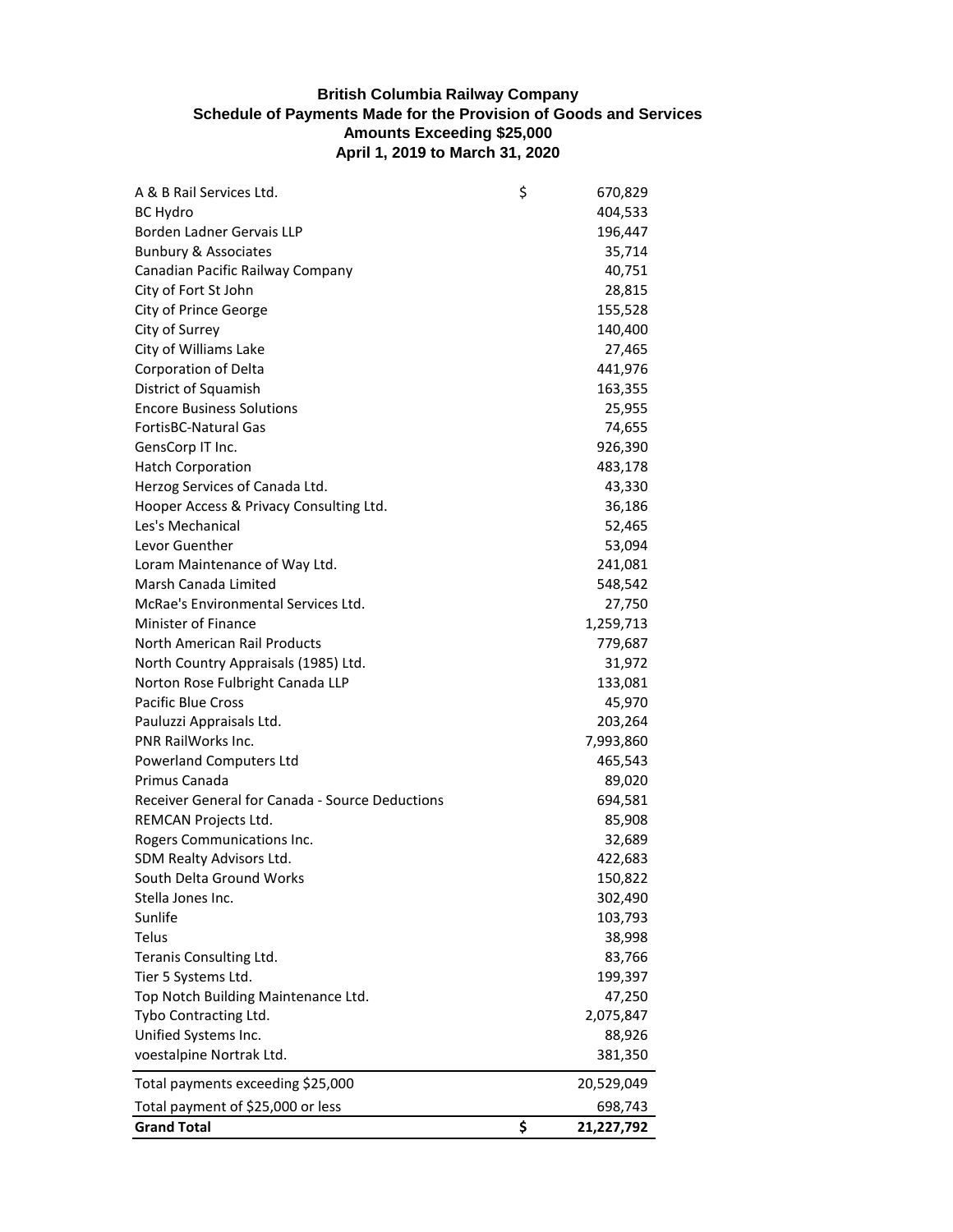**Schedule of Debts April 1, 2019 to March 31, 2020 British Columbia Railway Company**

The organization had no third-party long-term debt outstanding during the period.